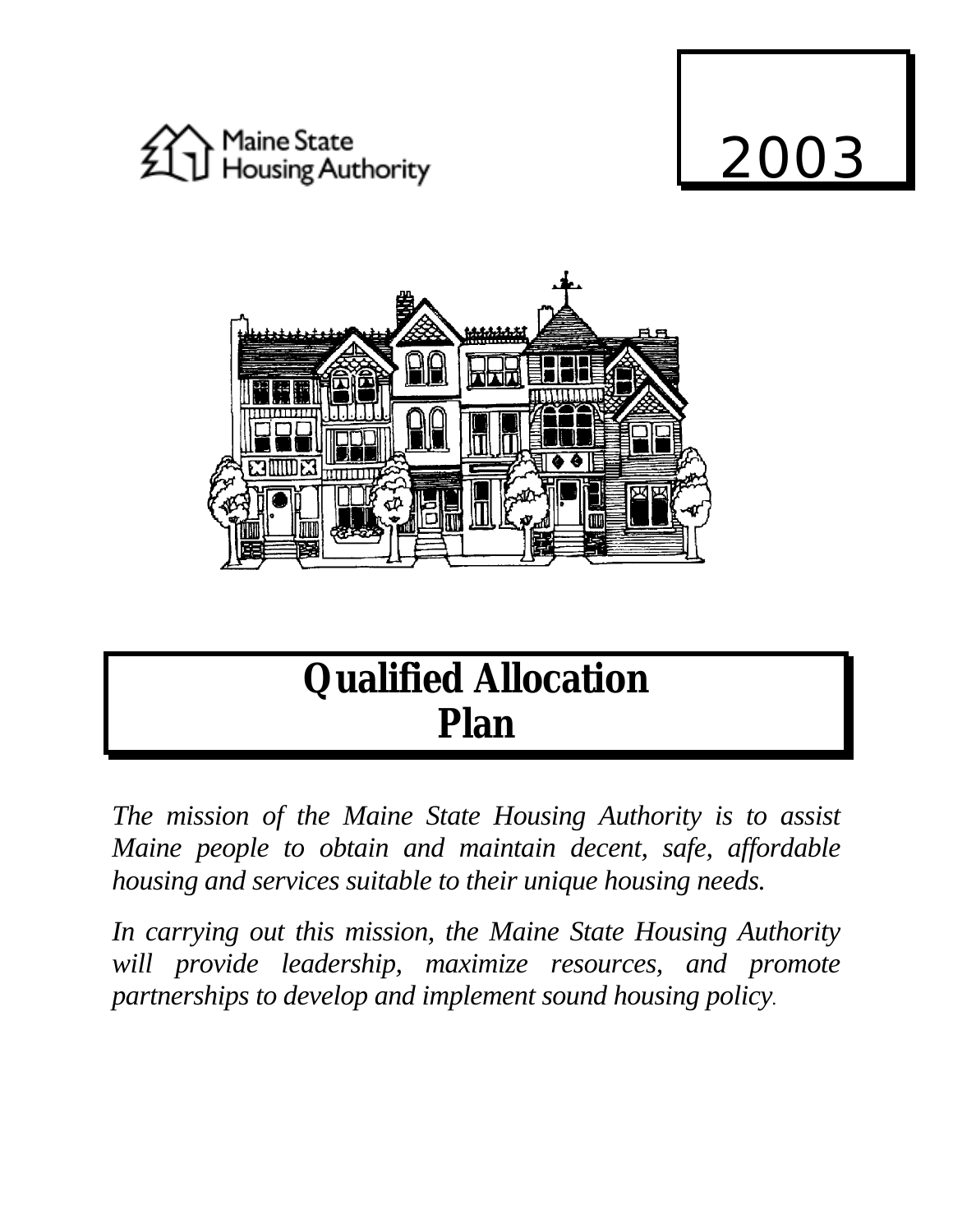# **099 INDEPENDENT AGENCIES - NOT PART OF STATE GOVERNMENT**

# **346 MAINE STATE HOUSING AUTHORITY**

# **CHAPTER 16** Allocation of State Ceiling for Low-Income Housing Tax Credit

Summary: The Tax Reform Act of 1986 created the low-income housing tax credit for use by qualifying developers of housing projects which satisfy applicable tenant income and rental targeting requirements. The Maine State Housing Authority has been designated as the housing credit agency for the State responsible for allocation of the annual credit ceiling. This rule establishes the policies and procedures for the allocation process.

#### 1. Definitions

- A. "Accredited Investor" means an investor with adequate capacity as determined by Maine State Housing Authority.
- B. "Act" means the Maine Housing Authorities Act, 30-A M.R.S.A. §4701 et seq., as amended.
- C. "Applicable Fraction" means the fraction defined in Section 42(c)(1)(B) of the Code.
- D. "Applicable Percentage" means the percentage defined in Section 42(b) of the Code.
- E. "Authority" means the Maine State Housing Authority.
- F. "Binding Agreement" means an agreement and irrevocable election executed by the Authority and the Developer which is binding under Section 42 of the Code.
- G. "Code" means the Internal Revenue Code of 1986, as amended, including applicable rules and regulations proposed or promulgated thereunder.
- H. "Compliance Period" means the period described in Section 42(i)(1) of the Code.
- I. "Credit" means the low-income housing tax credit established by Section 42 of the Code.
- J. "Credit Period" means the period described in Section 42(f)(1) of the Code.
- K. "Developer Fee" means the compensation to the individual(s) or entity(ies) responsible for the work, costs and risks associated with the development of a Project, including amounts paid to consultants to perform tasks on behalf of such individuals or entities, but does not include compensation for professional services such as environmental assessments, rental market studies, soil tests, and water tests.
- L. "Difficult To Develop Area" means areas of the State which satisfy the requirements of Section  $42(d)(5)(C)(iii)(I)$ .
- M. "Eligible Basis" means eligible basis as defined in Section 42(d) of the Code.
- N. "Enterprise Community" means any community that has received a federal designation as an Enterprise Community or empowerment zone as defined by HUD or the United States Department of Agriculture.

Rules/Chapter 16 (08202002) Page 1 of 52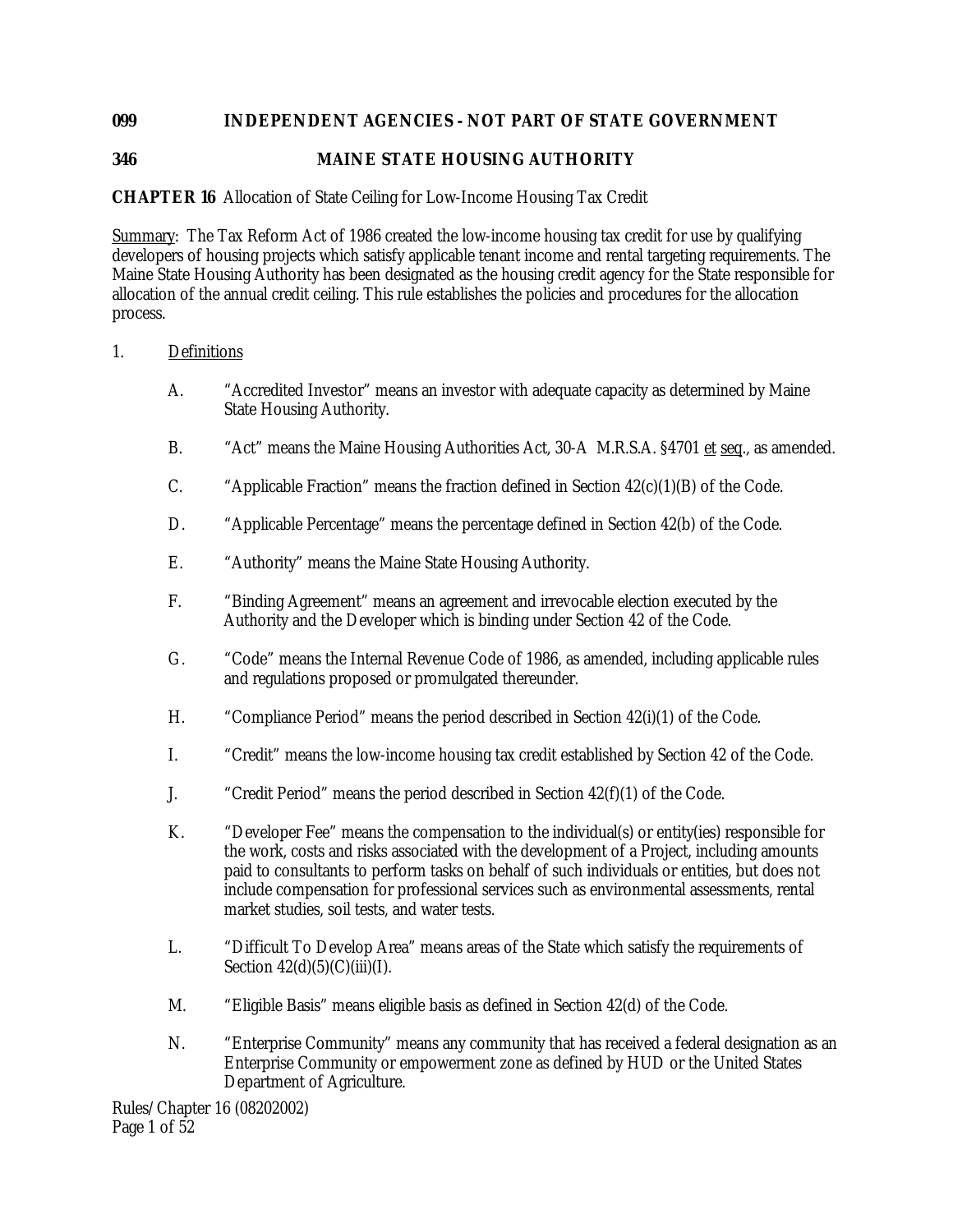- O. "Extended Low-income Housing Commitment" means an agreement between Credit recipients and the Authority satisfying the requirements of Section  $42(h)(6)(B)$  of the Code.
- P. "Extended Use Period" means the period described in Section 42(h)(6)(D) of the Code.
- Q. "Housing Development Costs" means the total of all direct and indirect costs incurred in financing, creating, purchasing or rehabilitating Qualified Low-income Housing Projects except the costs attributable to the acquisition of the land and/or buildings.
- R. "HUD" means the United States Department of Housing and Urban Development.
- S. "Intermediary Costs" means all Housing Development Costs except the actual construction or Rehabilitation Costs attributable to the development of the units.
- T. "Metropolitan Statistical Area" means an area defined as such by the United States Office of Management and Budget.
- U. "Need Market Area" means the analysis of labor markets ranked as very high, high, medium or low. Analysis based upon review of specific populations of Very Low Income households and total subsidized housing units.
- V. "Project" means a Qualified Low-income Housing Project.
- W. "Qualified Allocation Plan" or "Plan" means the plan for allocation of the annual State Ceiling on the Credit adopted by the housing credit agency pursuant Section  $42(m)(1)(B)$  of the Code.
- X. "Qualified Basis" means qualified basis as defined in Section 42(c) of the Code.
- Y. "Qualified Census Tract" means areas of the State which meet the requirements of Section  $42(d)(5)(C)(ii)(I)$  of the Code.
- Z. "Qualified Low-income Building" means a building defined in Section 42(c)(2) of the Code.
- AA. "Qualified Low-income Housing Project" means a project defined in Section 42(g) of the Code.
- BB. "Qualified Non-profit Organization" means an organization defined in Section 42(h)(5)(C) of the Code.
- CC. "Rehabilitation Costs" means the expenses incurred or to be incurred which qualify as rehabilitation expenditures under Section 42(e) of the Code.
- DD. "RHS" means the United States Department of Agriculture Rural Housing Services.
- EE. "SRO Housing" means Single-Room Occupancy housing as defined in Section 42 of the Code.
- FF. "State" means the State of Maine.

Rules/Chapter 16 (08202002) Page 2 of 52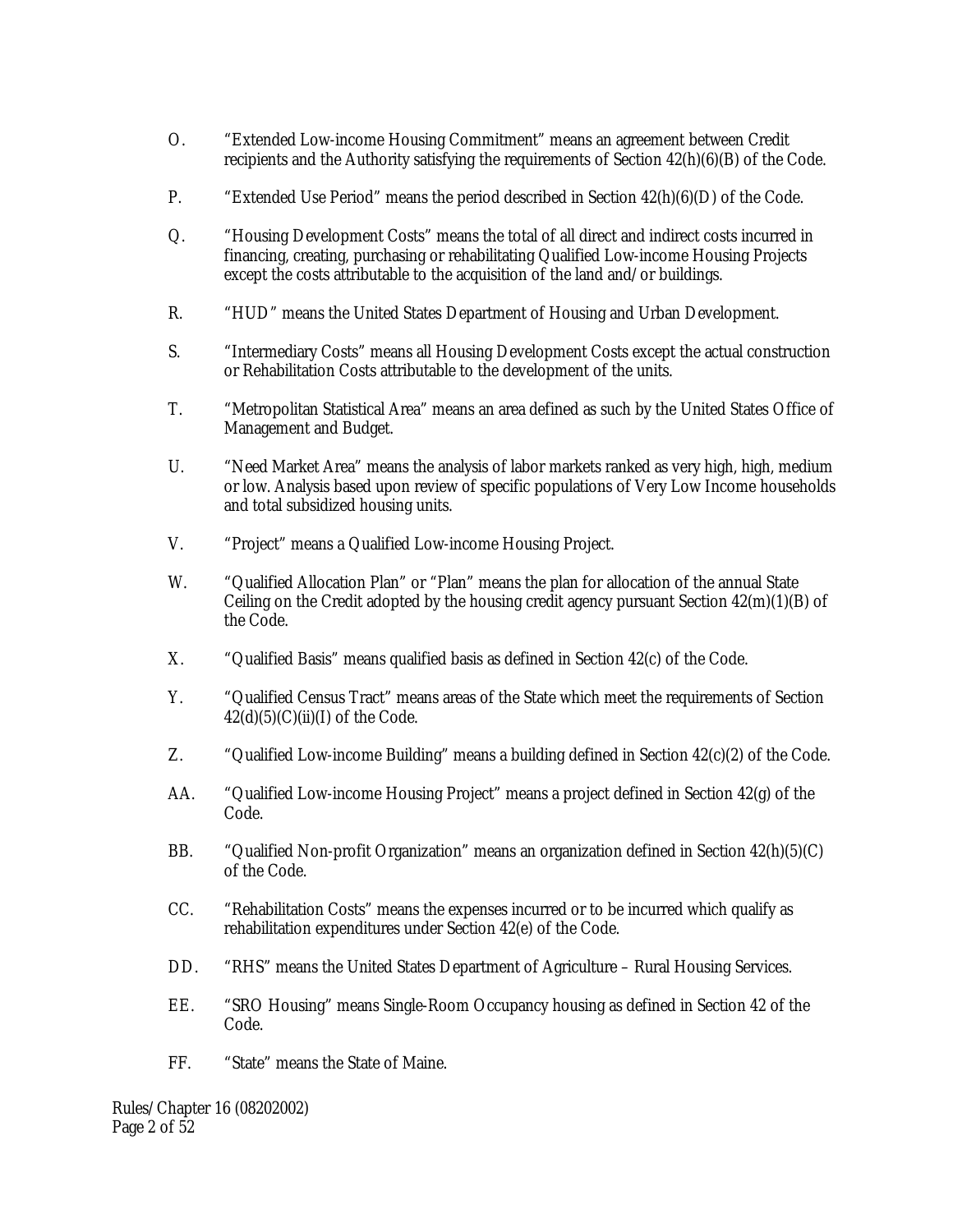- GG. "State Ceiling" means the State housing credit ceiling established in Section 42(h)(3)(C) of the Code.
- HH. "Total Construction Cost" means the sum of site costs, structures costs, general requirements, bond premiums, and contractor overhead and profit.
- II. "Total Development Cost" means the sum of Total Construction Costs; soft costs such as permits, engineering, legal; costs associated with obtaining and carrying financing package; acquisition costs.
- JJ. "Very Low Income" means individuals or families whose income is at or below 50% of the area median income as defined by HUD.

# 2. Overview

The low-income housing tax credit is established pursuant to Section 42 of the Code. As the housing credit agency for the State of Maine, the Maine State Housing Authority is responsible for allocating the annual State Ceiling. Each year the Authority must adopt a Qualified Allocation Plan pursuant to which all allocations of Credit will be made. The plan must set forth selection criteria and establish certain preferences and priorities for the allocation process.

This rule comprises the Authority's Qualified Allocation Plan for the allocation of the annual State Ceiling on the low-income housing tax credit. The purpose of this plan is to establish criteria for lowincome rental housing projects to which the Credit will be allocated. A process has been established to select those Projects which address the most pressing housing needs of the State. These needs have been assessed and priorities for the allocation of the Credit established. These needs and priorities are summarized below and have been incorporated into the selection criteria to be used in the selection process. Projects selected under this plan must be evaluated as outlined herein to determine the amount of Credit to be allocated.

# 3. Housing Needs/Priorities

- A. The Authority annually completes a statewide needs assessment as part of its Consolidated Plan. Based on that annual needs assessment, the Authority determines priorities in its housing delivery program. The allocation of Credit resources shall be found, by the Authority, to be consistent with the needs assessment and priorities annually approved through the Consolidated Plan. The following needs are identified:
	- 1. Creation and maintenance of an adequate supply of decent, safe and sanitary rental housing affordable to Very Low Income persons.
	- 2. Rehabilitation of existing housing stock, which does not result in displacement or substantially increased housing costs.
	- 3. Increased availability of housing with services for persons with special needs including, without limitation, the homeless, persons with mental and physical disabilities and the elderly.
- B. In consideration of the housing needs identified above, the Authority has established the following housing priorities for allocation of the Credit:

Rules/Chapter 16 (08202002) Page 3 of 52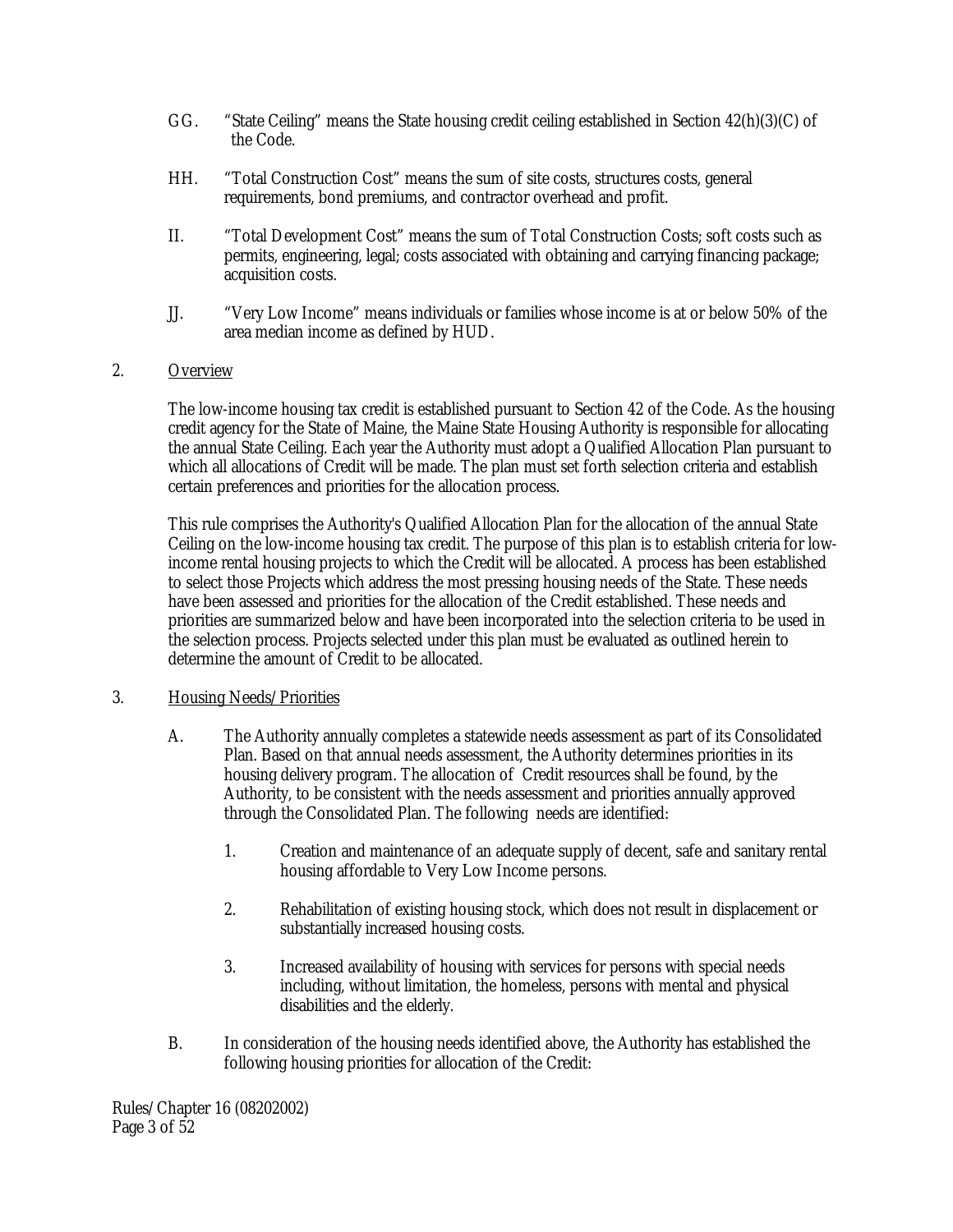- 1. Newly constructed rental Projects for larger families which reflect the greatest affordability, i.e. rental Projects offering the lowest total monthly housing costs and are rent restricted to the lowest income households.
- 2. Projects involving acquisition and/or rehabilitation, which add to or significantly rehabilitate the existing rental housing stock, and are rent restricted to the lowest income households.
- 3. Projects which attract new federal rental subsidies where the Credit is needed to make the Project feasible, including Projects with RHS funding.
- 4. Projects which meet the housing and service needs of distinct populations of a community including SRO Housing and newly constructed assisted living facilities.
- 5. Projects which provide housing for persons with Very Low Income.
- 6. Projects located in rural areas of the State.

# 4. State Ceiling

- A. The State Ceiling for the Credit for each calendar year will be the sum of:
	- 1. \$1.75 multiplied by (a) the cost-of-living adjustment determined in accordance with Section  $1(f)(3)$  of the Code and (b) the State population as determined by the most recent estimate of the State's population released by the United States Bureau of Census before the beginning of such calendar year, or by such other method as may be authorized or required by the Code;
	- 2. The unused State Ceiling for the State, if any, for the preceding calendar year;
	- 3. The amount of the State Ceiling returned in the calendar year; and
	- 4. The amount, if any, allocated to the Authority by the United States Secretary of the Treasury from the repooling of other states' unused housing credit allocations.
- B. Non Profit Set-aside. Twenty percent (20%) of the annual State Ceiling shall be reserved each year for applications involving Qualified Low-income Housing Projects where a Qualified Non-profit Organization is to own an interest in the Project (directly or through a partnership), in accordance with Section 42 (h)(5)(C) of the Code and materially participate in the development and operation of the Project throughout the Compliance Period, in accordance with Section 42  $(h)(5)(B)$  of the Code. Applications with eligible applicants will be reviewed and ranked with all other applications but, if selected, will be funded first out of this set-aside.
- C. Rural housing Set-aside. \$250,000 of the annual available Credit will be set aside for Projects that are located in a municipality outside of a Metropolitan Statistical Area and are included in a Qualified Census Tract or Difficult to Develop Area. Applicants must indicate their desire to compete in this set-aside in their application and will be required to maximize points in Section 7.C (Extending Low-Income Use for Longest Period) and Section 7.D (Creation of Affordability for Lowest Income Tenants).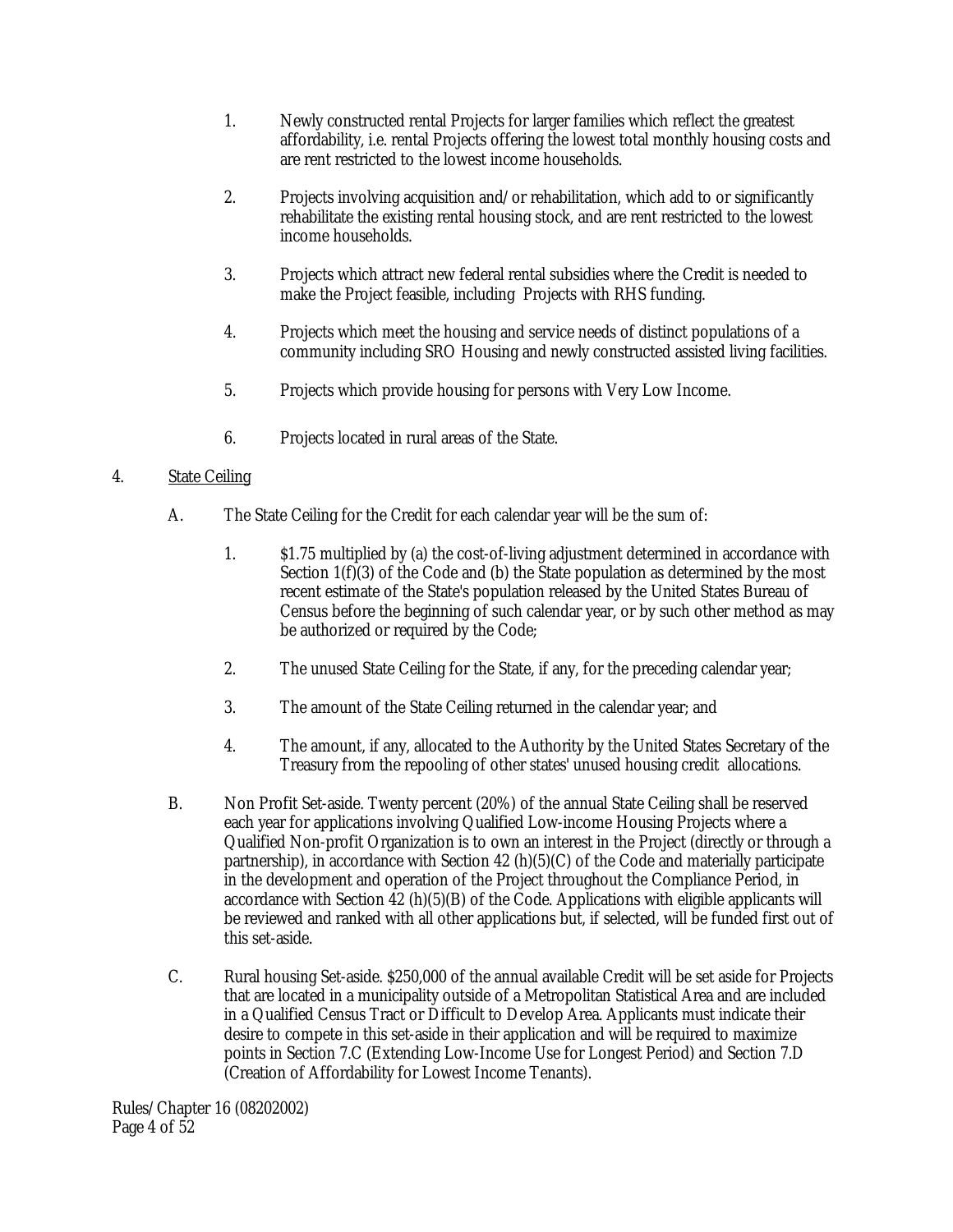D. Assisted Living Set-aside. \$300,000 of the annual available Credit will be set aside. Only proposals that include a commitment of assisted living service funds from the Maine Department of Human Services' awarded in an RFP in the current year, or a commitment of federal assisted living service funds for a minimum of fifteen years, will be deemed eligible for this set-aside. Applicants must indicate their desire to compete in this set-aside in their application and will be required to maximize points in Section 7.C (Extending Low-Income Use for Longest Period) and Section 7.D (Creation of Affordability for Lowest Income Tenants). Projects competing in this set-aside must comply with the State's regulations defining assisted living, Section 42 of the Code and applicable revenue rulings on assisted living, including Revenue Ruling 98-47.

Successful applicants under the assisted living set-aside in the current year are eligible to receive, if MSHA makes the resource available, project-based Section 8 rental subsidy through MSHA for at least 25% of the total units in the Project.

- E. SRO Housing Set-aside. \$300,000 of the annual available Credit will be set aside. Only proposals that include the following criteria will be considered:
	- 1. The Project must be SRO Housing and contain living units which include both cooking and bathroom facilities, and may qualify as zero bedroom units under HUD guidelines;
	- 2. The Project may be situated on scattered sites;
	- 3. The proposal must include a service plan for the tenants, acceptable to the Authority, and a commitment by a qualified service provider(s) to provide the services described in the plan; and
	- 4. Applicants must indicate their desire to compete in this set-aside in their application and will be required to maximize points in Section 7.C (Extending Low-Income Use for Longest Period) and Section 7.D (Creation of Affordability for Lowest Income Tenants).

Successful applicants under the SRO set-aside in the current year are eligible to receive, if MSHA makes the resource available, project-based Section 8 rental subsidy through MSHA for at least 25% of the total units in the Project.

F. Maximum Credit Restriction. The maximum amount of Credits that any single Project may receive is \$450,000.

If, at the close of a calendar year, after all current year allocations and carryover allocations have been made, there is a portion of the current per capita State Ceiling remaining, it will automatically be carried over and added to the State Ceiling for the following year to be allocated as part of the State Ceiling for that year.

#### 5. Allocation Process

A. Applications for reservation will be accepted by the Authority on an on-going basis in accordance with the reservation cycles identified in subsection D. The Authority may reject any and all applications.

Rules/Chapter 16 (08202002) Page 5 of 52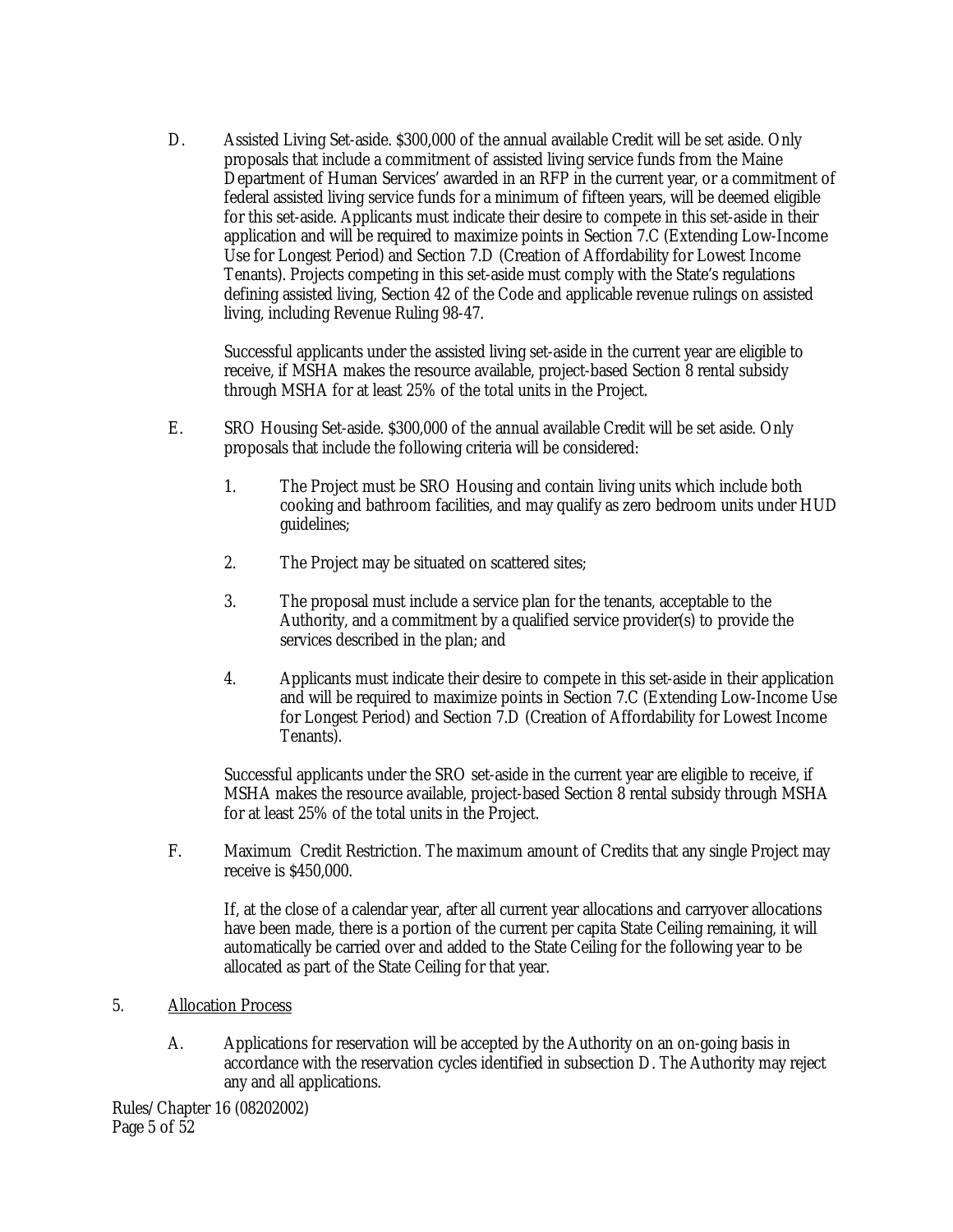- B. Upon receipt of an application satisfying the requirements of Section 6, the Authority will provide notice of the proposed Project to the chief executive officer of the local jurisdiction within which the Project is to be located. Such notice will provide for a fifteen day period in which to comment on the proposed Project. Any comments received will become part of the application and will be considered by the Authority in the selection process.
- C. All applications which meet the requirements of Section 6 will be reviewed and ranked according to the selection criteria set forth in Section 7.
- D. Once ranked, the Authority will determine those applications to be selected for reservation of Credits. These reservation cycles will occur on the first Friday in March and the last Friday in July. The March round is open to all applicants, except applicants under the assisted living set-aside. The July round is open for applicants under the assisted living set-aside and applicants under the SRO set-aside if not previously selected in the March round. Applicants to the assisted living set-aside must have a commitment of assisted living service funds from the Department of Human Services' awarded in an RFP in the current year or a commitment of federal assisted living service funds for a minimum of fifteen years. A waiting list will be developed for Projects not selected in any round. Credits unused from the March and July rounds will be made available to applicants on the waiting list in rank order of priority. Credits awarded after completion of the July round will not be subject to set-asides described in Section 4, except as required by the Code, if no qualified applications have been received. Applications on the waiting list in a particular cycle of the current credit year will be considered, if eligible, in the next cycle unless the applicant chooses to amend the application for resubmission.
- E. Once a Project has been selected for a reservation of Credit, the Authority will determine the amount of Credit to be reserved based on the evaluation procedure set forth in Section 8. Under Section 42 of the Code an applicant may apply for a Credit reservation based on 130% of Eligible Basis for Projects in high cost areas, subject to the overall limitation on Credit allocation described in Section 8. These areas are defined as Qualified Census Tracts and Difficult To Develop Areas which must be so designated by the United States Department of Housing and Urban Development.
- F. Once the Authority has determined the amount of Credit to be reserved for a Project, the reservation document will be issued pursuant to Section 9.
- G. Projects holding a valid Credit reservation may receive allocations pursuant to either Section 10 or Section 11.
- H. An amendment to or assignment of a completed application or reservation, or any changes in the Project design or financing which in the determination of the Authority, would substantially affect the selection criteria on which the applicant was selected or result in a substantial increase in Credit dollars or any assignment or other change of applicant, occurring after application or after issuance of a reservation will be considered a withdrawal of the application or cancellation of the reservation. To receive any further consideration, the revised proposal must be resubmitted as a new application.

Projects experiencing development cost increases resulting in less than a substantial increase in Credit dollars may request additional Credit and will not be subject to funding rounds.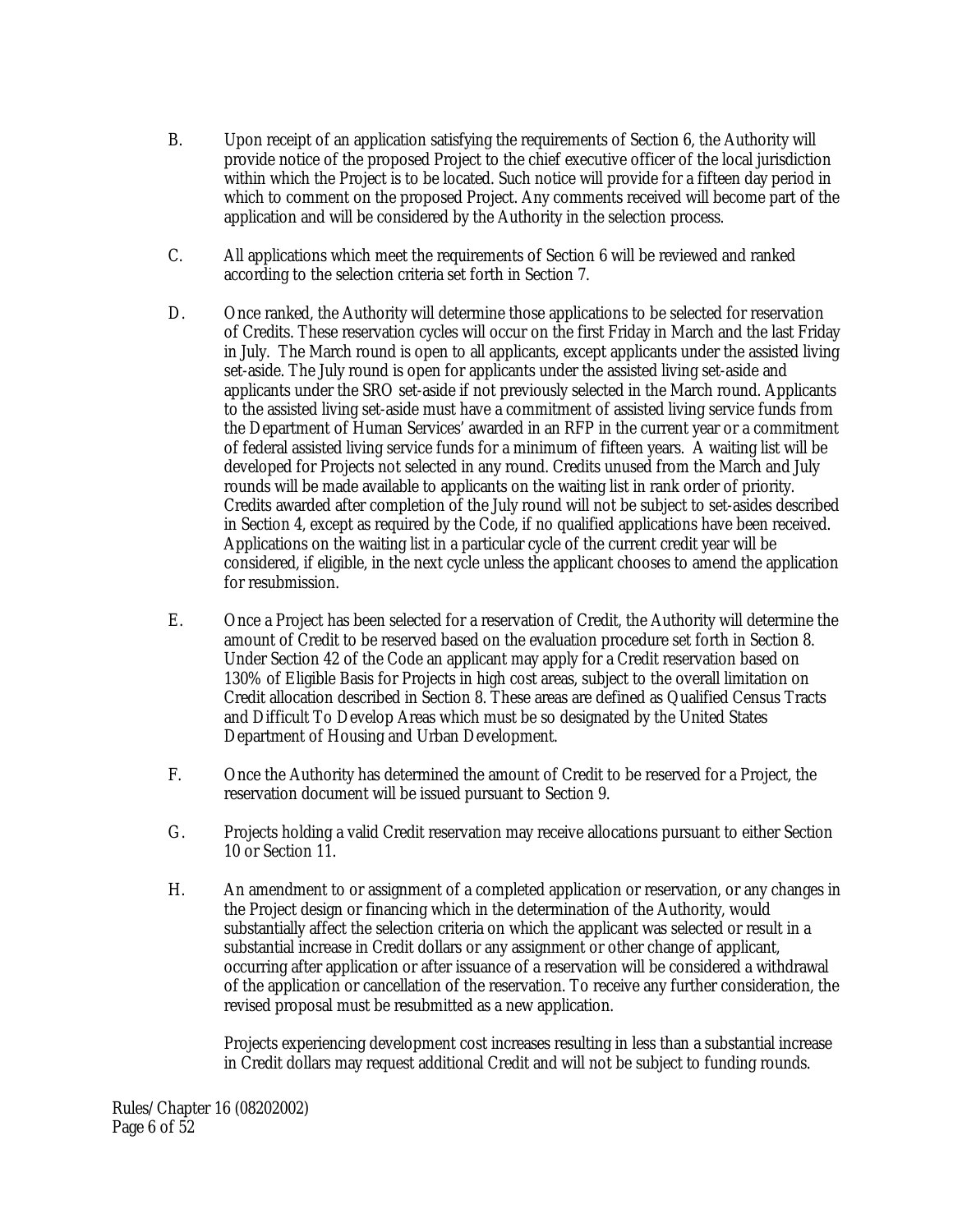However, such requests are subject to Credit availability and any decision to favor such requests will be at the sole discretion of the Authority.

- I. An application for reservation of Credit from the State Ceiling for a particular calendar year which is pending on December 31st of that calendar year may, at the discretion of the Authority, be carried over to the succeeding calendar year and, if carried over, shall be processed and evaluated in accordance with the Plan then in effect. The Authority reserves the right to request a new application in the succeeding calendar year if necessitated by changes in the rule or the Code.
- J. Applications requesting reservation or allocation of Credit from the State Ceiling for calendar years after 2003 will not be accepted until the Authority adopts such further amendments to this rule as it determines necessary in response to the continuation of the Credit program. The Authority may issue a binding commitment to allocate Credit ceiling available in the subsequent year for any Project placed in service in the current year. Credit from the subsequent year's Credit ceiling may only be committed upon the Authority's determination that the amount of Credit that remains in the current year's State Ceiling is insufficient to ensure the viability or feasibility of the Credit applicant's Project. Any binding commitment to allocate subsequent year's Credit authorized pursuant to this section shall be processed and evaluated in accordance with the standards effective in the current year and shall be subject to the continuation of the Credit program and applicable law.

#### 6. Threshold Application Requirements

- A. Applications for reservation of the Credit in connection with Qualified Low-income Housing Projects will be accepted by the Authority only on such form established by the Authority. Only the person or entity to whom or which the Credit will be allocated is eligible to apply.
- B. Applicants who receive a reservation of Credit are required to enter into an Extended Lowincome Housing Commitment with the Authority which will obligate the applicant, its successors and assigns, to comply with the specific commitments made by the applicant in its application for Credit for which the applicant was awarded points during the selection process, including without limitation, the minimum low-income set-aside during the Compliance Period, additional low-income targeting during the Extended Use Period pledged by the applicant, preference for persons with special needs and preference for persons whose names appear on a public housing or Section 8 waiting list.

Successful applicants who were awarded points during the selection process for a commitment to provide physical plant amenities and services at the Project must enter into a separate written agreement, which obligates the applicant to provide the amenities and services during the Extended Use Period pledged by the applicant in its application.

The Extended Low-income Housing Commitment and the agreement to provide physical plant amenities and services will contain restrictive covenants which run with the land, are binding on the applicant and its successors and assigns, and are enforceable by the lowincome tenants in the Project. The Extended Low-income Housing Commitment and the agreement to provide physical plant amenities and services shall be recorded in the appropriate registry of deeds prior to all mortgage liens and encumbrances on the Project and before the Authority issues an IRS Form 8609. The Extended Low-income Housing Commitment will terminate upon a foreclosure or transfer of the Project in lieu of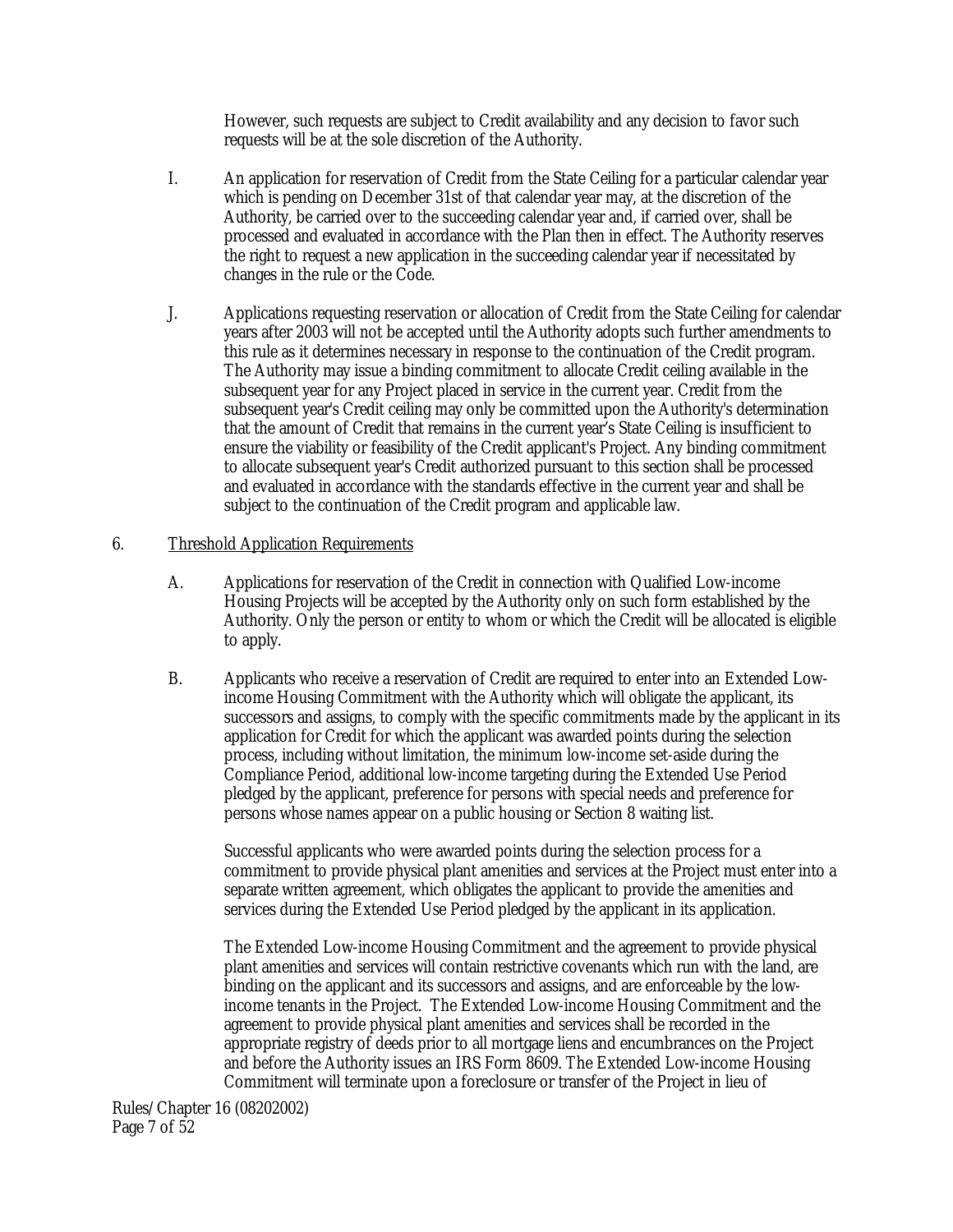foreclosure as provided in Section  $42(h)(6)(E)$ ; provided however, that low-income tenants may not be evicted or suffer an increase in gross rent during the three-year period following termination.

- C. An application for reservation of the Credit must be complete in the determination of the Authority and must meet the following threshold requirements:
	- 1. Must be for a Qualified Low-income Housing Project.
	- 2. Must have a complete development team consisting of a legally existing development entity with a taxpayer identification number, a management company and a tax advisor/consultant.
	- 3. Must include a partnership agreement, articles of incorporation or other evidence of legal existence of the applicant. If a Qualified Non-profit Organization is to own an interest in the Project and materially participate in the development and operation of the Project, the application must provide documentation sufficient for the Authority to determine that such organization is a qualified non-profit organization.
	- 4. Must have satisfactory site control consisting of ownership, option, purchase and sale contract, long-term land lease or other evidence acceptable to the Authority.
	- 5. Must comply with the requirements under 30-A M.R.S.A. § 4349-A. Projects, which involve new construction, the acquisition of newly-constructed or the creation of multi-family residential rental property, must be located in a locally designated growth area as identified in the applicable municipality's comprehensive plan. If a municipality has not designated growth areas in its comprehensive plan, the Project must be located in an area that is served by a public sewer system with the existing capacity for the Project, an area identified as a census-designated place in the latest Federal Decennial Census, or a compact area of an urban compact municipality as defined under 23 M.R.S.A. § 754. Projects that serve persons identified in 30-A M.R.S.A. § 4349-A(1)(C)(7), including without limitation, persons with disabilities, persons who are homeless and persons who are wards of the State, are excluded from the requirements of 30-A M.R.S.A. § 4349-A.
	- 6. Must demonstrate the financial ability to proceed with the Project by providing current status of applications for construction and permanent loan commitments, or other proof of ability to proceed from existing resources. Providers which deliver services to special needs populations must provide documentation from an identified source of funding.
	- 7. Must include a proposal from an Accredited Investor or experienced tax credit syndicator. Net proceeds made available to the Project should be identified and expressed as a "factor" of the annual Credit dollar amount anticipated.
	- 8. Must provide an acceptable disclosure and certification of the total financing planned for the Project, any proceeds or receipts expected to be generated by reason of the Credit or other tax benefits, the total sources and uses of Project funds and the full extent of all Federal, state and local subsidies which apply or for which the applicant expects to apply with respect to the Project. This disclosure and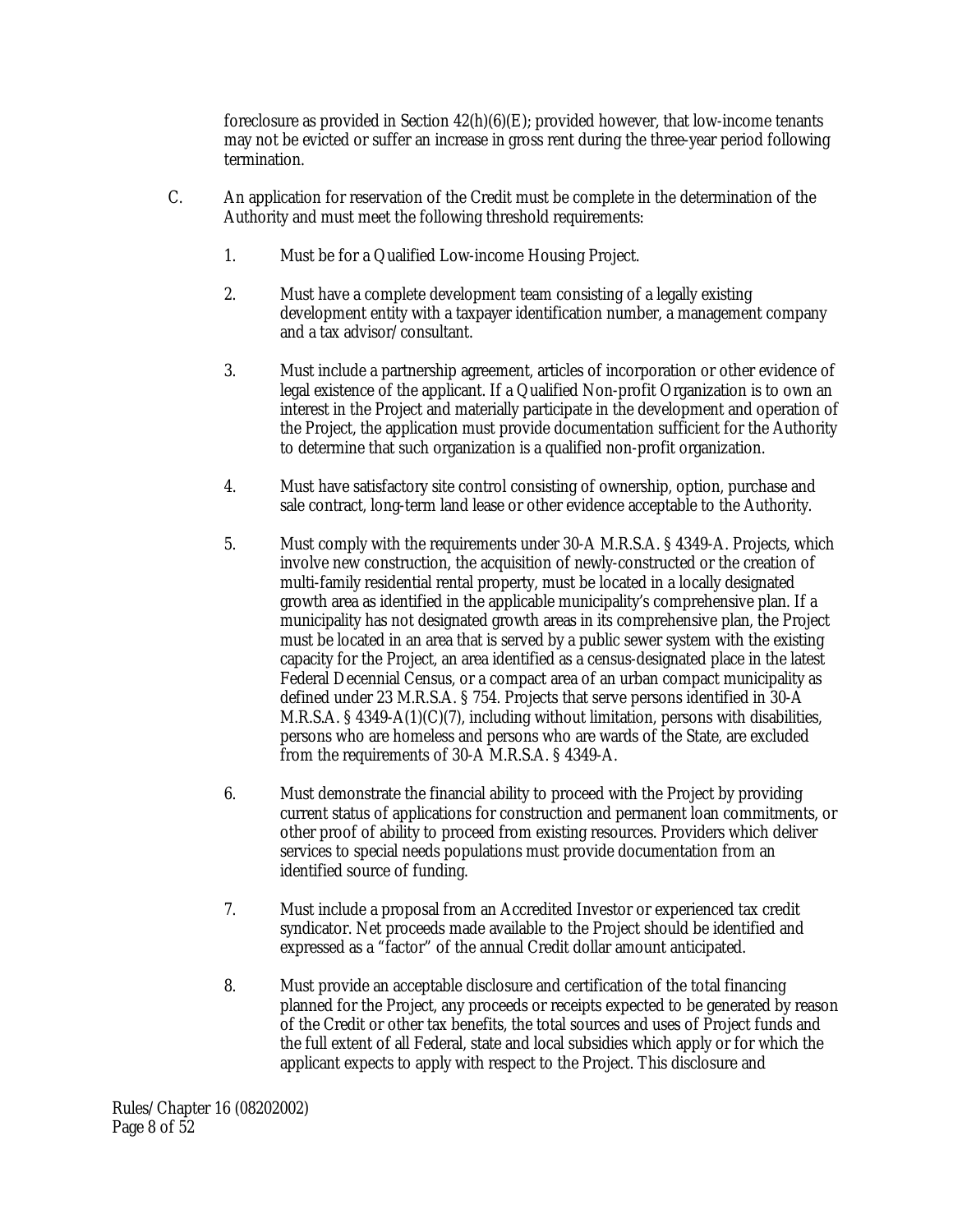certification must include income, operating and development cost projections and methods for satisfying any deficits.

- 9. Must provide a fifteen year pro forma Project operating statement. In the event the proposed Project has an existing contract for federal assistance which may end or which may terminate within the irrevocable benefit period being pledged by the applicant, two additional items are required: (a) supplemental written explanation of the impact on the Project's continued operation of such termination or non-renewal, and (b) a pro forma operating statement running five years beyond the anticipated expiration.
- 10. Payment of a non-refundable application fee as follows:

| Applications for Projects of up to 11 units   | S 250   |
|-----------------------------------------------|---------|
| Applications for Projects of 11 to 23 units   | S 500   |
| Applications for Projects of 24 or more units | \$1,000 |

The non-refundable application fee must be paid for any application re-submitted or carried over from one tax credit year to the next tax credit year. This subparagraph does not apply to tax-exempt bond financed properties described in Section 12.

- D. The Authority reserves the right to require additional information it deems necessary in order to process an application.
- E. An applicant may withdraw an application at any time by written notice to the Authority, however, the application fee will not be refunded.
- 7. Selection Criteria

The following criteria have been chosen to establish a framework for the allocation process. Each category has been assigned a maximum point total in order to weigh the selection process towards addressing the highest housing needs. The factors or characteristics the Authority will consider are listed under each category.

- A. Project Characteristics (maximum of 16 points).
	- 1. Projects involving rehabilitation of existing housing stock that also provide protection against displacement and substantial increases in housing costs attributable to the rehabilitation will receive 3 points.
	- 2. Projects that include physical plant amenities with a related service contract appropriate to the population served by the Project and funding will receive up to 3 points as follows:

| Physical plant amenity developed as part of the Project     | 1 point |
|-------------------------------------------------------------|---------|
| Service contract, memorandum of understanding or            |         |
| other commitment by a qualified service provider to         |         |
| provide the services at the Project site. Services provided |         |
| off-site will not receive points.                           | 1 point |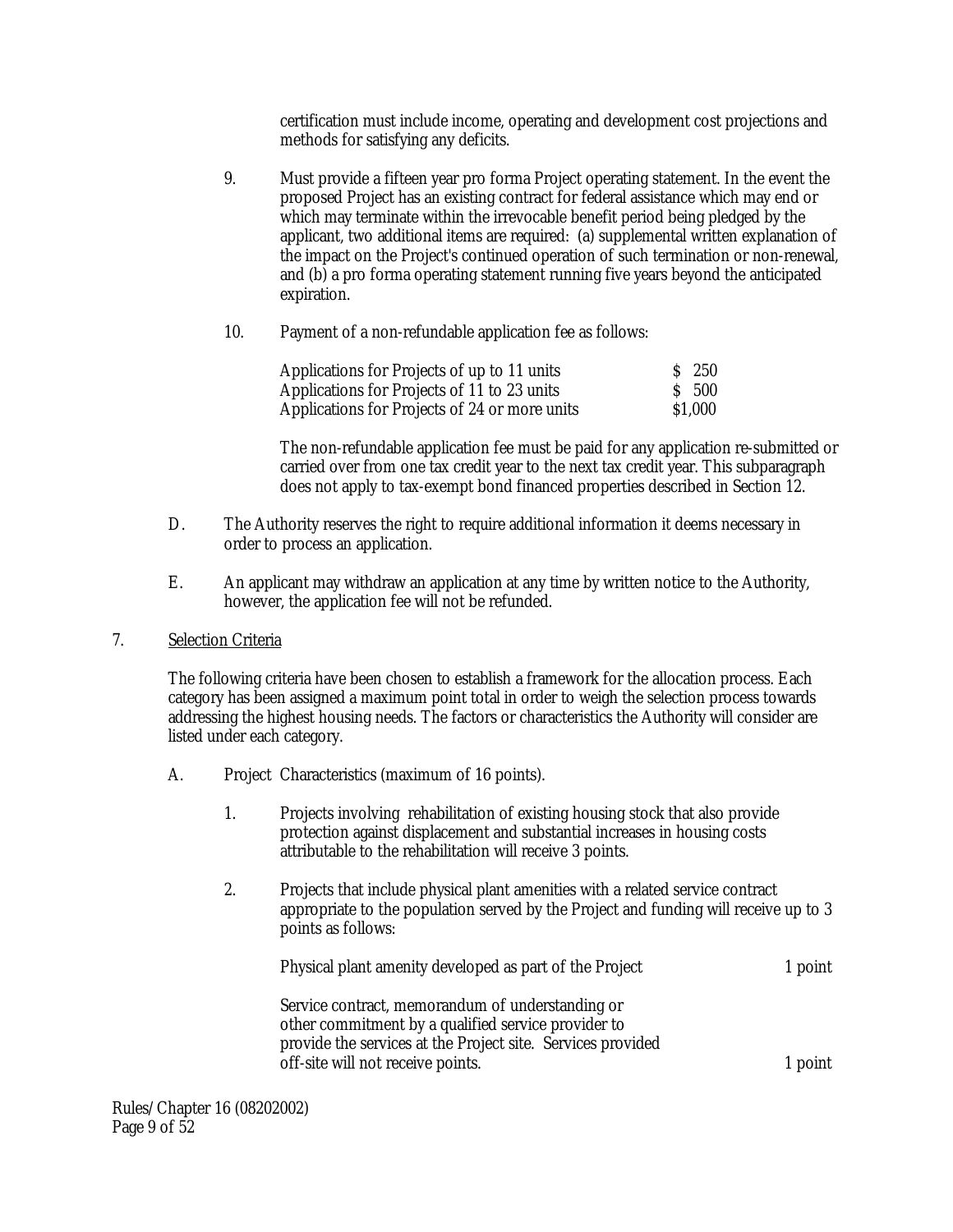Identification and commitment of funding for the services. Services paid by the tenant (except where a tenant co-pay is required by a State agency which is funding services) will not receive points. 1 point

Projects must provide a physical plant amenity in order to receive any points under this category. Projects that offer services at the Project but do not have a related physical plant amenity will not receive any points.

Examples of a physical plant amenity with related services include the development of a day care facility or a computer laboratory with computer training on-site in family housing.

- 3. Projects that give preference in at least 20% of the units in a Project to persons who are homeless or displaced, persons with mental or developmental disabilities, or other persons with special needs will receive 3 points. Applications must include a commitment to maintain a waiting list for the persons for which the preference is given and to provide services appropriate to such persons, and identification of the source of funding for the services appropriate to the particular special needs population.
- 4. Family Projects with a minimum of 50% of the low income units as 3 bedroom apartments or larger will receive 6 points.
- 5. Projects that provide for low-income tenant ownership upon expiration of the Extended Use Period pledged by the applicant in its application for Credit will receive 1 point. An applicant shall not transfer ownership of the Project to the tenants until the Extended Use Period has expired.
- B. Leveraged Funds (maximum of 9 points).

Projects that propose to leverage funds from a source other than the Authority will receive up to 9 points.

1. Up to 6 points will be awarded to Projects that demonstrate a below market funding commitment or other non tax credit equity commitment from a source other than the Authority. The commitment must include the terms of the below market funding, including without limitation, the interest rate, the amortization period, the loan term and security required, if any. Commitments of service, operating and rental funds are ineligible under this category. Evidence of the commitment and its value must be submitted at the time of application. The value of a commitment of property to a Project will be determined based on independent evidence provided by the applicant in the application, e.g. an appraisal or purchase and sale agreement, and in the absence of such evidence, the applicable municipality's tax assessed value of the property included in the application. If only a portion of the property is attributed to the Project, the value of the commitment will be prorated based upon the square footage of the property attributed to the Project. Points will be awarded based on the total amount of funding committed to a Project compared to that of competing applications.

Rules/Chapter 16 (08202002) Page 10 of 52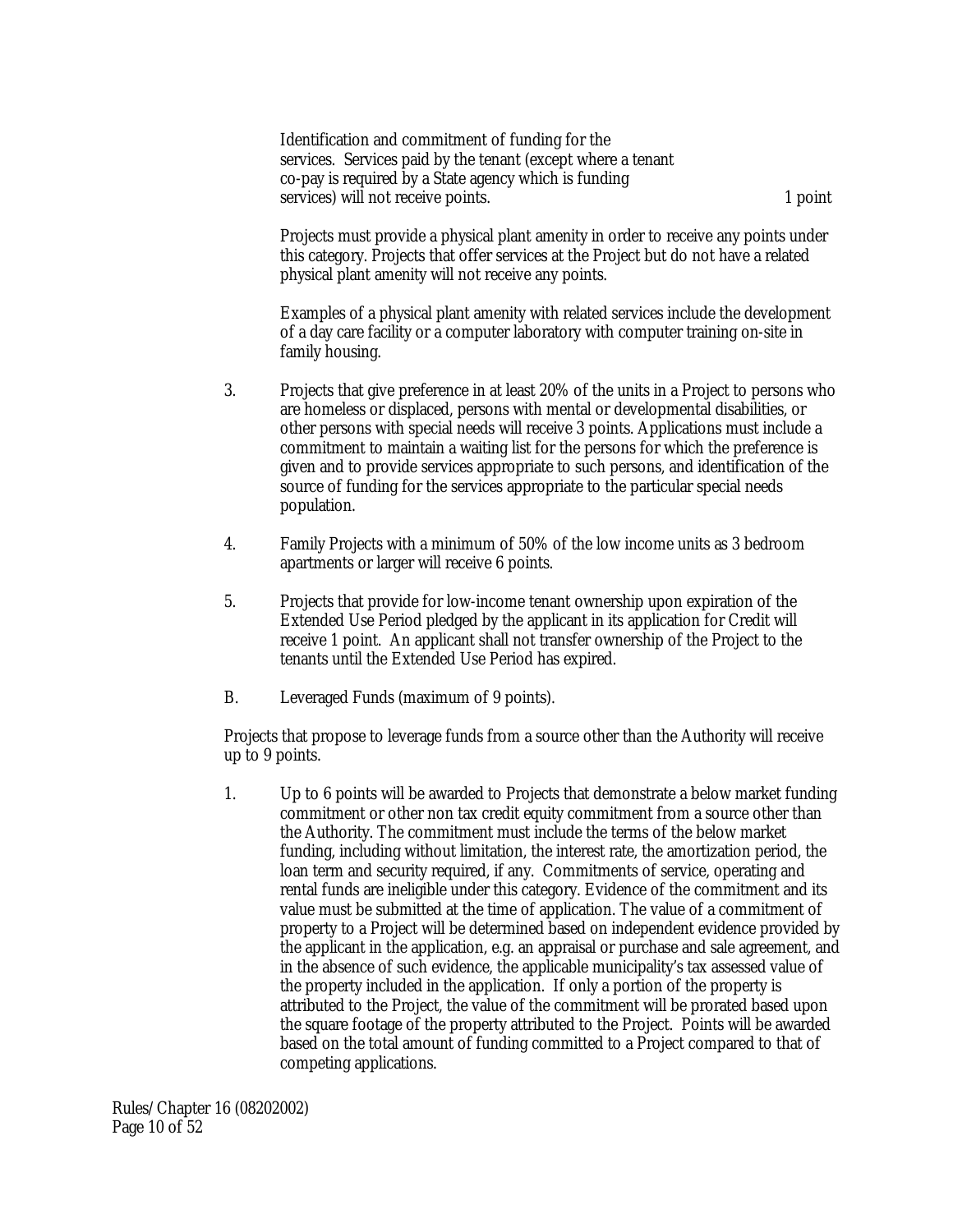2. Up to 3 points will be awarded based on the percentage of Developer Fee left as a source of funds for the Project:

No Developer Fee loan will receive 0 points

≤ 25% Developer Fee loan will receive 1 point

> 25% Developer Fee loan will receive 3 points Alternatively, the maximum 3 points will be awarded if the Developer Fee recognized and charged to the Project is  $\leq$  75% of the maximum allowable Developer Fee as described in Section 8.E.

- C. Extending Low-Income Use for Longest Period (maximum of 15 points). Projects which extend the guaranteed period of low income benefit 30 years or more from the placed-inservice date and agree not to request the Authority to find a buyer to acquire the low income portion of the Project during the extended period. No points will be given to Projects which pledge 30 years or less of irrevocable low income benefit. 1 point will be added for each additional four year period pledged beyond 30 years. Applicants requesting funds under a set-aside must maximize points in this category to be eligible for the set-aside.
- D. Creation of Affordability for Lowest Income Tenants (maximum of 30 points).
	- 1. 30 points will be awarded for a pledge of 60% or more of the total units in a Project to persons with income at or below 50% of Area Median Income.
	- 2. Assisted living applications under the assisted living set-aside should restrict rent in all units in an assisted living Project at 60% Area Median Income. Assisted living proposals which have a commitment of assisted living service funds from the Department of Human Services awarded in a request for proposals in the current year, or a commitment of Federal assisted living service funds for a minimum of fifteen years, will be awarded 30 points.
	- 3. Applicants that are also applying for financing for the Project from RHS will receive 30 points in this category for meeting the affordability of the applicable RHS program.

Applicants requesting funds under any set-aside must maximize points in this category to be eligible for the set-aside.

- E. Project Location (maximum of 20 points).
	- 1. Projects proposed in the VERY HIGH Need Market Area as determined by the Authority will be awarded 15 points, projects proposed in the HIGH Need Market Area as determined by the Authority will be awarded 10 points, and projects proposed in the MEDIUM Need Market Area as determined by the Authority will be awarded 5 points.
		- a. Statewide Subsidized Housing Ranks for Applicants Not Applying under the Assisted Living or SRO Set-asides: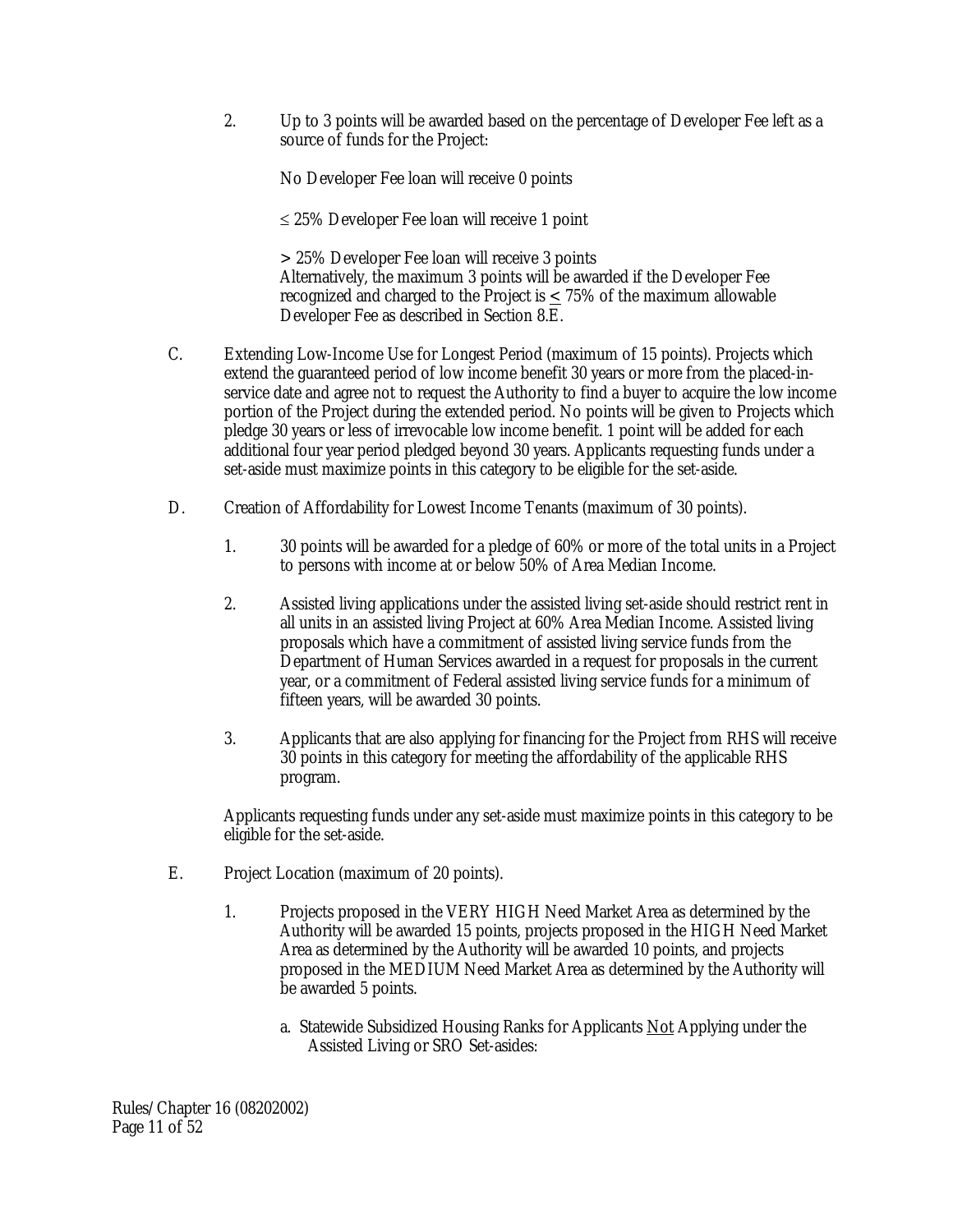|                              | <b>Seniors</b> | <b>Families</b>  |
|------------------------------|----------------|------------------|
|                              | Statewide      | <b>Statewide</b> |
| <b>Labor Markets</b>         | Ranking        | Ranking          |
| Augusta                      | high           | high             |
| Bangor                       | very high      | very high        |
| <b>Bath-Brunswick</b>        | very high      | high             |
| <b>Belfast</b>               | high           | very high        |
| <b>Biddeford</b>             | very high      | very high        |
| <b>Boothbay Harbor</b>       | medium         | medium           |
| <b>Bucksport</b>             | medium         | low              |
| Calais                       | low            | low              |
| Dexter-Pittsfield            | medium         | medium           |
| Dover-Foxcroft               | low            | low              |
| <b>Ellsworth-Bar Harbor</b>  | high           | very high        |
| Farmington                   | medium         | high             |
| <b>Fort Kent</b>             | low            | low              |
| Greenville                   | low            | low              |
| Houlton                      | low            | low              |
| Jonesport-Milbridge          | low            | medium           |
| Kittery-York                 | very high      | very high        |
| Lewiston-Auburn              | very high      | high             |
| Lincoln-Howland              | medium         | medium           |
| Machias-Eastport             | low            | medium           |
| Madawaska                    | low            | low              |
| Millinocket-East Millinocket | low            | low              |
| Norway-Paris                 | medium         | medium           |
| <b>Outer-Bangor</b>          | medium         | medium           |
| Patten-Island Falls          | low            | low              |
| Portland                     | very high      | very high        |
| Presque Isle-Caribou         | medium         | low              |
| Rockland                     | high           | very high        |
| Rumford                      | medium         | medium           |
| Sanford                      | very high      | medium           |
| Sebago Lakes                 | high           | high             |
| Skowhegan                    | medium         | medium           |
| Stonington                   | medium         | medium           |
| Van Buren                    | low            | low              |
| Waterville                   | high           | high             |
|                              |                |                  |

b. Assisted Living Set-aside Subsidized Housing Ranks:

# Region Ranking

| low       |
|-----------|
| medium    |
| very high |
| very high |
| very high |
| medium    |
|           |

Rules/Chapter 16 (08202002) Page 12 of 52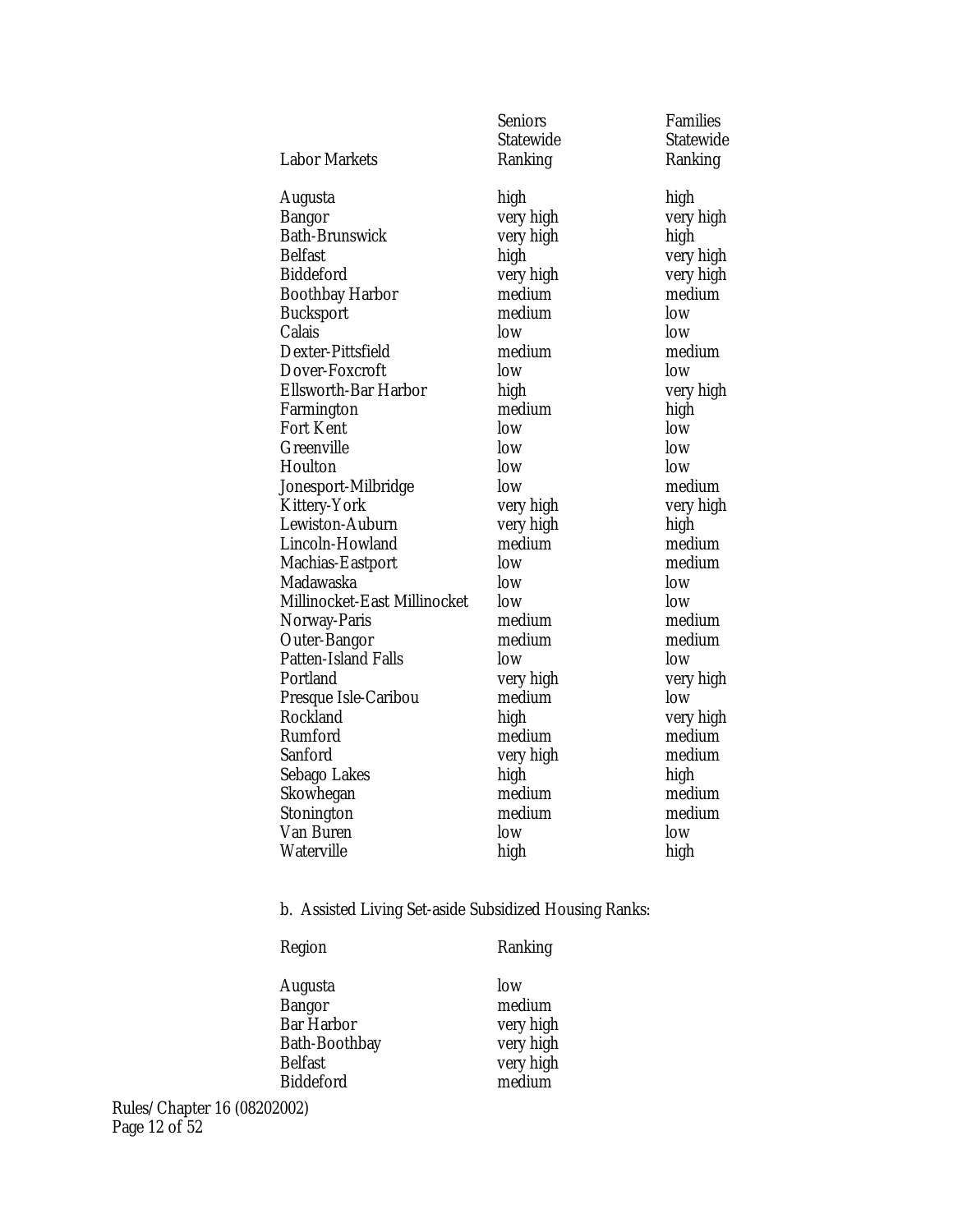| <b>Blue Hill</b>      | high      |
|-----------------------|-----------|
| Bridgton              | high      |
| Brunswick             | high      |
| Calais                | high      |
| Caribou               | medium    |
| Damariscotta          | high      |
| <b>Dover-Foxcroft</b> | high      |
| Ellsworth             | medium    |
| Farmington            | medium    |
| <b>Fort Kent</b>      | low       |
| Houlton               | medium    |
| Lewiston              | low       |
| Lincoln               | high      |
| Machias               | medium    |
| Millinocket           | low       |
| Norway                | high      |
| Pittsfield            | very high |
| Portland              | low       |
| Presque Isle          | high      |
| Rockland              | low       |
| Rumford               | very high |
| Sanford               | low       |
| Skowhegan             | high      |
| Waterville            | medium    |
| York                  | medium    |
|                       |           |

c. Single Room Occupancy Set-Aside Housing Ranks:

| Region                | Ranking   |
|-----------------------|-----------|
| Augusta               | high      |
| Bangor                | very high |
| <b>Bath-Brunswick</b> | high      |
| Belfast               | medium    |
| <b>Biddeford</b>      | high      |
| Boothbay Harbor       | low       |
| Bucksport             | low       |
| Calais                | low       |
| Dexter-Pittsfield     | low       |
| <b>Dover-Foxcroft</b> | low       |
| Ellsworth-Bar Harbor  | medium    |
| Farmington            | low       |
| Fort Kent             | low       |
| Greenville            | low       |
| Houlton               | low       |
| Jonesport-Milbridge   | low       |
| Kittery-York          | high      |
| Lewiston-Auburn       | high      |
| Lincoln-Howland       | Low       |
| Machias-Eastport      | medium    |
| Madawaska             | low       |
|                       |           |

Rules/Chapter 16 (08202002) Page 13 of 52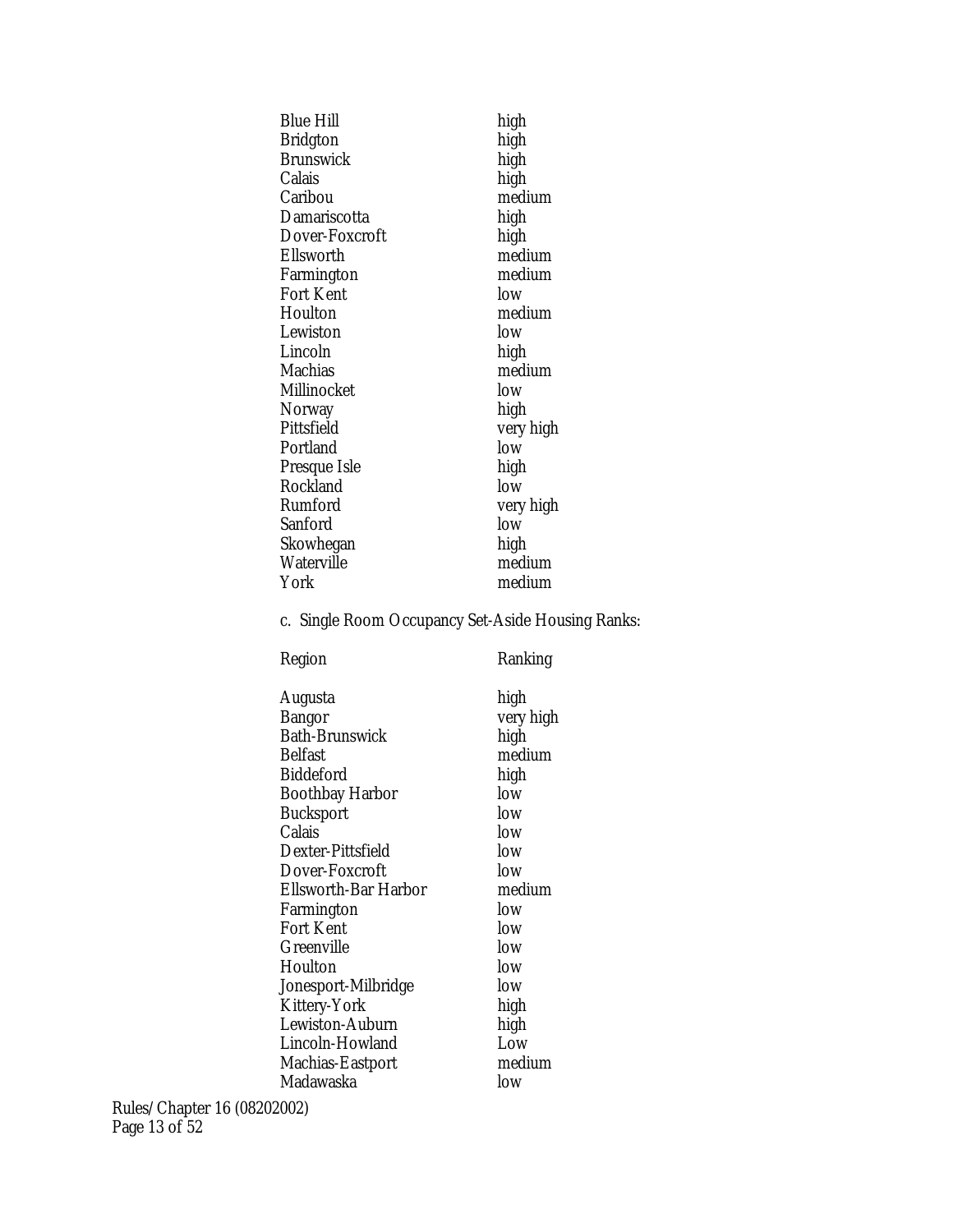| Millinocket-East Millinocket | low       |
|------------------------------|-----------|
| Norway-Paris                 | low       |
| <b>Outer-Bangor</b>          | low       |
| <b>Patten-Island Falls</b>   | low       |
| Portland                     | very high |
| Presque Isle-Caribou         | medium    |
| Rockland                     | medium    |
| Rumford                      | medium    |
| Sanford                      | high      |
| Sebago Lakes                 | low       |
| Skowhegan                    | medium    |
| Stonington                   | low       |
| Van Buren                    | low       |
| Waterville                   | medium    |
|                              |           |

- d. Projects proposed on Native American tribal lands will be considered a Very High Need Market Area regardless of the targeted population or participation in a set-aside.
- e. Applicants who wish to contest a housing rank may submit data relative to housing needs from the area in which the Project is proposed. The Authority will then determine, in its sole discretion, whether this data affects the housing rank of the jurisdiction.
- 2. Projects that are part of a community revitalization plan will be awarded 3 points. To receive points, applicants must submit either (a) evidence of being an Enterprise Community or (b) documentation of a local legislative body vote or official designation as a community revitalization area. Projects that are part of a community revitalization plan and are located in a Qualified Census Tract will be given preference over such Projects that are not located in a Qualified Census Tract.
- 3. Projects that demonstrate preferential treatment for low income tenants whose names are on a public housing or Section 8 waiting list will be awarded 2 points.
- F. Sponsor Characteristics (maximum of 10 points).
	- 1. For applicants that have had prior experience with the Authority and have no history of defaults, or have successfully developed Qualified Low-Income Housing Projects in other states, 5 points will be awarded.
	- 2. If no principal of the managing general partner has been a principal of any other Project ownership entity that has been issued an IRS Form 8823 by MSHA in the last three years, 2 points will be awarded.
	- 3. Applicants will receive 3 points if a qualified nonprofit organization, as defined in Section 42(h)(5)(C) of the Code, has an ownership interest in the applicant and the nonprofit organization satisfies the following criteria:
		- a. The Internal Revenue Service has determined that the nonprofit organization is an organization described in Section  $501(c)(3)$  or  $501(c)(4)$  of the Code and is exempt from taxation under Section 501(a) of the Code;

Rules/Chapter 16 (08202002) Page 14 of 52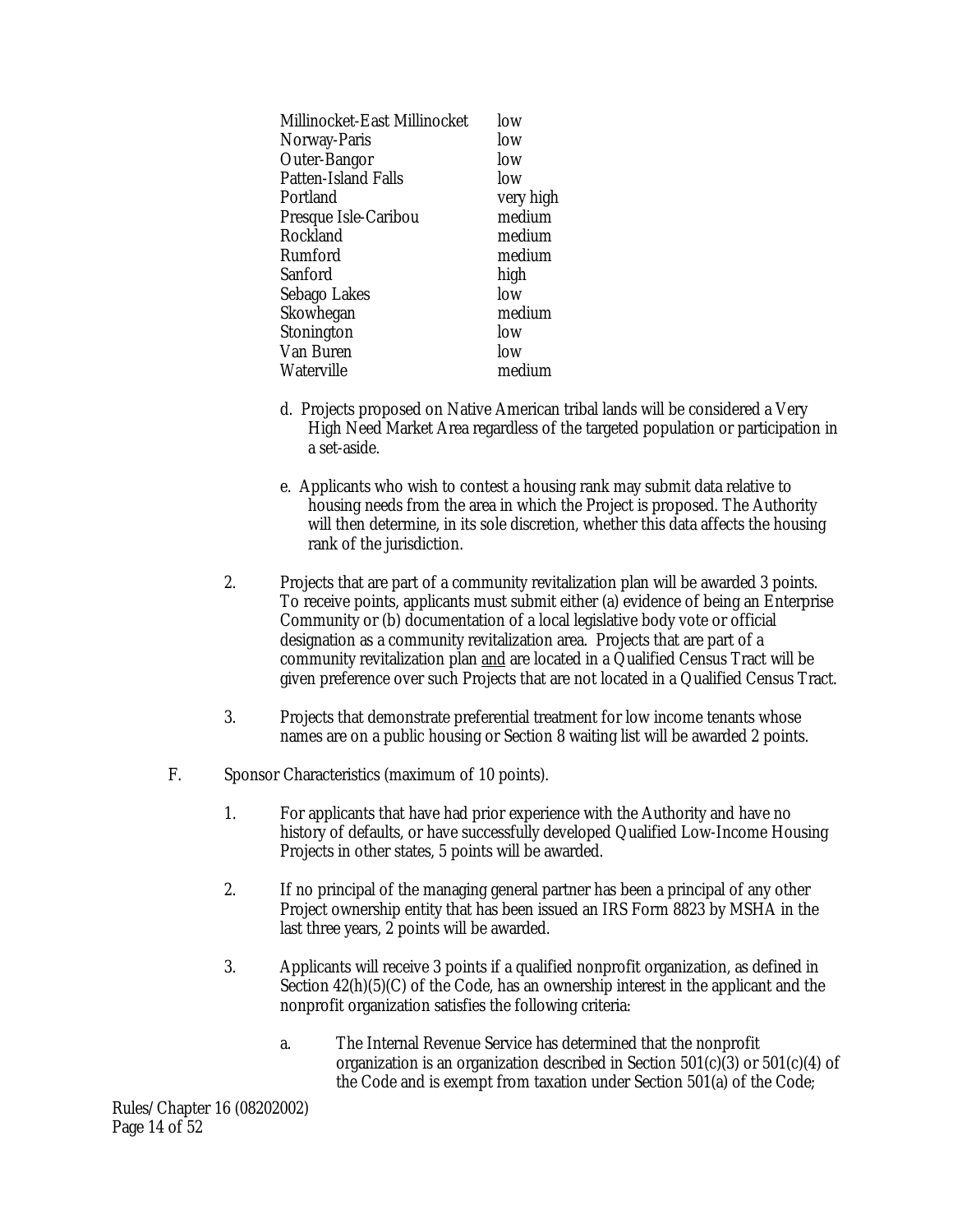- b. The nonprofit organization must be duly organized and existing or authorized to do business under the laws of the State of Maine and must be in good standing in its state of incorporation (if not the State of Maine) and the State of Maine;
- c. The nonprofit organization must be engaged in and have as one of its charitable purposes the fostering and development of low-income housing;
- d. The nonprofit organization is not affiliated with or controlled by any forprofit entity;
- e. No individual or entity involved with or related to any potential for-profit participant in the Project may be involved with the creation or management of the nonprofit organization;
- f. The nonprofit organization must have a general partner interest in the owner of the Project and be a managing general partner of the Project;
- g. A subsidiary of a qualified nonprofit organization shall be deemed a qualified nonprofit organization for purposes of this category, provided that 100% of the stock of the subsidiary is held by one or more qualified nonprofit organizations at all times during the subsidiary's existence in accordance with Section  $42(h)(5)(D)$ .

# 8. Project Evaluation

- A. Once a project is selected, the Authority will determine the amount of Credit to be reserved. The amount requested in the application will be the basis on which the Authority will determine the actual reservation, but the amount reserved will not necessarily equal the amount requested. The calculation of the amount of Credit will be based on the Applicable Percentage for the month in which the calculation is made unless there has been a qualified irrevocable election of the Applicable Percentage for a prior month.
- B. The amount of housing credit dollars reserved for a Project cannot exceed the lesser of the amount the Project is eligible for under the Code or the amount the Authority determines is necessary for the financial feasibility of the Project and its viability as a Qualified Lowincome Housing Project throughout the Credit Period. The evaluation process will be extensive and will require applicants to provide significant amounts of financial information and Project detail. In making this determination, the Authority will consider:
	- 1. The sources and use of funds and the total financing planned for the Project, including the reasonableness of development costs and operating expenditures;
	- 2. Any proceeds or receipts expected to be generated by reason of tax benefits; and
	- 3. The percentage of the housing credit dollar amount used for Project costs other than Intermediary Costs.

These factors will not be applied so as to impede the development of Projects in hard-todevelop areas.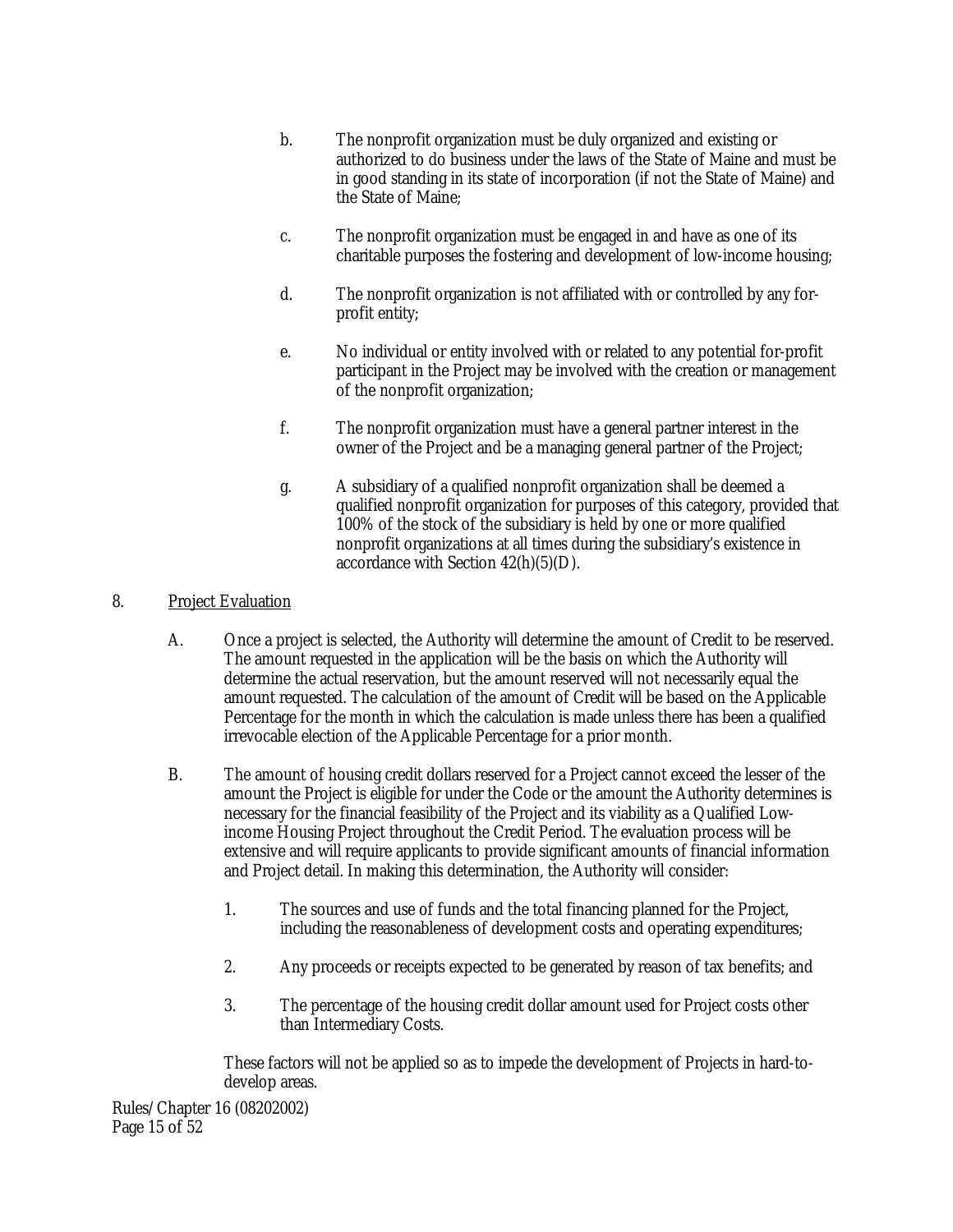- C. In order to arrive at the amount of Credit dollars to be reserved for a Project, the Authority must identify the equity gap between development sources and uses which the Credit is designed to fill. In order to fulfill its statutory responsibility to allocate only the amount of Credit necessary for the financial feasibility of a Project and its viability throughout the Credit Period, the Authority reserves the right to limit recognition of Intermediary Costs, recharacterize Project sources and uses and make reasonable assumptions on projected revenues and expenses in the process of calculating the amount of Credit to be reserved or allocated to a Project. When applicable, the Authority will also take into consideration any restrictions imposed by federal laws and regulations imposing limitations on the combining of the Credit with other federal subsidies ("subsidy layering" guidelines).
- D. In order to fully evaluate the proposal's need for Credit, the expectation exists that availability of the Credit is a necessary incentive for the developer to undertake completion of the Project. Extreme caution should be taken to avoid incurring construction costs prior to the receipt of a reservation of Credit authority. The Authority reserves the right to cease processing any application which has incurred construction costs prior to applying for tax Credit.

In cases providing significant public purpose, when construction costs have been incurred prior to the Authority's decision to select any application for Credit, developers should be prepared to demonstrate why the absence of Credit presents a serious risk to the overall viability and operation of the Project.

E. The Authority will limit recognition of Developer Fees. The standard fee, regardless of whether costs used to calculate the fee include compensation paid to consultants, will be based on all aspects of Project development including, without limitation, creation of the Project concept, identification and acquisition of the Project site, obtaining construction and permanent financing, obtaining necessary subsidies, negotiation of syndication of investment interests in the Project, obtaining all necessary regulatory approvals, construction and marketing. Fees paid to consultants do not include fees for professional services such as those for environmental assessments, rental market studies, soil tests, and water tests. Reserves, in the form of cash, expected to return to the Developer from the Project in two or fewer years will be included in the Developer Fee calculation.

The standard Developer Fee to be recognized for purposes of calculating the Credit must separately identify two components: (1) Overhead and (2) Profit. Together these two components will not exceed an amount equal to 15% of the Housing Development Costs, plus 10% of the costs of acquisition of land, existing buildings and equipment, all determined without regard to Developer Fees.

The level of risk associated with developing the Project will be considered when determining whether the recognized fee should exceed the standard. In extenuating circumstances as determined by MSHA, the maximum recognized fee may equal up to 20% of the Housing Development Costs plus 15% of the costs of acquisition of land, existing buildings and equipment, all determined without regard to Developer Fees and without regard to Section 42(d)(5)(C) of the Code. Extenuating circumstances might include a difficult local approval process, the overall size of a Project to be undertaken, renovations qualifying for historic tax credits, contribution of Developer Fees to the Project in the form of reserves or equity loans or demonstration that other sources of subsidy are not available.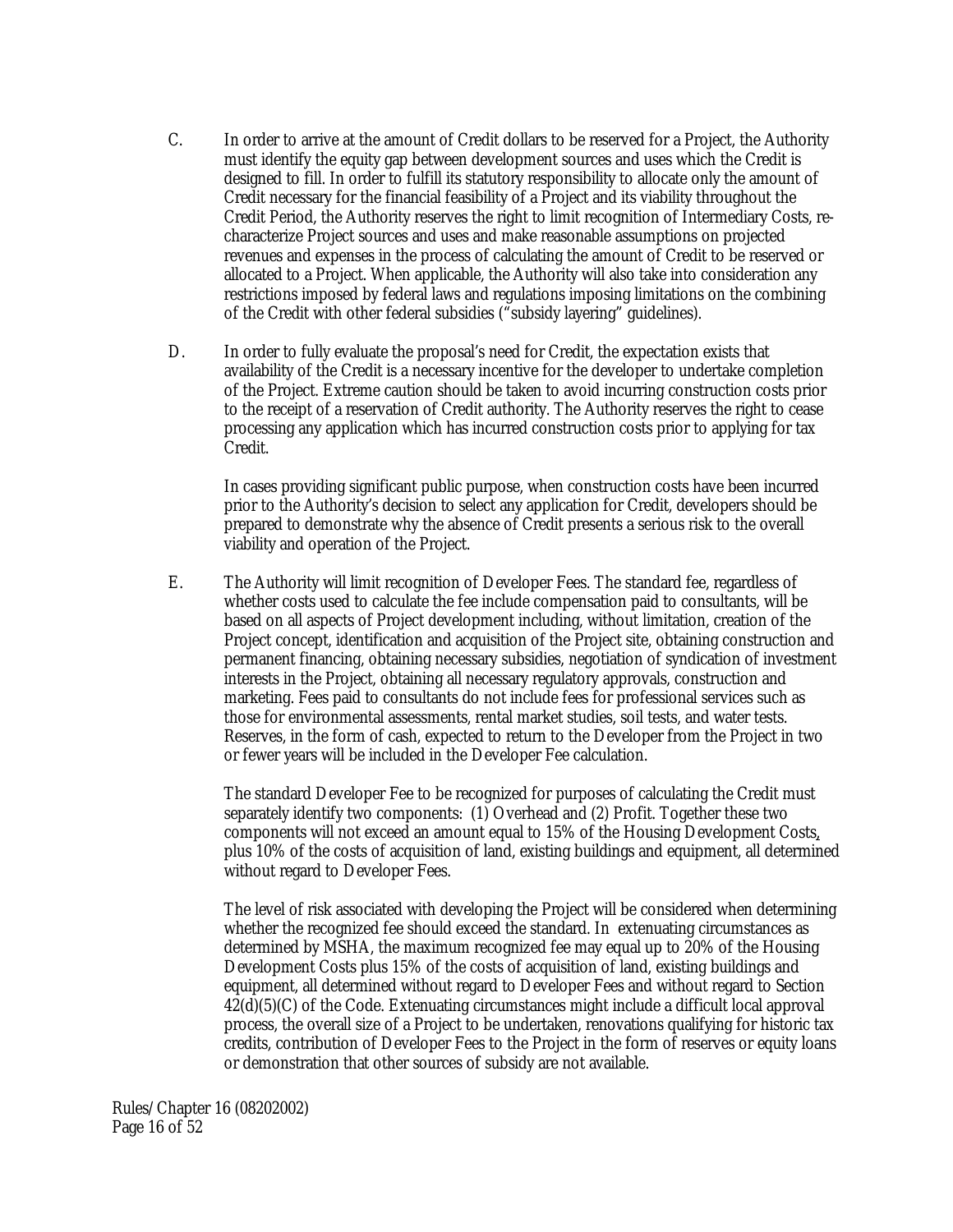F. In reviewing Intermediary Costs, the Authority will limit recognition of certain general contractor costs. Regardless of the geographic location of the Project, the standards for general contractor overhead, general requirements and profit will be an amount not greater than 16% of the Total Construction Cost, within the following ranges:

| Overhead                    | up to 2% of Total Construction Cost |
|-----------------------------|-------------------------------------|
| <b>General Requirements</b> | up to 8% of Total Construction Cost |
| Profit                      | up to 6% of Total Construction Cost |

- G. In reviewing Project costs the Authority will consider the reasonableness of the per unit Total Development Cost. However, the following standards will not automatically be used as a limit when calculating the amount of Credit for which the Project is eligible. Each Project will first be compared with historical data for similar Projects, i.e. size, location, funding source, etc. Costs will be evaluated against industry cost standards. Consideration will be allowed for costs associated with tenant service and common area spaces. Otherwise, the per unit cost recognized for Credit allocations should not exceed the HUD 221(d)(3) per unit limits established for the State. The Authority will require additional documentation if the Authority feels the proposed costs are not comparable or reasonable.
- H. The evaluation of each Project to determine the amount of Credit dollars for which it is eligible will be performed as of each of the following dates:
	- 1. The application for Credit.
	- 2. The allocation of Credit.
	- 3. The date each Qualified Low-income Building is placed in service.

Prior to each determination, the applicant shall certify to the Authority the full extent of all Federal, State and local subsidies which apply with respect to the Qualified Low-income Housing Project and provide such other information the Authority deems necessary in order to complete its evaluation.

- I. PURSUANT TO FEDERAL LAW, ANY DETERMINATION MADE BY THE AUTHORITY HEREUNDER SHALL NOT BE CONSTRUED TO BE A REPRESENTATION OR WARRANTY AS TO THE FEASIBILITY OR VIABILITY OF ANY PROJECT AND MAY NOT BE RELIED UPON AS A REPRESENTATION OR WARRANTY BY ANY PARTY.
- 9. Reservation of Credit
	- A. Applicants will receive a Notice to Proceed indicating that an evaluation pursuant to Section 8 of the QAP will be undertaken. At the completion of the evaluation, the Authority will issue conditional reservations of Credit. The amount of Credit dollars reserved for a Project shall be the amount determined by the Authority pursuant to Section 8 of this Qualified Allocation Plan.
	- B. Conditions contained in a conditional reservation will be performance-based, taking into consideration the specific circumstances of each Project and may include, without limitation:

Rules/Chapter 16 (08202002) Page 17 of 52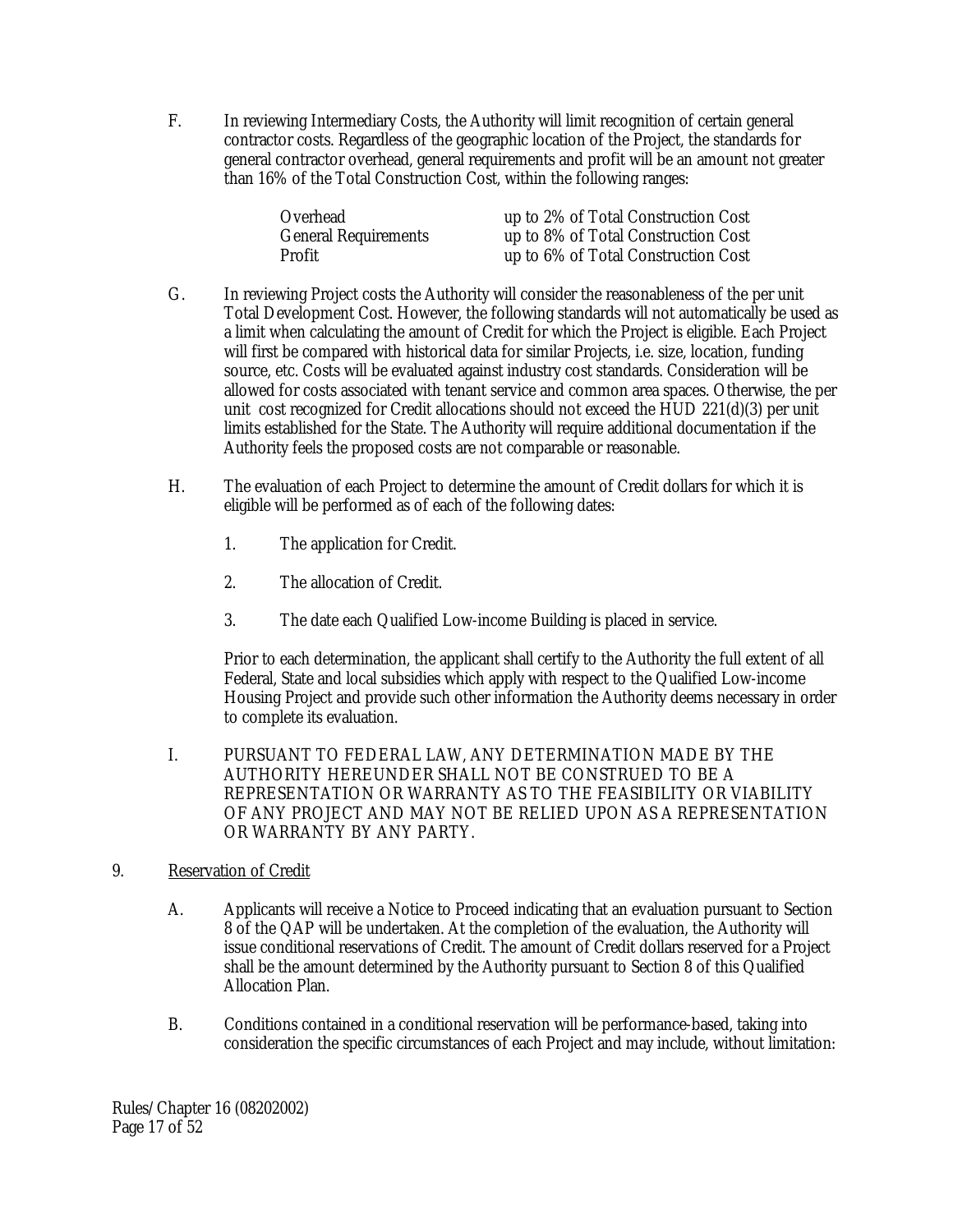- 1. Payment of a Credit reservation fee equal to 3% of the amount of the reservation at the time of reservation.
- 2. Deadline for final working drawings and specifications.
- 3. Deadline for loan closing(s).
- 4. Deadline for receipt of information necessary for the Authority to make its determination on allocation or carryover allocation of Credit.
- 5. Prohibition against amendments or changes as set forth in Section 5, subsection I.
- 6. Termination date.
- C. When reservations of the Credit have been issued in an amount equal to the applicable State Ceiling, standby reservations may be issued in the same manner as described in subsection A, above. Applicants receiving standby reservations will only be allowed to proceed if a sufficient amount of the applicable State Ceiling becomes available through lapsed or withdrawn reservations, the return of Credits or receipt of Credits from the national repooling of unused housing Credit allocations.
- D. An applicant may cancel or withdraw a reservation by submitting written notice thereof to the Authority.
- E. Reservations and standby reservations of Credit from the State Ceiling for a particular calendar year which are in effect on December 31st of that calendar year may be converted to reservations of Credit from the State Ceiling for the following year upon mutual agreement of the parties.
- F. At the time of issuance of a reservation, and to the extent authorized by the Code, the Authority and the applicant may enter into a Binding Agreement to fix the maximum Credit dollar amount to be allocated to each Qualified Low-income Building for which Credit has been requested. Any such Binding Agreement must satisfy the requirements of the Code and will contain the same performance-based conditions set forth in applicant's conditional reservation. An applicant may also choose either to fix the Applicable Percentage for each Qualified Low-income Building in the Project by irrevocably electing the percentage for the month in which applicant and the Authority enter into such Binding Agreement or to select the applicable percentage for the month the building is placed in service.
- G. Proposals facing increased Project development costs and, therefore, potentially qualifying for less than a substantial amount of additional Credit, may request additional Credit and not be subject to funding rounds. However, such requests will be subject to Credit availability and any decision to favor such requests will be at the sole discretion of the Authority.
- H. Prior to a reservation of Credit, an applicant must demonstrate proficiency in the area of Credit compliance monitoring by completing a Credit compliance monitoring training approved by the Authority or receiving certification from a Credit trainer approved by the Authority.
- 10. Allocation of Credit

Rules/Chapter 16 (08202002) Page 18 of 52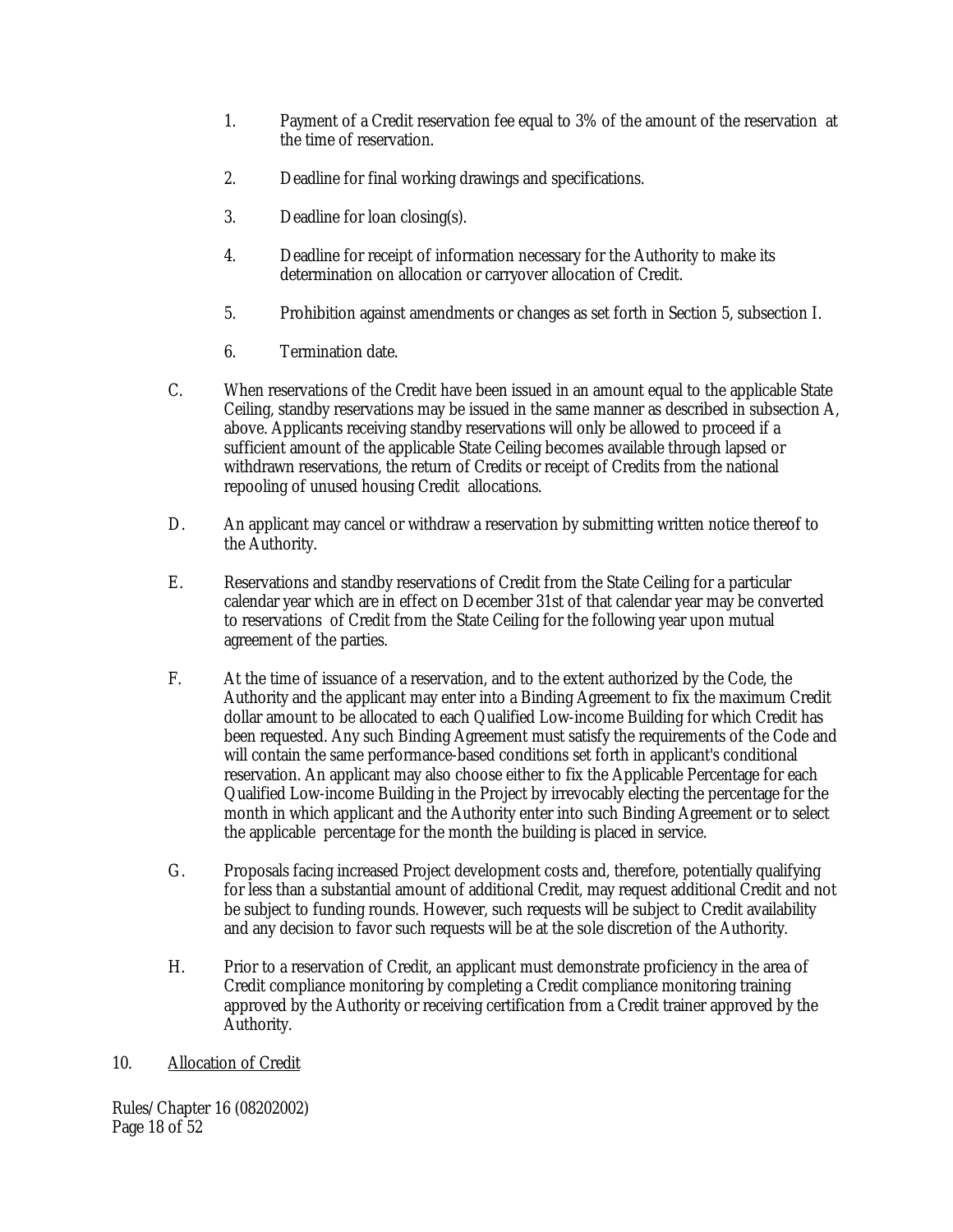- A. Provided that the applicant's Project is placed in service, within the meaning of the Code, in the calendar year for which a reservation of Credit has been issued and such reservation is still in effect, the Authority will allocate Credit to an applicant, by issuance of IRS Form 8609 or such other form required by the IRS, after receipt of the following:
	- 1. A complete Application for Allocation of Credit. A complete application must include an audit report on the schedule of project costs prepared by an independent, third party certified public accountant.
	- 2. Certification of the total financing planned for the Project, all proceeds or receipts expected to be generated by reason of the Credit or other tax benefits, the total sources and uses of Project funds and the full extent of all Federal, state and local subsidies which apply or which the applicant expects to apply with respect to the Project. In addition, the sponsor must identify all costs associated with the sale (i.e. commissions, due diligence, legal, accounting, reserves, etc.). This certification must include income, operating and development cost projections and methods for satisfying any deficits.
	- 3. An allocation fee as follows:

| Applications for Projects of up to 10 units   | $S$ 250 |
|-----------------------------------------------|---------|
| Applications for Projects of 11 to 23 units   | $S$ 500 |
| Applications for Projects of 24 or more units | \$1,000 |

This paragraph does not apply to tax-exempt bond financed properties described in Section 12.

4. A monitoring fee as follows:

An amount equal to \$250.00 per Credit eligible unit in the Project, not to exceed \$25,000 per Project.

- 5. A comprehensive market study of the housing needs of low-income persons in the area to be served by the Project. The study must be conducted at the applicant's expense by a disinterested party acceptable to the Authority. The study must demonstrate the need and demand for the Project, including evaluation of the anticipated impact on similar housing opportunities in the area.
- B. The amount of Credit allocated on behalf of each Qualified Low-income Building shall be the lesser of:
	- 1. The maximum amount for which the Project is eligible under the Code, as determined by the Authority based on information provided by the applicant;
	- 2. The amount determined by the Authority as the minimum amount necessary for the financial feasibility of the Project and its viability as a Qualified Low-income Housing Project throughout the Credit Period; and
	- 3. The amount stated in the conditional reservation.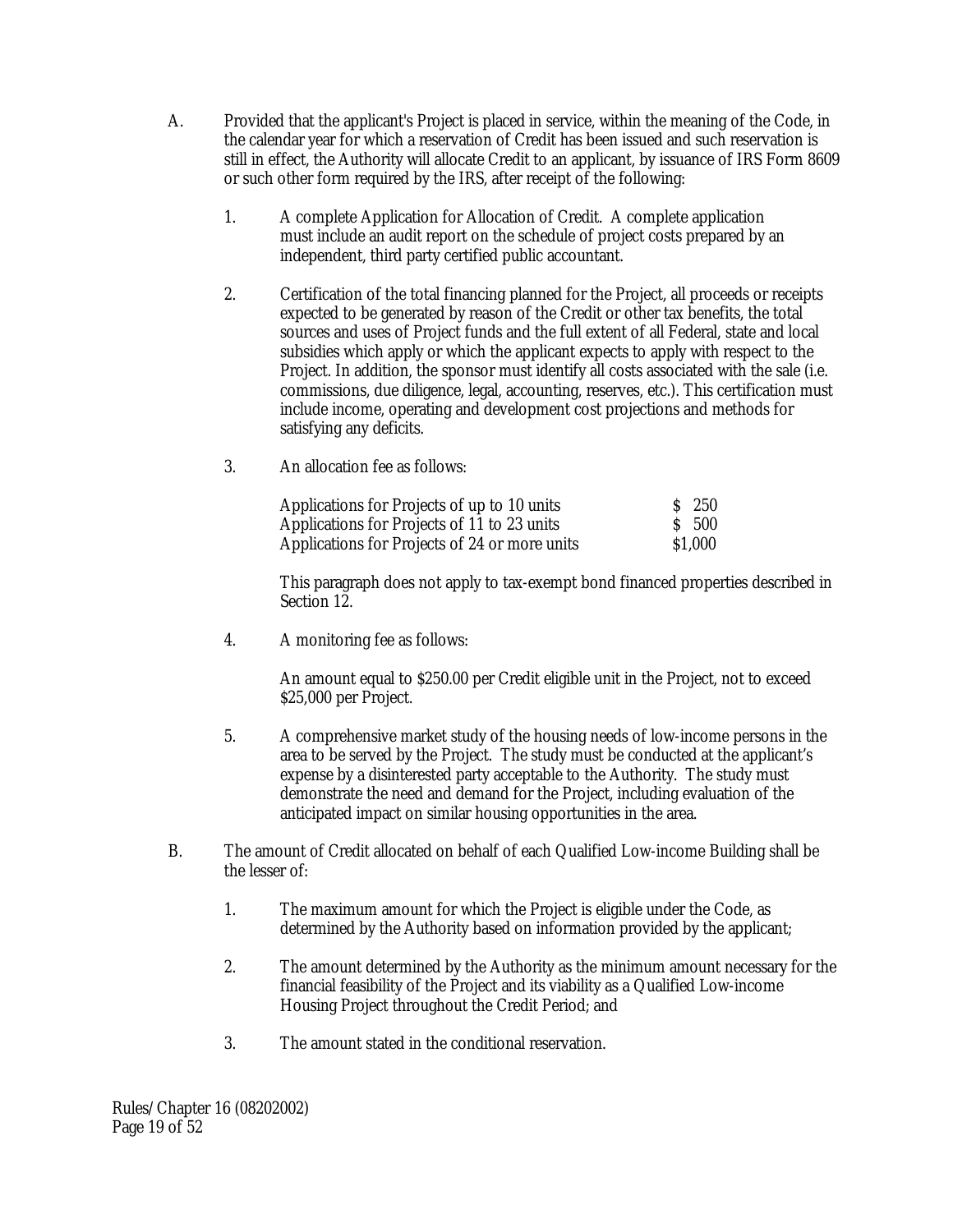C. An allocation made by the Authority will be effective only with respect to a qualified building placed in service during the calendar year in which the allocation is made and only to the extent that the Internal Revenue Service gives effect to such allocation. CREDIT RECIPIENTS ARE RESPONSIBLE FOR TAKING ONLY THE AMOUNT OF CREDIT AUTHORIZED UNDER THE CODE AND RECOGNIZED BY THE INTERNAL REVENUE SERVICE AND NO RELIANCE MAY BE PLACED ON THE AUTHORITY BY ANY PARTY FOR THIS DETERMINATION.

# 11. Carryover Allocation

- A. If applicant's Qualified Low-income Housing Project, or individual Qualified Low-income Building within the Project will not be placed in service, within the meaning of the Code, in the calendar year for which a reservation of Credit has been issued, the Authority may issue a carryover allocation to qualifying applicants or choose to carry over the balance of the State Ceiling as provided in Section 4, subsection A. In order to be considered for a carryover allocation, an applicant must provide:
	- 1. A complete Application for Carryover Allocation of Credit. A complete application must include an audit report on the schedule of project costs prepared by an independent, third party certified public accountant.
	- 2. Certification of the total financing planned for the Project, all proceeds or receipts expected to be generated by reason of the Credit or other tax benefits, the total sources and uses of Project funds and the full extent of all Federal, State and local subsidies which apply or which the applicant expects to apply with respect to the Project. This certification must include income, operating and development cost projections and methods for satisfying any deficits.
	- 3. Satisfactory evidence that applicant's basis in the Project at the end of the calendar year will exceed ten percent of applicant's reasonably expected basis in the Project at the end of the second calendar year following the calendar year in which the carryover allocation is made. Projects receiving a carryover allocation after June 30th of the credit year will have six months from the date of the allocation to provide evidence that the applicant's basis in the Project will exceed ten percent of the applicant's reasonably expected basis in the Project at the end of the second calendar year following the calendar year in which the carryover allocation is made.
	- 4. Status report on the progress of development of the Project and the likelihood of the Project proceeding to completion.
	- 5. An allocation fee as follows:

| Applications for Projects up to 10 units        | $S$ 250 |
|-------------------------------------------------|---------|
| Applications for Projects with 11 to 23 units   | $S$ 500 |
| Applications for Projects with 24 or more units | \$1.000 |

6. A comprehensive market study of the housing needs of low-income persons in the area to be served by the Project. The study must be conducted at the applicant's expense by a disinterested party acceptable to the Authority. The study must demonstrate the need and demand for the Project, including evaluation of the anticipated impact on similar housing opportunities in the area.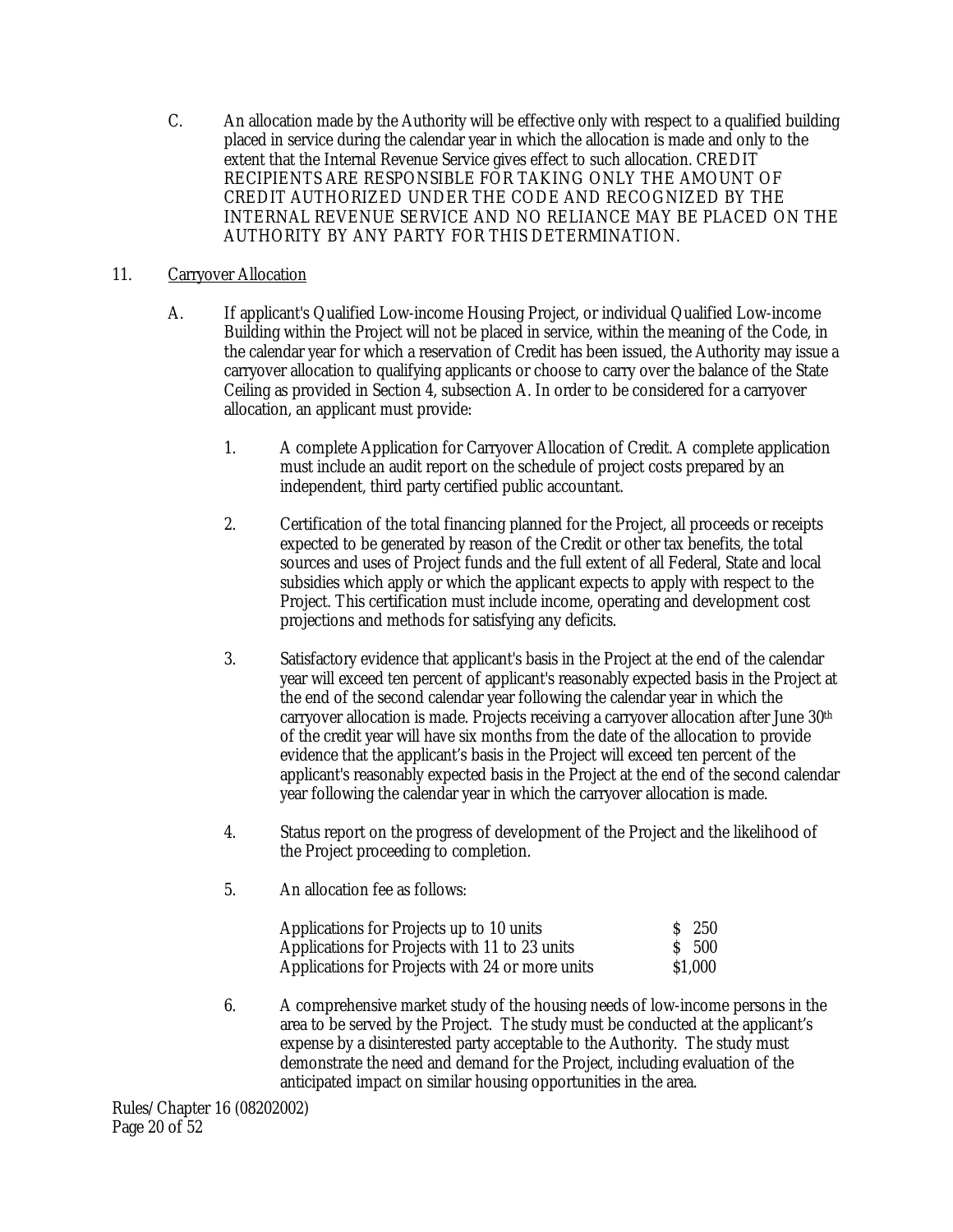- B. The amount of the carryover allocation for each qualifying low-income building shall be the lesser of:
	- 1. The maximum amount for which the Project is eligible under the Code, as determined by the Authority based on information provided by applicant;
	- 2. The amount determined by the Authority as the minimum amount necessary for the financial feasibility of the Project and its viability as a Qualified Low-income Housing Project throughout the Credit Period; and
	- 3. The amount stated in the conditional reservation.
- C. A carryover allocation made by the Authority will be effective only if the 10% basis test referred to in subsection A, paragraph 3, above, was satisfied, the Qualified Low-income Building is placed in service within two years following the calendar year in which the allocation is made and only to the extent that the Internal Revenue Service gives effect to such allocation. CREDIT RECIPIENTS ARE RESPONSIBLE FOR TAKING ONLY THE AMOUNT OF CREDIT AUTHORIZED UNDER THE CODE AND RECOGNIZED BY THE INTERNAL REVENUE SERVICE AND NO RELIANCE MAY BE PLACED ON THE AUTHORITY BY ANY PARTY FOR THIS DETERMINATION.
- D. In order to ensure maximum utilization of the Credit, the Authority may impose performance conditions on developers receiving carryover allocations and may terminate or cancel the allocation for failure to comply with such conditions. Credits returned to the Authority as a result of the termination or cancellation of a carryover allocation shall be added to the State Ceiling for the calendar year in which they are returned.
- E. The Authority may carry over the entire unallocated portion of the State Ceiling and deny all requests for Project-specific carryover allocations.

# 12. Tax-Exempt Bond Financed Projects

- A. A Qualified Low-income Building which is financed with the proceeds of tax-exempt bonds subject to the State volume cap on such bonds qualifies for the Credit on the portion of the Eligible Basis of the building financed with such bond proceeds without an allocation from the State Ceiling. If 50% or more of the Eligible Basis of a Qualified Low-income Building is financed with the proceeds of tax-exempt bonds subject to the state volume cap on such bonds, all of the Eligible Basis of the building qualifies for the Credit without an allocation from the State Ceiling.
- B. Except as otherwise provided in the Code, Qualified Low-income Buildings financed with the proceeds of tax-exempt bonds subject to the state volume cap on such bonds which are placed in service after 1989, in order to qualify for the Credit without an allocation from the State Ceiling, must satisfy the requirements for application and allocation set forth in Sections 6 and 10 of this rule (other than the requirement for issuance of a conditional reservation) and be evaluated by the issuer of the bonds according to the evaluation procedures set forth in Section 8 of this rule to determine the proper amount of the Credit.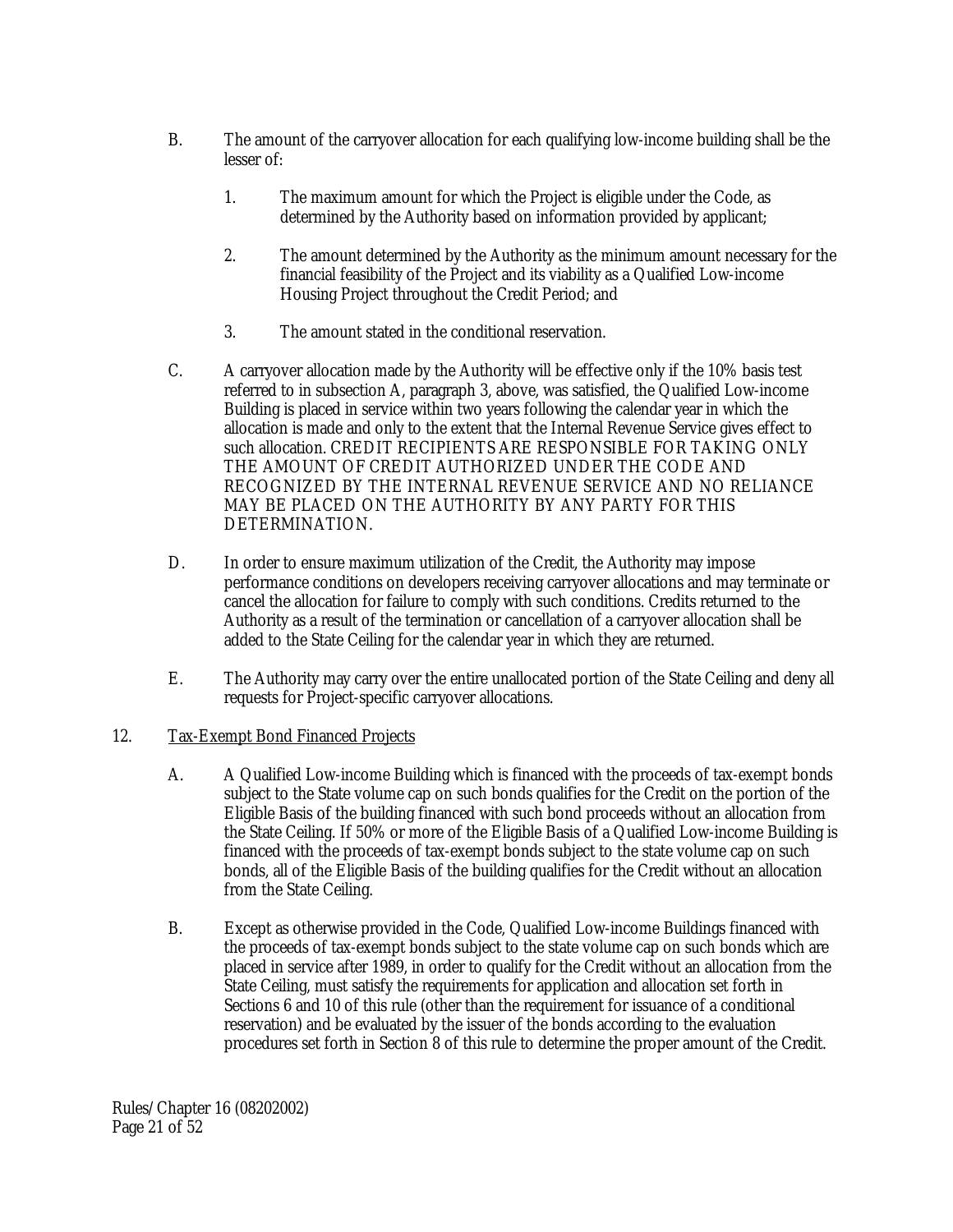- C. Developers of properties financed with tax-exempt bonds and seeking Credit without an allocation from the State Ceiling may, to the extent the Project is not yet placed in service and is otherwise authorized by the Code, elect to fix the Applicable Percentage for each Qualified Low-income Building in the Project by irrevocably electing the percentage for the month in which the bonds are sold, as opposed to the Applicable Percentage for the month the building is placed in service. Such an election must be made on forms provided by the Authority and must be made by the 5th day of the month following the month in which the bonds are sold.
- D. Developers of properties seeking Credit without an allocation from the State Ceiling must request the issuance of an IRS Form 8609 for each Qualified Low-income Building in the year the Project is placed in service. Such request must be made on forms provided by the Authority. This request must also include an audit report on the schedule of project costs prepared by an independent, third party certified public accountant.
- E. The Authority will make tax-exempt financing available to Projects that are financed under the RHS 515 Program to enable the Projects to receive 4% Low-Income Housing Tax Credits without an allocation from the State Ceiling.
- F. Once the Authority has reviewed the Project in accordance with this section and deemed the Project eligible to receive Credit, a determination letter will be issued.

# 13. Monitoring and Notification of Noncompliance

The Authority is required by Federal law to monitor Projects for noncompliance with the provisions of Section 42 of the Code and to notify the Internal Revenue Service when it becomes aware of any such noncompliance. Compliance by Credit recipients with the monitoring procedures will be a requirement of the Extended Low-income Housing Commitment. The Authority reserves the right to impose a reasonable fee for the administrative burden resulting from this on-going monitoring requirement. Owners of Qualified Low-income Buildings placed in service for which the Credit is, or has been, allowable AT ANY TIME must comply with the following requirements:

- A. Recordkeeping and record retention. Project owners must keep on file and available to the Authority upon request, records for each Qualified Low-income Building in the Project showing:
	- 1. The total number of residential rental units in the building (including the number of bedrooms and the size in square feet of each residential rental unit).
	- 2. The number of residential rental units in the building that are designated low-income units.
	- 3. The rent charged on each residential rental unit in the building (including any utility allowances).
	- 4. The number of occupants in each low-income unit).
	- 5. The low-income unit vacancies in the building and information that shows when, and to whom, the next available units were rented.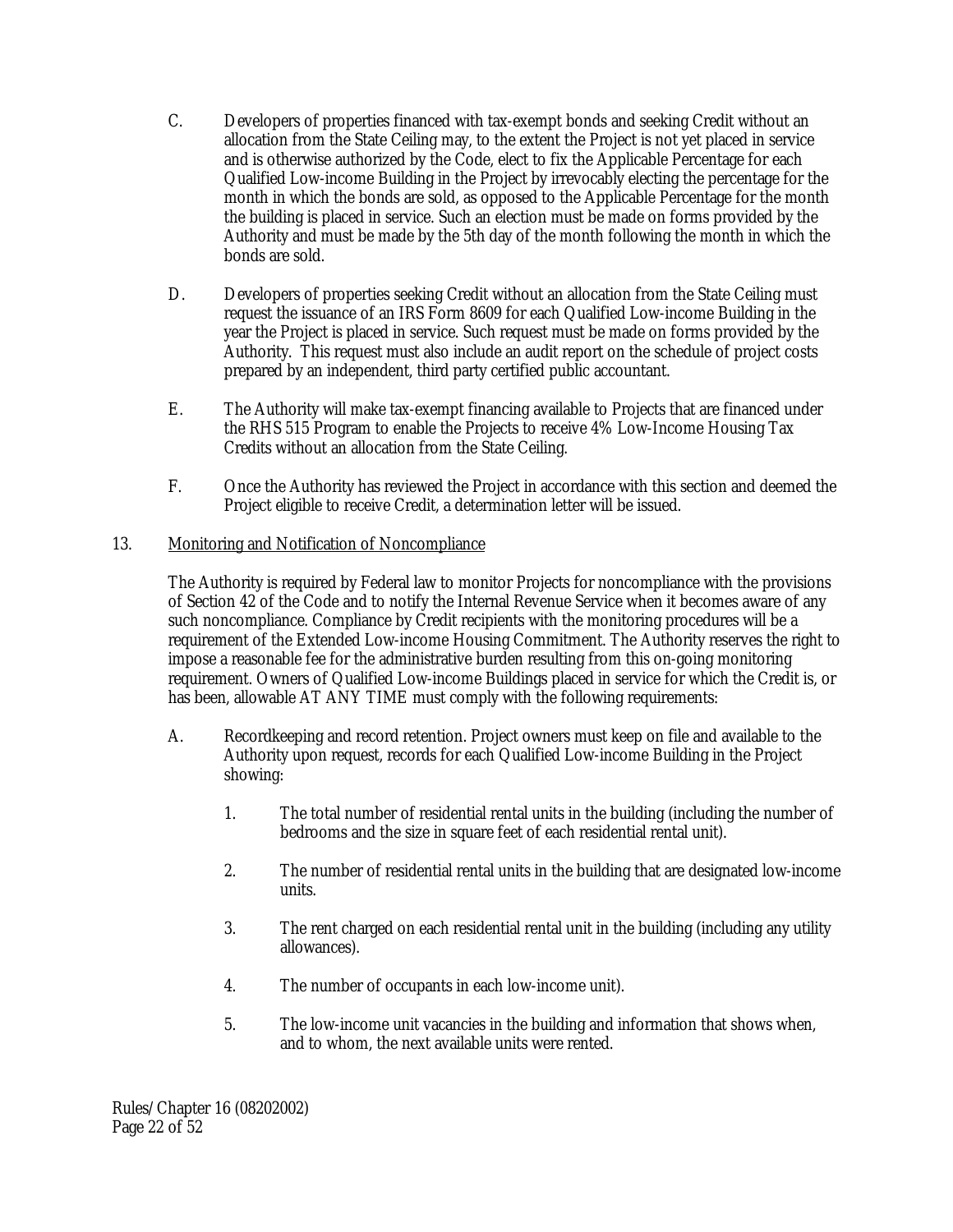- 6. The annual income certification of each low-income tenant per unit or a copy of the waiver from the annual income certification requirement which is available to 100% Credit eligible properties.
- 7. Documentation to support each low-income tenant's income certification (for example, a copy of the tenant's federal income tax return, Forms W-2, or verifications of income from third parties such as employers or State agencies paying unemployment compensation). Tenant income is calculated in a manner consistent with the determination of annual income under section 8 of the United States Housing Act of 1937 ("Section 8"), not in accordance with the determination of gross income for federal income tax liability. In the case of a tenant receiving housing assistance payments under Section 8, the documentation requirement is satisfied if the public housing authority provides a statement to the building owner declaring that the tenant's income does not exceed the applicable income limit under section 42(g) of the Code.
- 8. The Eligible Basis and Qualified Basis of the building at the end of the first year of the Credit Period.
- 9. The character and use of the nonresidential portion of the building included in the building's Eligible Basis (for example, tenant facilities that are available on a comparable basis to all tenants and for which no separate fee is charged for use of the facilities or facilities reasonably required by the Project).

These records shall be maintained for each Qualified Low-income Building in the Project throughout the building's Extended Use Period. These records shall be retained for at least six years after the due date (with extensions) for filing the federal income tax return for that year. The records for the first year of the Credit Period, however, shall be retained until the later of the end of the building's Extended Use Period or six years beyond the due date (with extensions) for filing the federal income tax return for the last year of the Compliance Period of the building. First year quarterly reports shall be filed with MSHA.

- 10. A determination of the student status of the resident household.
- B. Certification and review. Project owners must certify compliance with the requirements of Section 42 of the Code as follows:
	- 1. All Project owners must certify to the Authority annually throughout the Extended Use Period of the Project for the twelve-month period preceding certification that:
		- a. The Project met the minimum low-income set-aside test applicable to the Project and complies with the additional low-income targeting pledged in the application on which the allocation was based, (e.g. 40% AMI and 50% AMI);
		- b. There was no change in the Applicable Fraction of any building in the Project or that there was a change and a description of the change;
		- c. The owner has received an annual income certification from each lowincome tenant and documentation to support that certification or in the

Rules/Chapter 16 (08202002) Page 23 of 52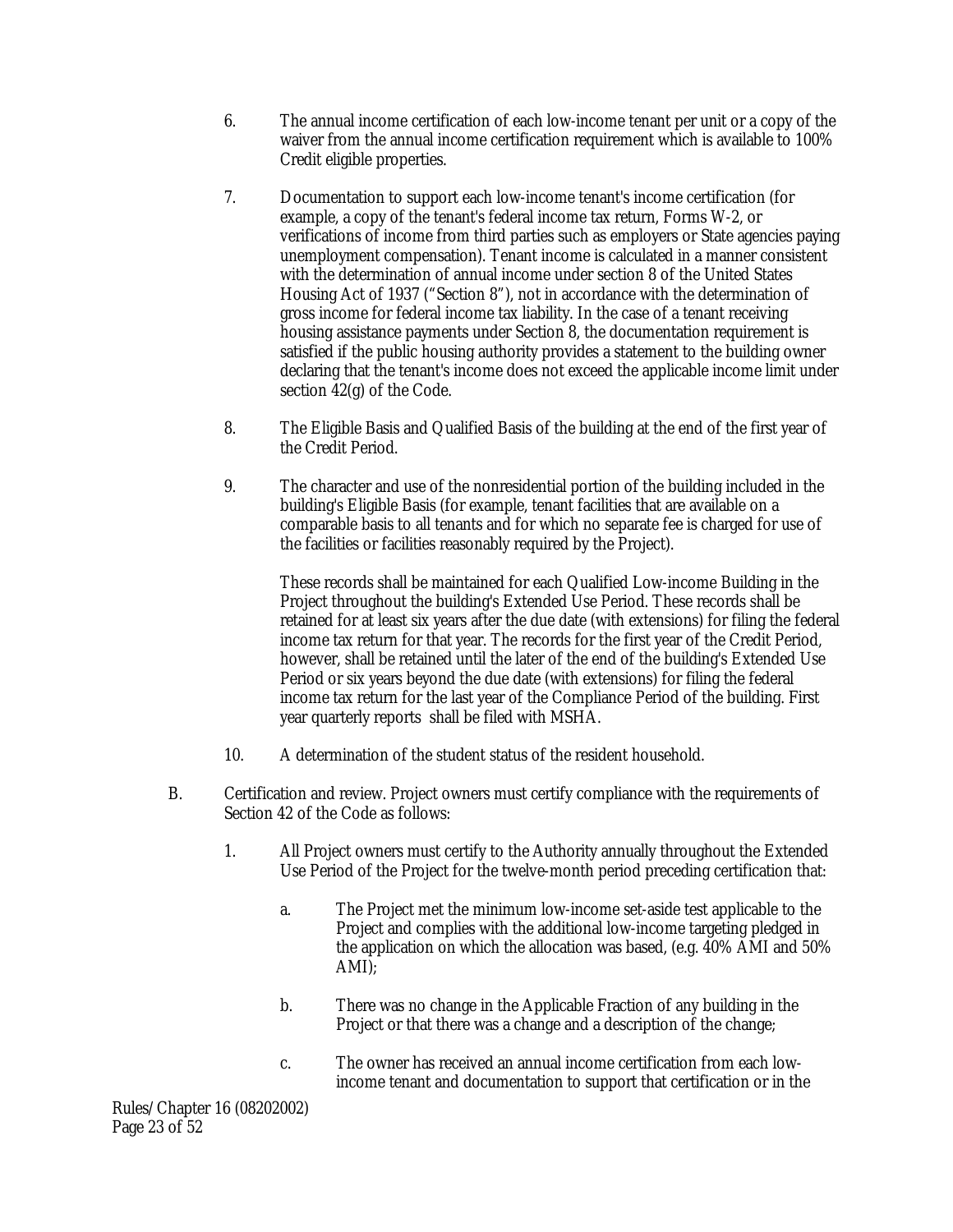case of a tenant receiving Section 8 housing assistance payments, the statement from a public housing authority described in subsection A, paragraph 7, above;

- d. Each qualified low-income unit in the Project was rent-restricted under section  $42(g)(2)$  of the Code;
- e. All units in the Project were for use by the general public and used on a nontransient basis except for transitional housing for the homeless provided under section 42(i)(3)(B)(iii) of the Code;
- f. Each building in the Project was suitable for occupancy under applicable health, safety and building codes;
- g. There was no change in the Eligible Basis of any building in the Project or if there was a change, the nature of the change (for example, a common area has become commercial space, or a fee is now charged for a tenant facility formerly provided without charge);
- h. All tenant facilities included in the Eligible Basis of any building in the Project, such as swimming pools, other recreational facilities and parking areas, were provided on a comparable basis without charge to all tenants in the building;
- i. If a low-income unit in the Project became vacant during the year, that reasonable attempts were or are being made to rent that unit or the next available unit of comparable or smaller size to tenants having a qualifying income before any units in the Project were or will be rented to tenants not having a qualifying income;
- j. If the income of tenants of a low-income unit in the Project increased above the limit allowed under section 42 of the Code, the next available unit of comparable or smaller size in the Project was or will be rented to tenants having a qualifying income;
- k. The Project complies with the Extended Low-income Housing Commitment for buildings subject to section 7108(c)(1) of the Revenue Reconciliation Act of 1989;
- l. The Project complies with the requirements of all applicable Federal and State housing programs (e.g. RHS, Federal HOME, HUD Section 8, or Tax-Exempt Bonds);
- m. The Project has not received notice of any violation of applicable building codes. In the event a violation occurs the owner must report all violations to the Authority including a summary of or copies of violations issued. The owner must indicate whether the violations have been corrected and must retain all original reports of violation;
- n. No findings of discrimination under the Federal Fair Housing Act, Title VIII of the Civil Rights Act of 1968, as amended by the Fair Housing

Rules/Chapter 16 (08202002) Page 24 of 52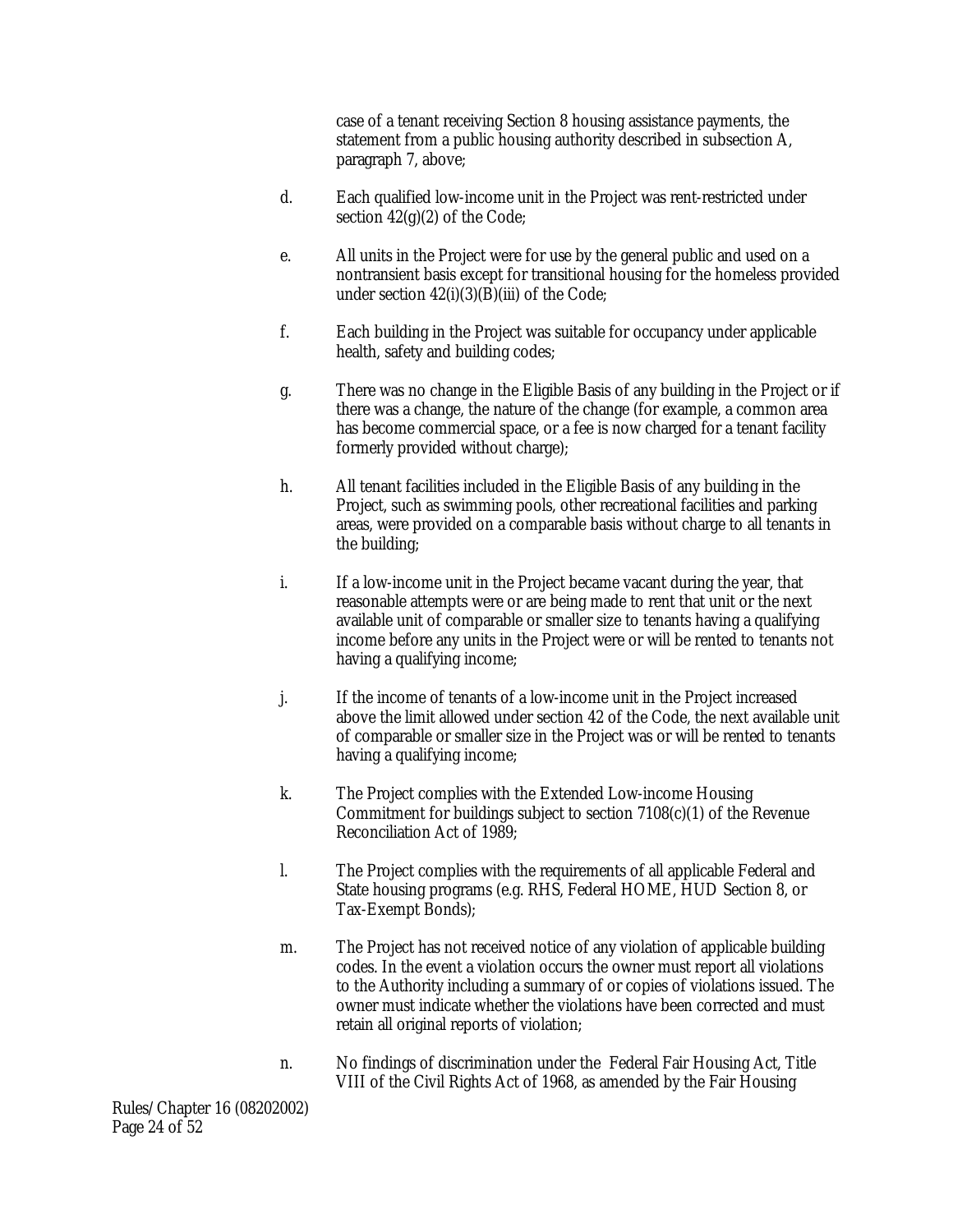Amendments Act of 1988 (42 U.S.C. § 3601 *et seq.*) or the Maine Human Rights Act (5 M.R.S.A., Chapter 337, Subchapter IV) have occurred at the Project. A finding of discrimination includes an adverse final decision by HUD, an adverse final decision by a substantially equivalent State or local fair housing agency, or an adverse judgment from a Federal or State court;

- o. No applicant for tenancy in possession of a Section 8 voucher was refused housing solely because of their status as a Section 8 voucher-holder;
- p. If the owner received its Credit allocation from a portion of the State Ceiling set-aside for a project involving a Qualified Non-Profit Organization under Section 42(h)(5), then its non-profit entity materially participated in the operation of the development within the meaning of Section 469(h) of the Code; and
- q. There has been no change in the ownership or management of the project.
- 2. Annually throughout the Extended Use Period, all Project owners must complete and submit to the Authority an tenant status report on a form prescribed by the Authority. The tenant status report shall accurately reflect tenant income, rent data and other occupancy information required by the Authority for each Qualified Lowincome Building in a Project for the prior calendar year.
- 3. The Authority will review the tenant files of at least 20% of the low income units in each Project at least once every three (3) years. For new Projects placed in service, the Authority will complete a review of tenant records of 20% of the low income units at the Project within two (2) years following the year the last building is placed in service. The tenant records to be reviewed, will be selected randomly by the Authority. Notice of Project selection, as well as the required timeframe for submission of details, will be provided by the Authority to the owner of the Project in writing.
- 4. Owners of Qualified Low-income Buildings financed under the RHS 515 program or Qualified Low-income Buildings of which 50 percent or more of the aggregate basis is financed with the proceeds of tax-exempt bonds are not required to submit, and the Authority is not required to review, the tenant income certifications, supporting documentation and rent records if RHS or the bond issuer, as applicable, has entered into an agreement with the Authority to provide information concerning the income and rent of the tenants in the building to the Authority. If the information provided by RHS or the bond issuer is not sufficient for the Authority to make the required determinations, the Authority shall request the necessary additional income or rent information from the owner of the building(s).
- 5. The Authority shall review all certifications and supporting documentation submitted hereunder for compliance with the requirements of section 42 of the Code.
- 6. The annual owner certifications with attachments and the tenant status report required hereunder must be submitted to the Authority on or before a date established by the Authority, but in no event, later than May 1 of each year. The certification must cover the preceding twelve-month period and must be made as of

Rules/Chapter 16 (08202002) Page 25 of 52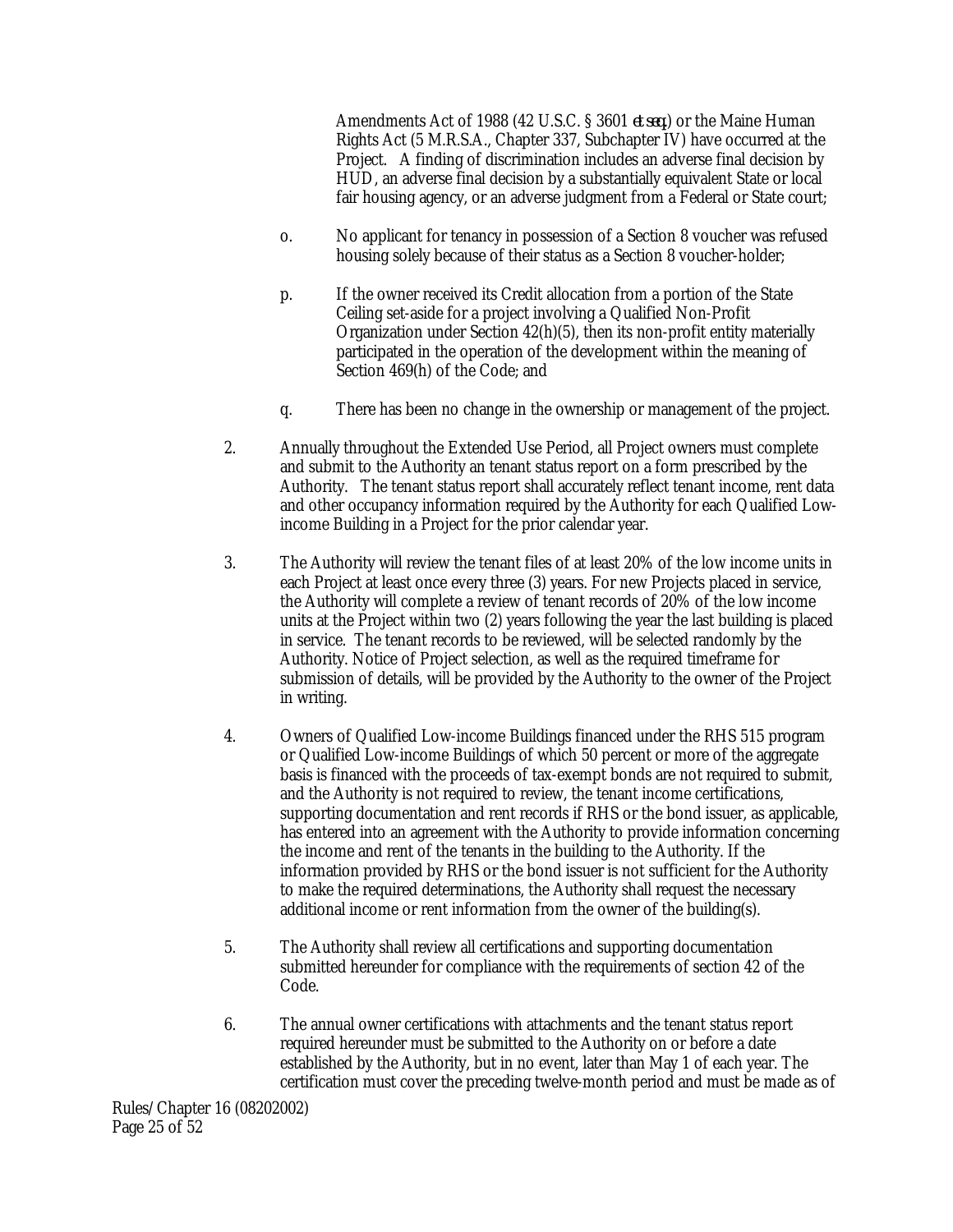December 31st of the prior year. The certifications shall be made only on such forms established by the Authority and must be made under penalty of perjury.

- C. Inspections. The Authority will perform property inspections on a 1-3 year cycle , and shall have the right, at any time upon 30 days notice to the Project owner, to review all records referred to in Section 13.
- D. Monitoring Fee. All applications shall be required to remit a one-time monitoring fee equal to \$250.00 for each Credit eligible unit in the Project, not to exceed \$25,000 per Project. This fee must be paid prior to the issuance of the IRS Form 8609.

The Authority reserves the right to waive all or part of the fee in the event the partnership enters in a compliance monitoring agreement acceptable to the Authority, and agrees to provide sufficient annual documentation to enable the Authority to perform its required oversight.

- E. Notification of noncompliance. In the event the Authority does not receive the certifications required hereunder when due or they are incomplete or insufficient, the Authority shall notify the Project owner in writing of the missing, incomplete or insufficient certification. In the event the Authority discovers through audit, inspection, review or some other manner that the Project is not in compliance with the provisions of Section 42 of the Code, the Authority shall notify the Project owner in writing of the nature of such noncompliance. In either case, such notice shall provide owner with a reasonable correction period, not to exceed ninety days, in which owner must supply the completed certifications and/or bring the Project into compliance with Section 42 of the Code. If the Authority determines there is good cause, it may extend the correction period for up to six months. Within forty-five days after the end of the correction period, including any permitted extensions, the Authority shall file the required Form 8823, Low-Income Housing Credit Agencies Report of Noncompliance, with the Internal Revenue Service regardless of whether the noncompliance or failure to certify has been corrected.
- F. LIABILITY. COMPLIANCE WITH THE REQUIREMENTS OF SECTION 42 OF THE CODE IS THE RESPONSIBILITY OF THE OWNER OF THE BUILDING FOR WHICH THE CREDIT IS ALLOWABLE. THE AUTHORITY'S OBLIGATION TO MONITOR FOR COMPLIANCE WITH THE REQUIREMENTS OF SECTION 42 OF THE CODE DOES NOT MAKE THE AUTHORITY LIABLE FOR AN OWNER'S NONCOMPLIANCE.
- 14. Additional Requirements
	- A. Applicant's eligibility for use of the Credit after allocation of the Credit is conditioned on applicant's continued compliance with certain tenant income and rental restrictions. Failure to comply with such restrictions can result in forfeiture and recapture penalties being imposed upon applicant by the Internal Revenue Service. THE AUTHORITY ACCEPTS NO RESPONSIBILITY AND NO RESPONSIBILITY SHALL BE IMPLIED BY THE ISSUANCE OF A RESERVATION, ALLOCATION OR CARRYOVER ALLOCATION OF CREDIT ON BEHALF OF A PARTICULAR PROJECT, FOR ENFORCEMENT OF, OR COMPLIANCE WITH, ANY OF THESE RESTRICTIONS NOW OR HEREAFTER IMPOSED.

Rules/Chapter 16 (08202002) Page 26 of 52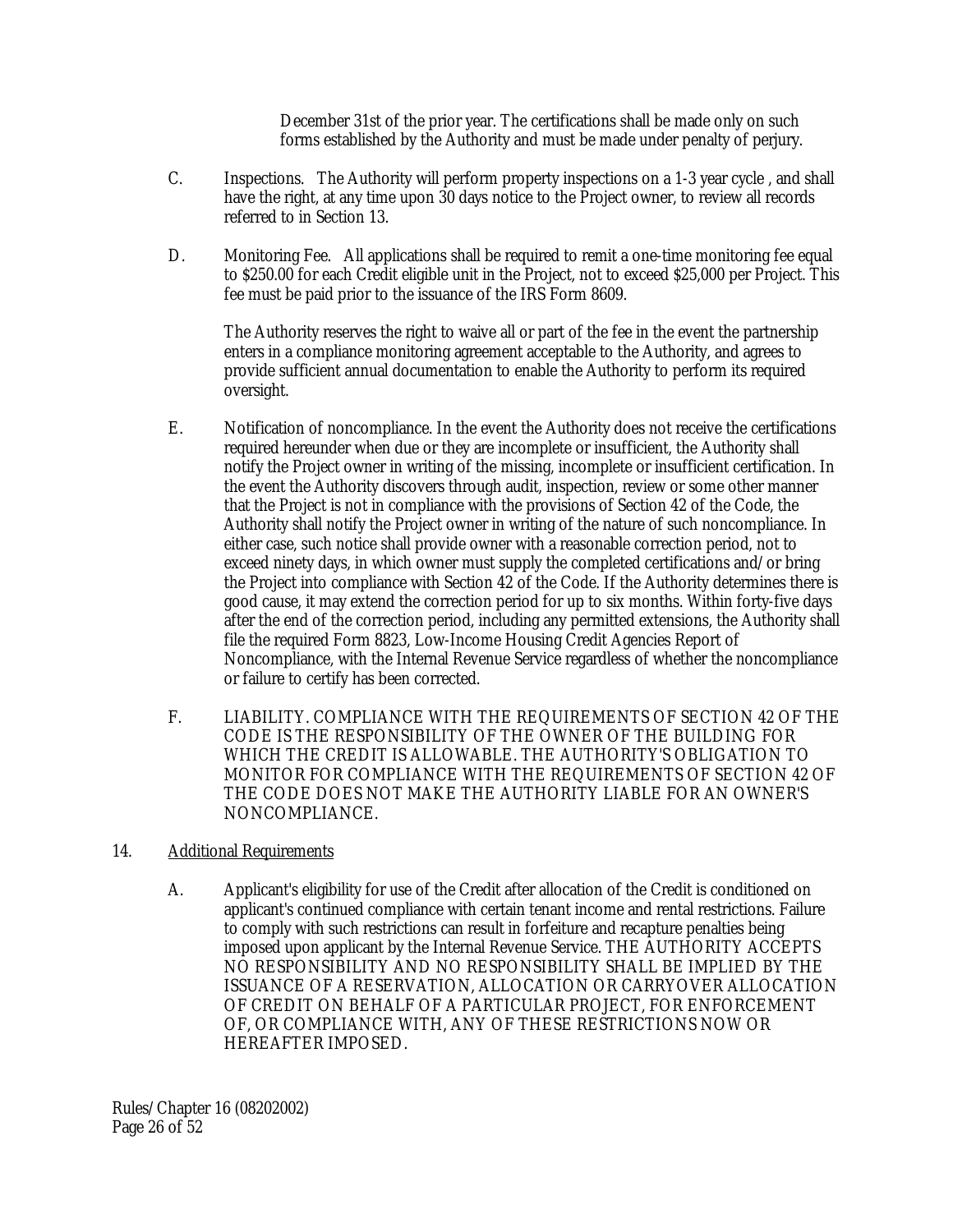- B. Any provision of applicable Federal or State law, including without limitation, the Code and the Act, shall take precedence over this rule in the event of any inconsistency.
- C. This rule does not preclude such additional or alternative requirements as may be necessary to comply with the Code or the Act.
- D. This rule establishes a pool of eligible applicants but does not preclude additional reasonable criteria and does not confer any automatic right or entitlement to Credit on any person or entity eligible hereunder.
- E. The Director of the Authority, individually or by exercise of the delegation powers contained in the Act, shall make all decisions and take all action necessary to implement this rule. Such action of the Director shall constitute final agency action.
- F. Upon determination of good cause, the Director of the Authority or the Director's designee may, subject to statutory limitations, waive any provision of this rule. Each waiver shall be in writing and shall be supported by documentation of the pertinent facts and grounds.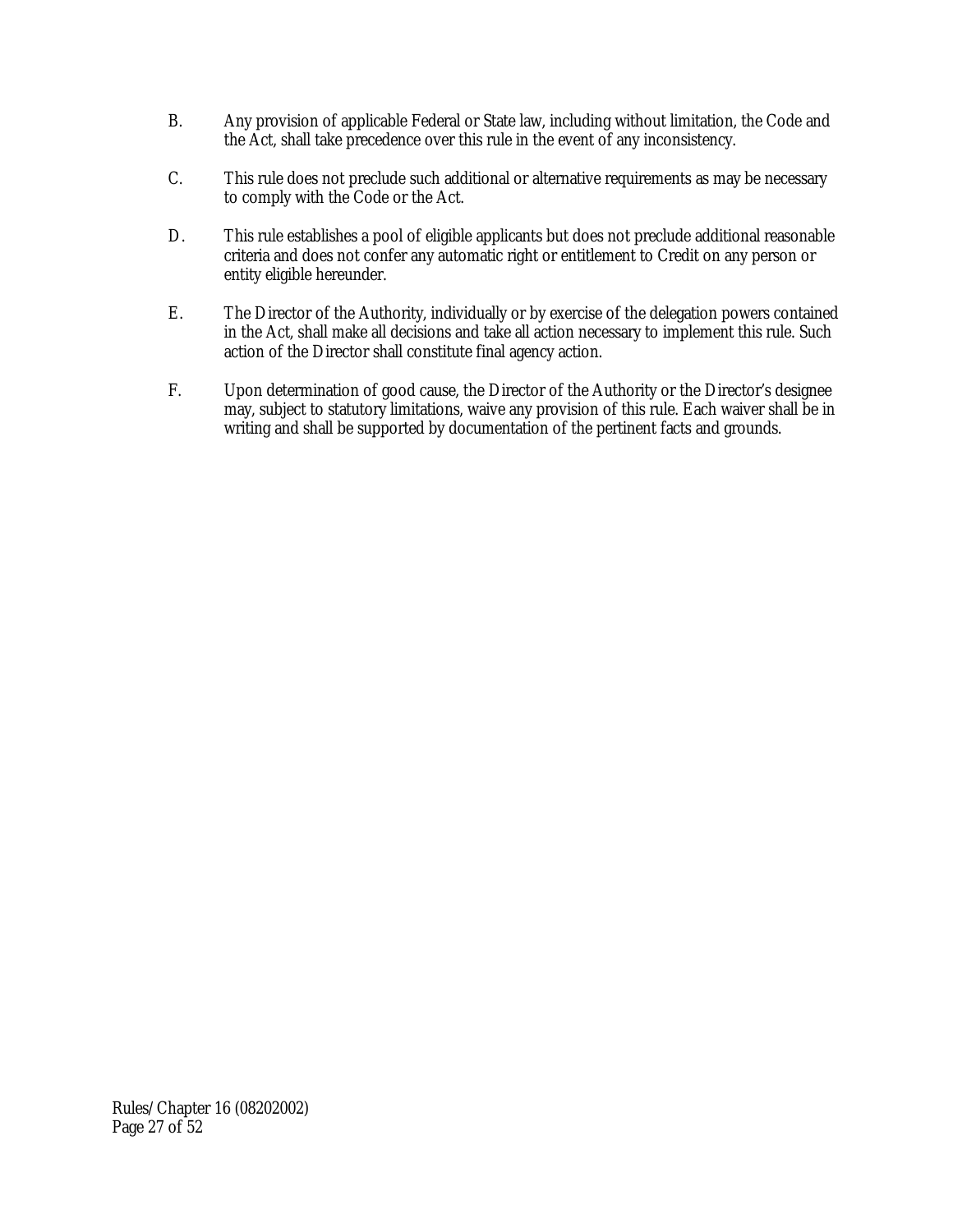FISCAL IMPACT NOTE: The proposed rule will not impose any cost on municipalities or counties for implementation or compliance.

BASIS STATEMENT: The Tax Reform Act of 1986 created the low-income housing tax credit for use by qualifying developers of housing projects which satisfy applicable tenant income and rental requirements. The Maine State Housing Authority has been designated as the credit allocation agency for the State. This rule establishes the policies and procedures for the allocation process. Since most other tax incentives for the development of low-income housing have been repealed from the tax code and since the allocation process is immediately necessary for the effective use of the credit in 1987, the rule is being adopted by an emergency rule. No comments were received during the comment period.

STATUTORY AUTHORITY: 30 MRSA §§4651(1), 4651(15) EFFECTIVE DATE: May 25, 1987

BASIS STATEMENT: The rule is being amended to conform the Authority's allocation process to recent changes in federal law and to make certain procedural changes to facilitate the allocation process. One comment was received during the comment period requesting that the application fee stay at \$500. Increased administrative costs of the allocation process dictate that the fee be raised. In addition, the increased fee will be an increased incentive for filing only meritorious application. The Authority has also decided to wait until May 1, 1989 to enforce the new provisions in order to facilitate the transition.

STATUTORY AUTHORITY; 30 MRSA §§4651(1), 4651(15) EFFECTIVE DATE: April 4, 1989

BASIS STATEMENT: The rule is being repealed and replaced due to substantial changes made to the Credit program by the Omnibus Budget Reconciliation Act of 1989. A public hearing was held on May 21, 1990 at which six people testified. In addition, the Authority received five written comments during the comment period. A summary of these comments and the Authority's responses follows.

A question was raised concerning the past application requirement of an accountants opinion and whether this requirement would be continued. The Authority has the responsibility to properly allocate the credit ceiling to ensured that credit dollars are not wasted. The past requirement has simply been that an accountant review the schedule of development costs and give an opinion, not on the accuracy of these figures, rather as to whether they represent a proper allocation of costs to project basis under the Code. The revised application package has not been finalized, but the Authority has not determined at this time to delete this application requirement.

A concern has been raised that projects which have already begun construction will not be allowed to apply or will somehow be penalized in the review process. The Authority does not believe that anything in the rule can be interpreted to prevent such a project from applying and since projects with a significant likelihood of placing in service in the current calendar year are given priority under Section 7(A)(1), they certainly will not be penalized in the selection process.

A question was raised about the municipal notification requirement in Section 5(B). This is a requirement directly imposed by the revised federal law and cannot be changed.

A question was raised about the determination of difficult development areas. These designations have to be made by HUD and the Authority has no indication as to when HUD intends to move forward on this issue.

Rules/Chapter 16 (08202002) Page 28 of 52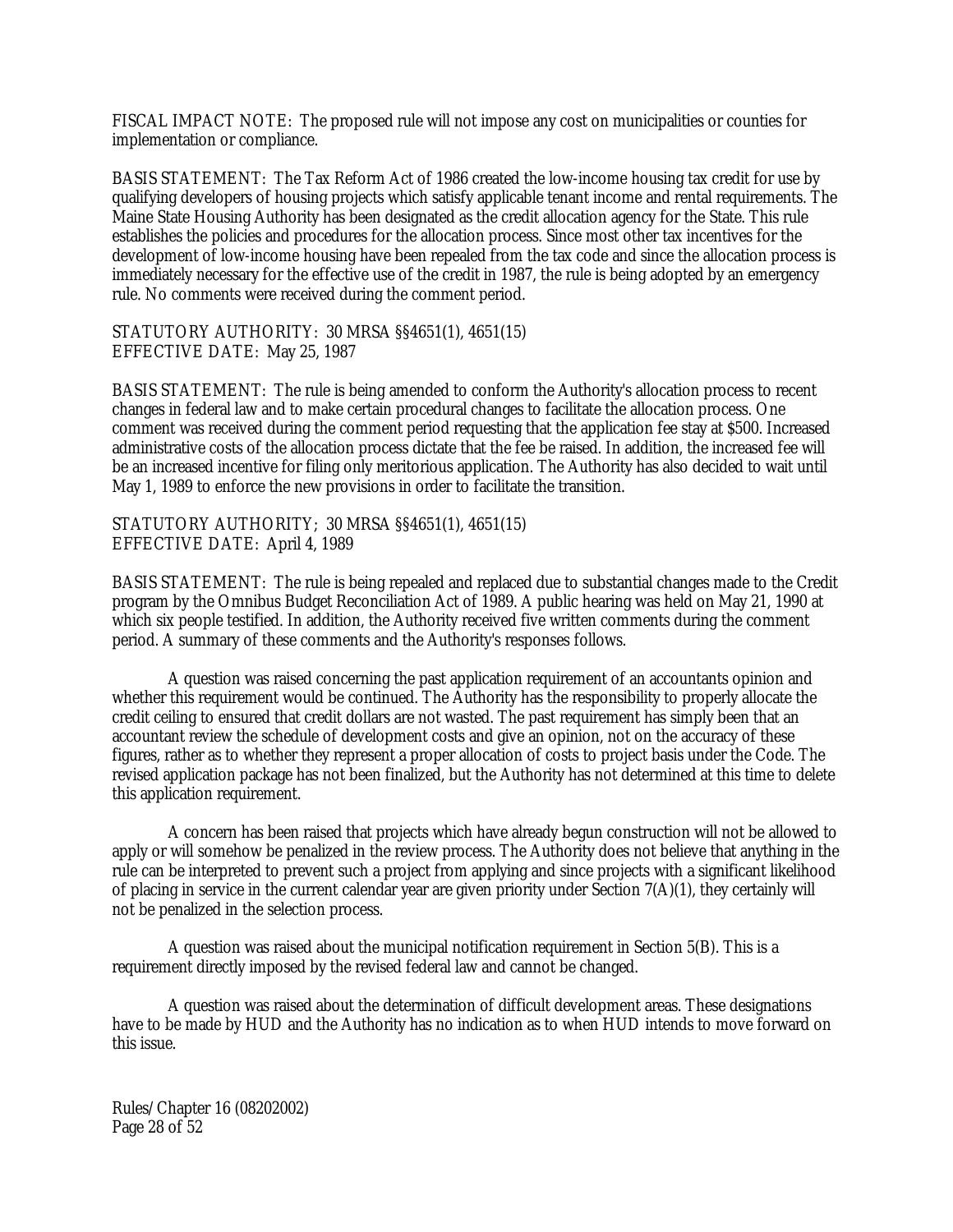A question was raised about the Authority's ability to reject any and all applications received in any application cycle. This is standard language included in any request for proposals and is included to indicate that there is no requirement for the Authority to select a minimum number of proposals in each cycle if the Authority determines that none of the proposals merit selection.

A request was made to include an appeals process in the event an applicant was not satisfied with the amount of credit awarded. Section 14(E) provides that the awarding of credits will be done by the Director and that any such actions taken by the Director shall constitute final agency action. There is no one within the statutory make-up of the Authority to which an appeal can be taken. The Administrative Procedures Act, pursuant to which this rule has been adopted, provides for an appellate procedure of all final agency action. No separate appeals procedure is necessary.

A question was raised about the meaning of Section 3(B)(2). The Authority is simply identifying as a housing priority projects which leverage subsidies in addition to the credit.

A question was raised as to whether an applicant whose application has lapsed pursuant to Section  $5(F)$  would have to reapply. Subject to the provisions of Section  $5(\overline{G})$ , the answer is yes.

Concern was expressed about the ability of the Authority to require additional information in order to process an application as it relates to the determination of when an application is complete. Applications, in order to be considered, must be complete. Obviously, if time permits prior to an application deadline, the Authority will notify applicants concerning deficiencies in their submissions that must be corrected in order to be considered complete. Section 6(D) is dealing with the Authority's right to require follow-up or explanatory information in order to properly process the "completed" application and to determine whether or not it will be selected.

A question was raised about the correlation between the selection criteria referenced in Section 7(A)(6) and 7(D)(1). This confusion has been addressed by deleting the latter item and modifying the former.

A question was raised concerning what level of documentation of need would be "acceptable" to satisfy Section 7(F)(4). There is no minimum acceptability standard, all documentation of need will be considered. However, applications will be judged on a comparative basis so the more comprehensive and definitive the documentation of need, the greater comparative weight to be given.

Numerous comments addressed the issue of the processing and selection elements of this rule matching up with the Farmers' Home Administration's 515 Program. While the Authority has certainly attempted to ensure that no projects or program participants are inhibited in their ability to qualify for credits, the low income housing tax credit program cannot be tailored to any particular program or plan of financing. Farmers' Home 515 Program participants have successfully accessed the credit program in the past and the Authority firmly believes that no impediments have been created to prevent their continued access in the future.

A question was raised concerning the evaluation of the equity gap to be filled by the credit pursuant to Section 8(C) in those cases where the credit will be used by the individual owner and not syndicated for upfront capital. The project evaluation is done to determine the amount of credit necessary for the feasibility of the project and the viability of the project throughout the credit period. In the situation described, there would still have to be an identified gap or need for the credits for on-going project viability in order for the project to qualify under the new federal requirements and if so the process as set forth would allow for credits to be allocated.

Rules/Chapter 16 (08202002) Page 29 of 52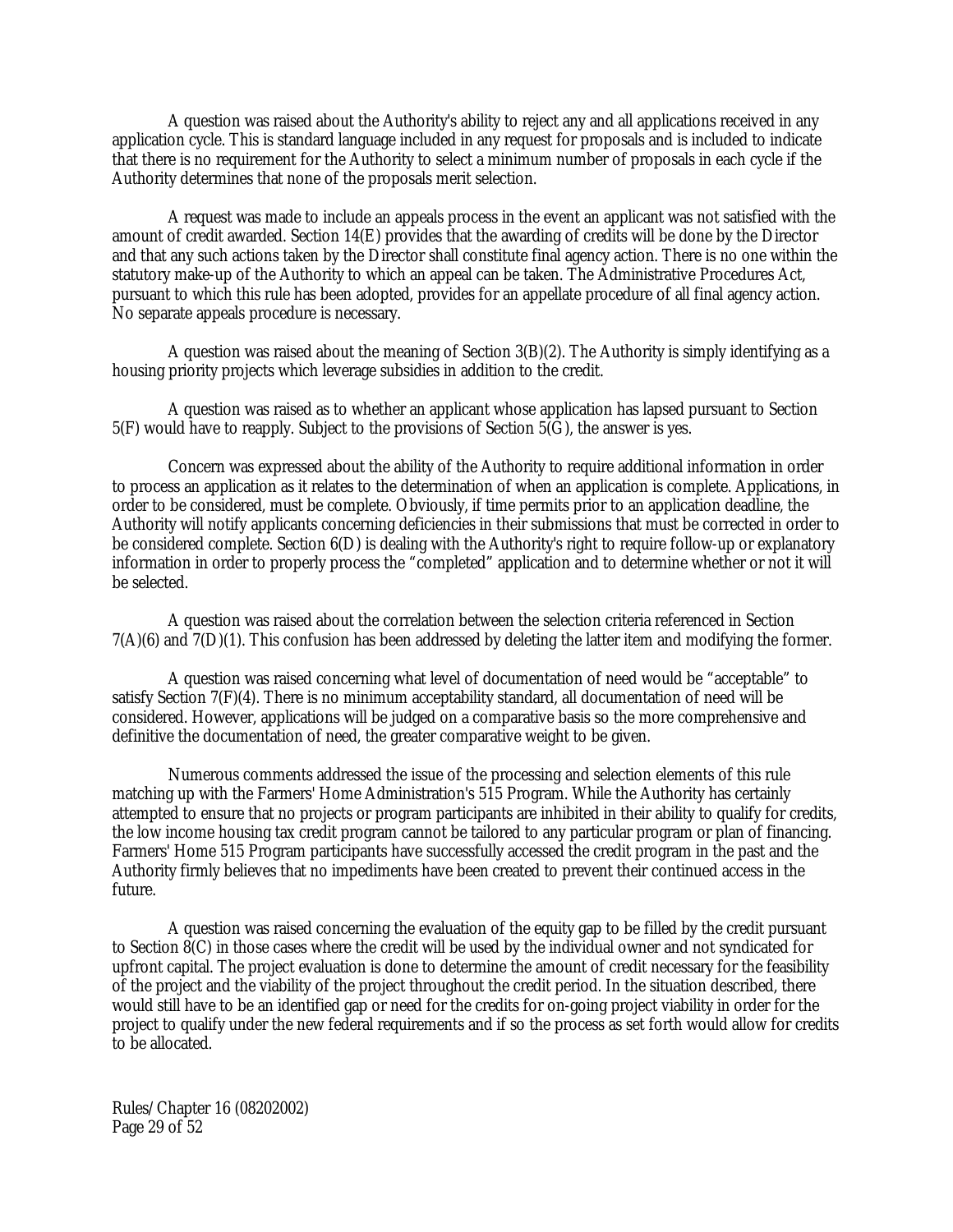Section 9(B) sets forth the performance conditions which will be contained in conditional reservations of credit. Subsection (B)(2) includes a deadline for completion of final drawings and specifications as one of these performance conditions. A question was raised as to whether the Authority would be substantively reviewing the drawings and specs for approval. The answer is no, this is simply a performance goal that must be met to maintain the reservation.

A question was raised as to whether applicants who did not receive a full allocation of credit because the ceiling ran out would have to reapply next year in order to receive the balance of the credits. Pursuant to Section 5, this rule only covers applications for the 1990 ceiling. Any issues involving applications for 1991 ceiling and thereafter will have to be addressed in subsequent rulemaking.

Some confusion was expressed concerning the application of the new credit rules to projects financed with the proceeds of tax-exempt bonds. Section 12 has been amended to clarify that such projects not qualifying for transition relief must satisfy the requirements contained herein relating to eligibility and selection for an allocation, even though they will not actually receive an allocation from the state ceiling, and they must be evaluated by the issuer of the bonds according to the evaluation process outlined herein to determine the amount of credit they will receive.

A number of comments were received concerning the fees the Authority will charge for applications, reservations and allocations. As to the timing of payment of the reservation fee, Section 9 has been amended to clarify that this fee must be paid at the time the reservation is offered. As to the amount of the various fees, the Authority has done a survey of the proposed fees of over half of the state credit agencies and the fees to be charged by the Authority are definitely in line with national standards. Increased fees over past practice are required by the significant increase in processing and review responsibilities which have been imposed by the new federal requirements. The administrative cost of the program to date, as well as the anticipated increase in that cost caused by the new requirements, has been thoroughly examined in determining the fee structure.

One comment urged that the Authority limit the amount of the ceiling that could be reserved in any one round and to limit the amount of the ceiling any one applicant could receive. The Authority is sensitive to the fact that deserving applications may come in later in the year and will be reluctant to reserve the entire ceiling early in the year. However, the Authority does not want to impose arbitrary limitations on itself in the event that quality applications in excess of the self-imposed limit are received. On the second point, most applicants for the credit are project-specific limited partnerships. In order to impose a limit on the amount of credit that any individual could receive we would have to dig behind the partnership entity to ensure that individuals were not slipping in under a partnership or corporate name. Since the emphasis here is on the housing being created and not who is developing it, the Authority does not feel that such a limitation would accomplish any worthwhile goal.

Numerous comments spoke to what was perceived to be inconsistency between conflicting selection criteria. There is apparently some confusion about how the point system works and how the listed selection criteria are applied. The Authority will potentially be receiving applications involving a wide spectrum of housing projects, no two of which will be alike. All types of housing which have low-income benefit are intended to be encouraged under this allocation scheme. Obviously, no project will be able to address each item listed in the selection criteria. Some will score high in one category and low in other categories. The point totals assigned to each category are a sliding scale to be awarded on a comparative basis among the applications received, not to be awarded on a prorata fraction for each item addressed in the application. Some of the comments appeared to be assuming that there was a single type of project with a single type of unit configuration and a single desired client population to be served that would be able to check off all the items and get a predetermined number of points necessary to get selected. This is not the goal of the process. This plan, when looked at comprehensively, simply sets forth the various goals and priorities that will be

Rules/Chapter 16 (08202002) Page 30 of 52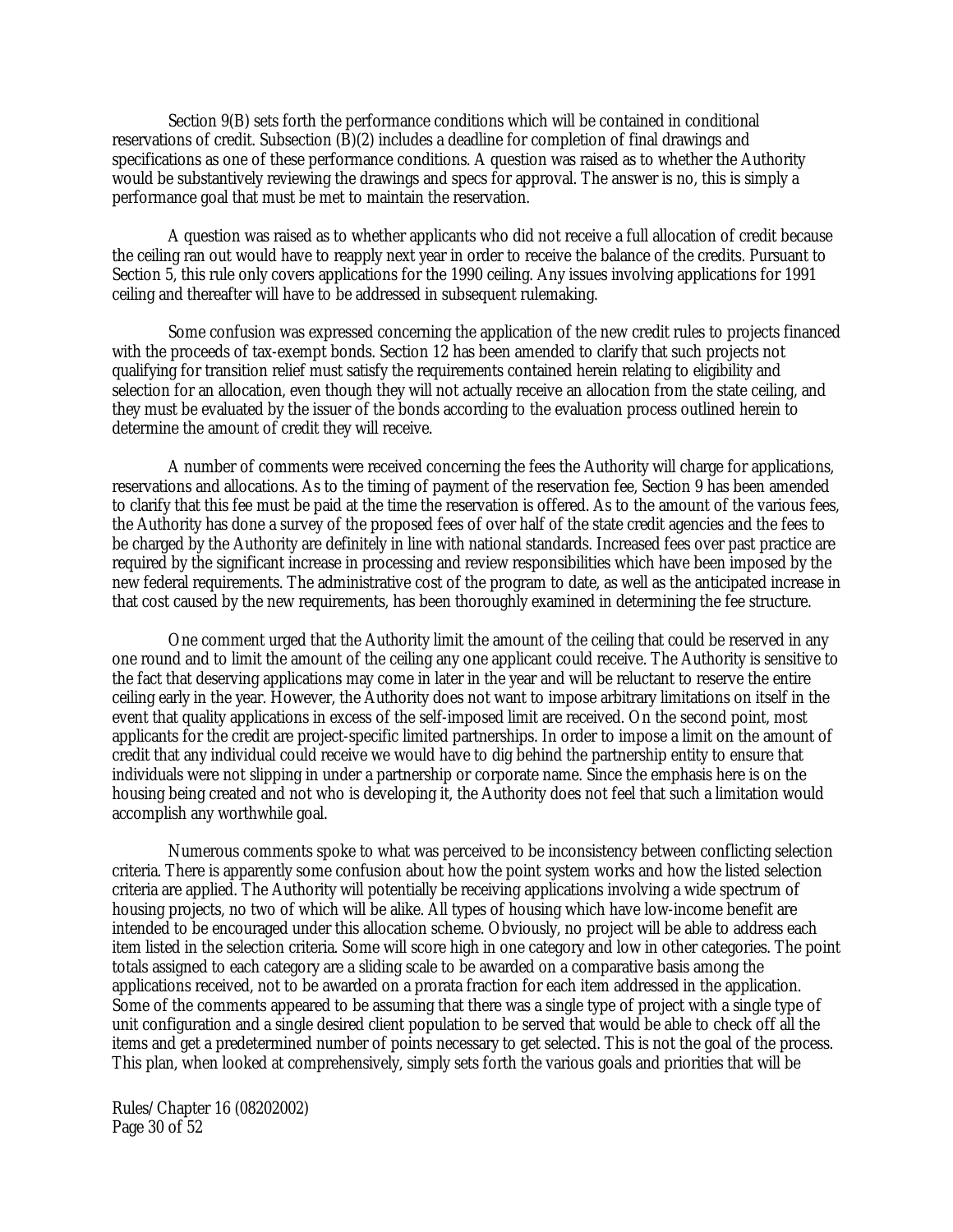looked to when reviewing the applications in order to select the best projects from the universe of those we receive, not an attempt to meet some predetermined concept of the "ideal" project.

Numerous comments also expressed the concern that the rule somehow favored rehabilitation projects over new construction, specifically, Sections 3(A), 3(B) and 7(A). Rehab projects will apply for credit and the Authority wanted to address aspects of the selection process to such projects. The Housing Needs Assessment undertaken by the Authority as a prerequisite to adopting this allocation plan indicated a strong need for rehab in some areas of the State. However, there is no intent on the part of the Authority to favor one type of project over another based on that factor alone. Rehab is only one need of four referenced in Section 3(A), only one priority of five listed in Section 3(B) and only referred to separately in one item of the sixteen listed in Section 7(A). This same response would apply to any concern about any other specific project type such as preservation, transfers, etc. No categorical favoritism is intended or will be interpreted by the Authority.

Concern was expressed over the provision in Section 5(E) that changes to the application will result in an applicant having to start the process over. The threshold application requirements are designed to have projects far along in their development process so that this should not be a large factor. The language has been amended, however, to clarify that only changes which affect the integrity of the selection process or the credit dollars will result in termination.

One comment recommended that the threshold application requirements be lessened so that the projects would not have to be so far along in the development process in order to apply. Two comments expressed the opinion that the application requirements should be retained and were a significant improvement over past practice which allowed "phantom" projects to tie up the availability of the credit. The new federal requirements force the Authority in the direction it has moved in order to properly evaluate firm proposals. Tougher threshold application requirements have become the rule rather than the exception. The Authority has decided to retain the proposed threshold requirements but will monitor the process closely to assess any negative impact they have on the allocation process.

Concern was expressed over the right of the Authority, as part of the evaluation process, to recharacterize sources and uses and to limit recognition of intermediary costs. First, this will not be done as part of the selection process, only in determining the amount of credit to be awarded in order to meet the federal requirements. Second, there is nothing in the federal law that says that credit agencies cannot undertake this analysis and are limited to what the applicant submits unless it is unreasonable. The federal law states that the Authority can only allocate the amount of credit necessary for project feasibility and viability. In order to fulfill this responsibility the Authority cannot be limited to unrealistic projections on sources and uses designed to enhance the need for the credit. The Authority does not intend to substantially rewrite proformas, etc. Rather, it will be a process of reaching a consensus on projections which will form the basis for the ultimate allocation.

Numerous comments suggested that the Authority formerly establish a guaranteed developer's fee of 20% both for ranking under non-intermediary costs and for the evaluation process. The Authority does not feel it is the role of the credit agency to establish a statewide standard for all housing developers on the issue of development fees. The Authority also does not have sufficient data at this time on fees to determine if 20% in all cases is reasonable. As currently structured, fees will be competitive under the selection criteria and the recognition of fees in the evaluation process will depend on the circumstances of the particular project and the explanation of need for those at the higher end of the scale.

Several comments suggested that the July 31st application deadline be moved to an earlier date to facilitate projects starting construction this summer. The final rules for applications will not become effective until approximately June 20th at the earliest. The required application package will not be finalized until

Rules/Chapter 16 (08202002) Page 31 of 52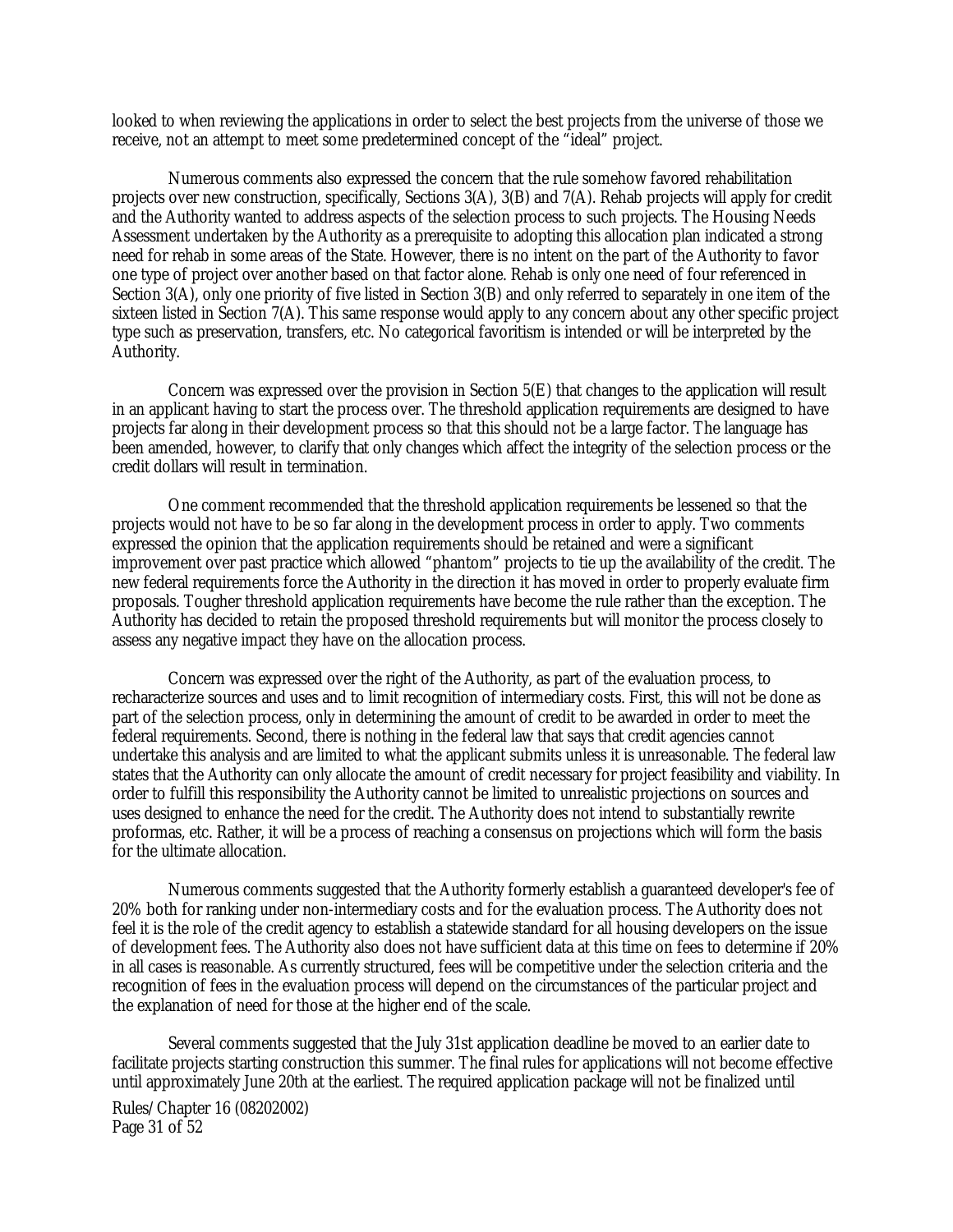around that same date. The threshold application requirements are comprehensive and cannot be satisfied quickly. Moving the date up too far will simply eliminate the ability of most applicants to meet the deadline and force them into the next round virtually guaranteeing a 1991 construction start. Therefore, the Authority has decided to move the first deadline back to July 18th and the second deadline back to August 31st.

Concern was raised about the automatic expiration of reservations at the end of the year and the lack of a guaranteed carryover allocation. The Authority has the responsibility to ensure that the credit is allocated so as to maximize its impact and so that it is not wasted. Carryover allocations made to projects which are only 10% completed, as required in order to qualify, are at substantial risk of being lost if the project does not ultimately get completed. For the first time the Authority has the ability to carryover the ceiling for one year in order to prevent its loss. The Authority must have the discretion to assess the relative likelihood of projects going forward at year-end in order to make determinations on project-specific carryforward allocations, to carryforward the ceiling or, in appropriate circumstances, to extend reservations.

Numerous questions were raised concerning the determination of intermediary costs. First, one comment suggested that the law required a different standard be applied depending on the quality of the housing. The Authority has concluded that no such requirement exists or is implied in the law. Second, there was a question concerning the approach taken in the rule versus the language of the law dealing with the allocation of credit dollars to non-intermediary costs. For purposes of its evaluation, the Authority is assuming that the percentage of credit dollars allocated to intermediary and non-intermediary costs will bear the same ratio as all other dollars financing the project. The Authority will not make "paper allocations" of credit dollars to only portions of the development costs. The Authority feels there is ample justification for this approach in the law. Finally, there was a question about two particular costs as to whether they were meant to be included in the definition: acquisition costs and land costs. Both are currently included in the definition of housing development costs. Since the cost of land is not part of eligible basis it has been deleted from the definition and thus the calculation under Section 7(B). The acquisition cost of an existing qualified low-income housing project is clearly an intermediary cost and has not been changed.

STATUTORY AUTHORITY: 30-A MRSA §§4741(1) and 4741(14), Section 42 of the Code. EFFECTIVE DATE: June 25, 1990

BASIS STATEMENT: The rule is being amended to conform the Authority's allocation process to recent changes in federal law made by the Omnibus Budget Reconciliation Act of 1990 and to make certain procedural changes to facilitate the allocation process. Four people attended the public hearing on the amendments. Two people testified to ask questions about the program. No comments or suggested changes were made. No written comments were received during the comment period.

STATUTORY AUTHORITY: 30-A MRSA §§4741(1) and 4741(14), Section 42 of the Code. EFFECTIVE DATE: March 6, 1991

BASIS STATEMENT: The rule is being amended to make certain procedural changes in the allocation process consistent with the extension of the program into 1992. Two people testified at the public hearing and three written comments were received during the comment period all addressing the same issue regarding the timing of the reservation cycles for 1992. In response to the comments and the special problems associated with the pending program expiration date on June 30, 1992, the Authority has amended the allocation process section by returning to four cycles per year and providing for three reservation cycles before June 30th for 1992 only.

STATUTORY AUTHORITY: 30-A MRSA §§4741(1) and 4741(14), Section 42 of the Code. EFFECTIVE DATE: February 12, 1992

Rules/Chapter 16 (08202002) Page 32 of 52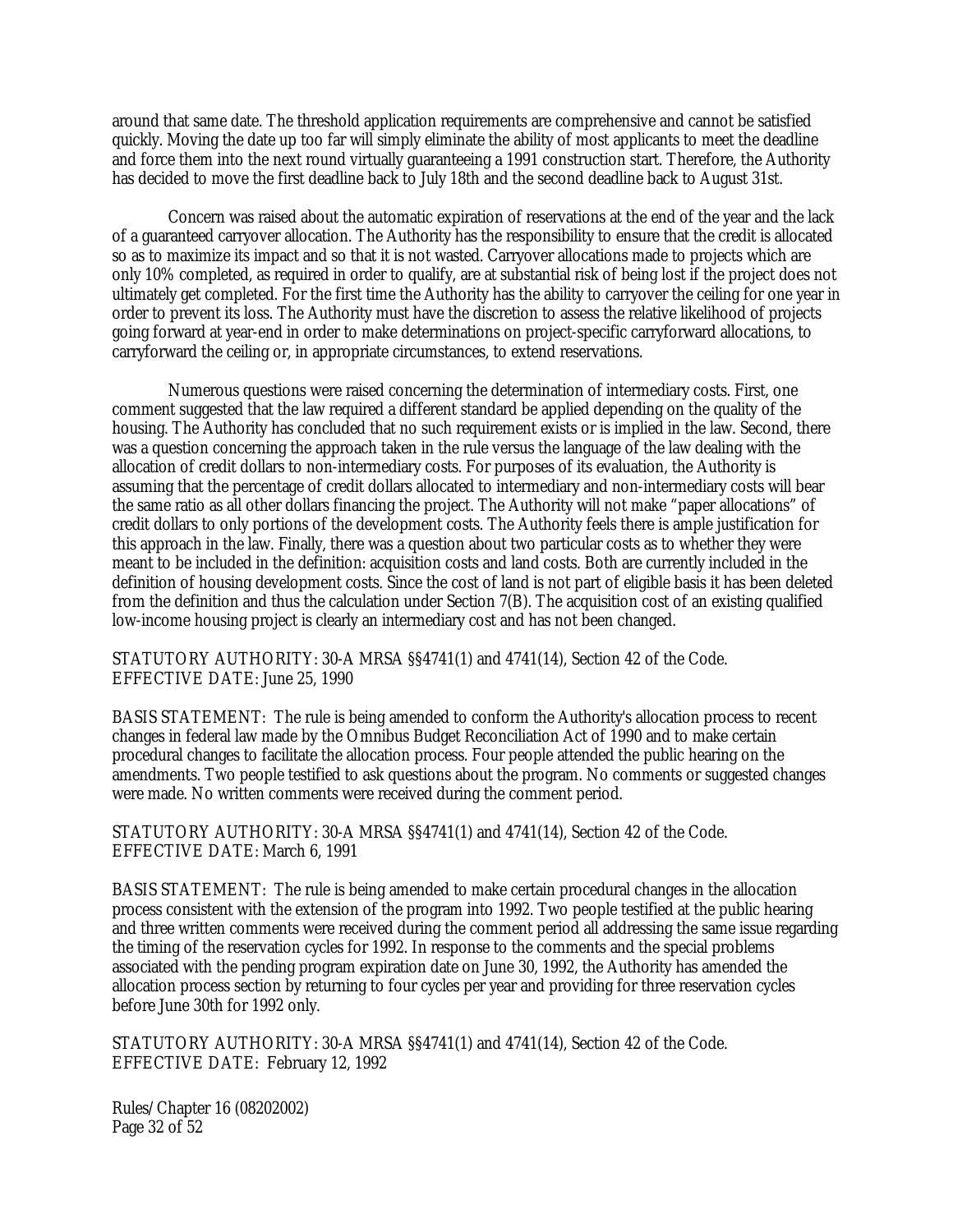BASIS STATEMENT: The rule is being amended to allow applications for the portion of the 1993 state ceiling carried over from 1992 to be made in the last two 1992 reservation cycles rather than having to wait until 1993. The tax credit has become an integral component in the development of low-income housing in the State. The federal authorizing legislation dealing with the credit expired on June 30, 1992 resulting in a significant portion of the 1992 state ceiling shifting to the 1993 state ceiling. Congress has failed to date to reenact the credit authorizing legislation which would reinstate the full 1992 state ceiling. All of the remaining 1992 state ceiling has been reserved for projects in the development pipeline and the Authority currently has several pending projects which propose significant low-income benefit but which need a reservation of tax credits now in order to proceed. The development of housing projects is extremely sensitive to delays in the development process and these pending projects have already been delayed by the lack of an extension of the credit. The Authority has determined that if tax credits from the 1993 state ceiling cannot be accessed immediately the pending projects will most likely fail resulting in the loss of low-income units and the loss of significant economic activity which would result from the construction of these projects. The Authority determines that this would result in an immediate threat to the public health, safety and general welfare. Therefore, these amendments are being adopted immediately by emergency adoption.

STATUTORY AUTHORITY: 30-A MRSA §§4741(1) and 4741(14), Section 42 of the Code. EFFECTIVE DATE: September 24, 1992

BASIS STATEMENT: The rule is being amended to make changes in the application process, changes in the selection criteria, changes to the monitoring requirements necessitated by changes in federal law and to impose a limitation on the recognition of developer fees. No testimony was received at the public hearing and no written comments were received during the comment period.

STATUTORY AUTHORITY: 30-A MRSA §§4741(1) and 4741(14), Section 42 of the Code. EFFECTIVE DATE: January 30, 1993

BASIS STATEMENT: The rule is being amended to reflect Congress' permanent extension of the low income housing tax credit program, add definitions for "total construction cost" and "total development cost", introduce new low income housing priorities identified in the Authority's Comprehensive Housing Affordability Strategies study, make changes by which potential tax credit projects are selected, and incorporate different standards to ascertain the reasonableness of developer fees and related costs. The Authority received one written comment on the amendments, submitted by Realty Resources Chartered ("RRC"). RRC generally believes that the amendments are drafted in such a way as to serve "as a catalyst for the construction of...much needed low income housing stock necessary in the State of Maine."

RRC also notes that, in its view, the Authority should collect a \$1,000.00 fee either at the time of tax credit allocation or at the time of carryover allocation, but not at both. The Authority incurs considerable expense in connection with its administration of the tax credit program for the State of Maine. It believes that the fees are reasonable and justified in light of the unique functions administered at the time of initial credit allocation and at the time of carryover allocation. No change to the rule amendments are therefore, made.

During the public hearing, RRC expressed concern over whether the Section 8(D) of the amended Rule applies only to "Difficult development areas" or to all tax credit projects. The Authority intends to apply the fee and cost limitation standards enumerated in Section 8(D) to all tax credit projects, and not merely those constructed in Difficult to develop areas. Therefore, an appropriate modification is made to Section 8(D).

Other minor changes are incorporated for stylistic or grammatical reasons.

Rules/Chapter 16 (08202002) Page 33 of 52 STATUTORY AUTHORITY: 30-A MRSA §§4741(1) and 4741(14), Section 42 of the Code. EFFECTIVE DATE: February 5, 1994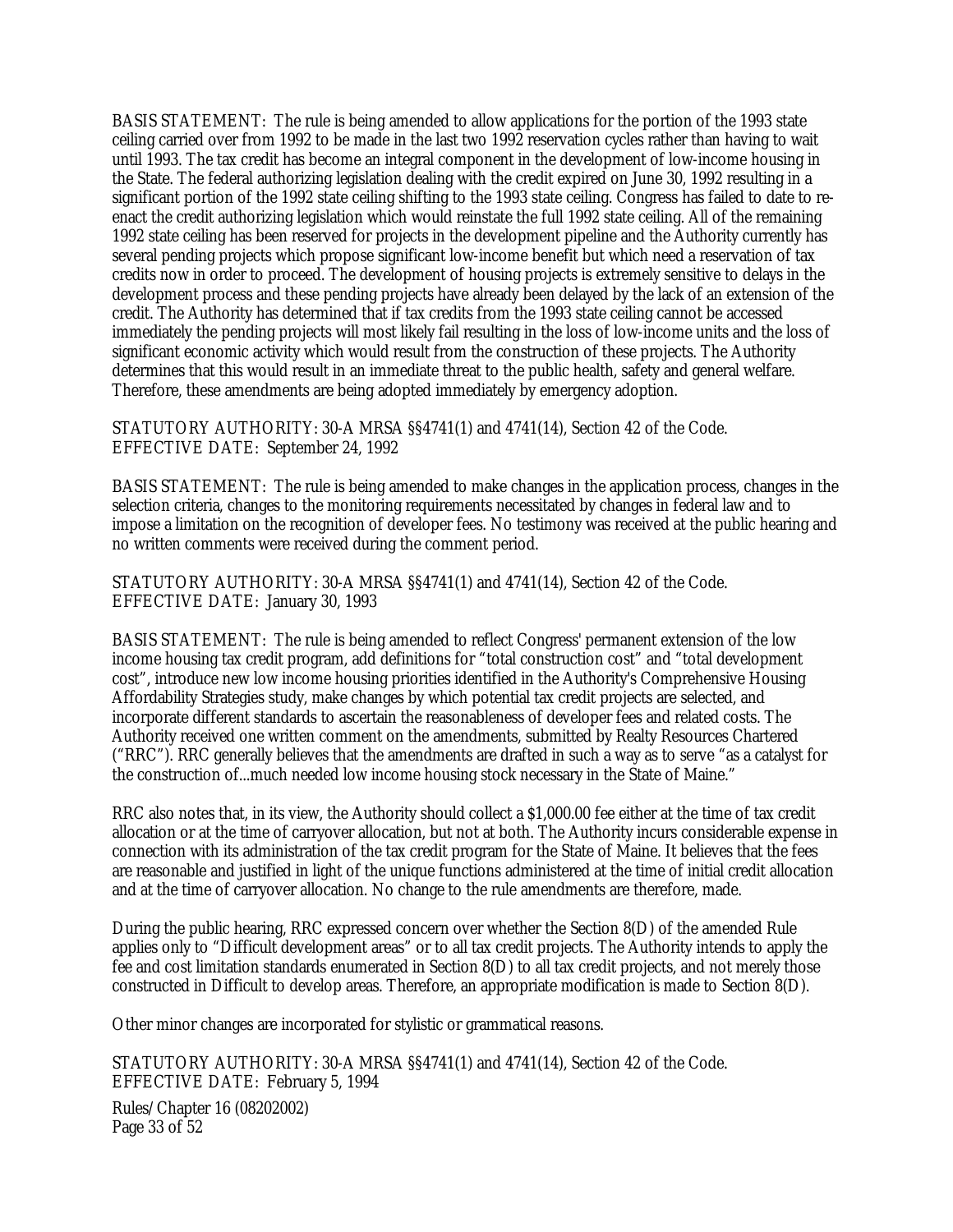BASIS STATEMENT: The rule is being amended to make the definition of Developer's fee more precise; create a new definition for "extremely low income" persons; allow for the carry forward of applications for the reservation of Credit when necessary; allow for the reservation of 1996 Credit in 1995 to maximize Project feasibility and viability; allow for the inclusion of developer fee in the calculation of Credit amount for projects to be located in certain high cost areas described in the Code; and provide for different scoring criteria for project selection.

The Authority received three written comments on the Rule amendments and several comments at the public hearing on the Rule amendments. A summary of the comments follows.

1. Comments from the representative of the Community Company, Augusta, Maine. First, the commentator requests that the per project limitation set forth in Section 8(B) be expanded to not only cover the current year's project allocation, but also cover the amount of Tax Credit for the subsequent year that is allocated to projects in the current year. The Authority must balance the allocation of a scarce resource with the need to maximize project feasibility and viability. The Authority feels that the limitation as currently expressed strikes the appropriate balance. Therefore, no change to the proposal is made at this time.

The commentator next requests that the Authority identify a new housing priority as Section 3(B)(4) that "empowers residents and creates a setting to prevent family violence through...participation of residents in... project-based and local networks of formal and informal social and economic support." The Authority believes that the type of housing the commentator identifies is already contemplated in Sections 3(A)(4) and 3(B)(5). The commentator suggests that this type of housing is specifically exemplified by "co-housing" arrangements and limited equity cooperative developments. Therefore, it is urged that the Authority give priority to these development vehicles in the scoring criteria set forth in Sections 7(G) and 7(H). The Authority believes that these development vehicles may qualify under the Rule as currently drafted so long as they satisfy all legal requirements for their formation and operation and so long as federal tax law allows them to utilize the Tax Credit.

The commentator next questions the need for Section 7(I). He argues that the Section unduly favors public housing authorities. The Section does not favor PHA's but instead, awards points to developers who serve tenants on PHA waiting lists, and not the PHAs themselves. Therefore, no change is made to the Rule.

2. Comments from the representative of the Wardwell Home for the Aging, Saco, Maine and comments from Mr. William Pierce of Augusta, Maine, an activist for persons with mental illness and disabilities. The Wardwell Home representative supports the Authority's proposal to reward developers who create housing for extremely low income residents. He also supports the Authority's proposal to extend the period of time to serve low income residents. The commentator specifically would like to see the non-profit set aside identified in Section 4(B) increased from 10% to at least 20%. The Authority. The Authority anticipates increased participation by qualified non-profit organizations in the Tax Credit program. The Authority will therefore, increase the set-aside for them to 20%.

The Wardwell Home representative would also prefer that applicable life / safety unit requirements be specifically included as an extraordinary project cost in Section 8(F). The Authority believes that the Section currently allows the Authority to include life / safety compliance costs so long as they are reasonable in amount for the type of proposed housing.

Lastly, Mr. Pierce and the Wardwell Home representative would like the Authority to include "respite centers" in the priority scheme set forth in Sections 3(A)(4) and 3(B)(5). Mr. Pierce is of the additional view that respite centers should be available to not only residents but also to others within the community to control street violence and offer "linkage" to the community. The Authority is of the view that the Rule

Rules/Chapter 16 (08202002) Page 34 of 52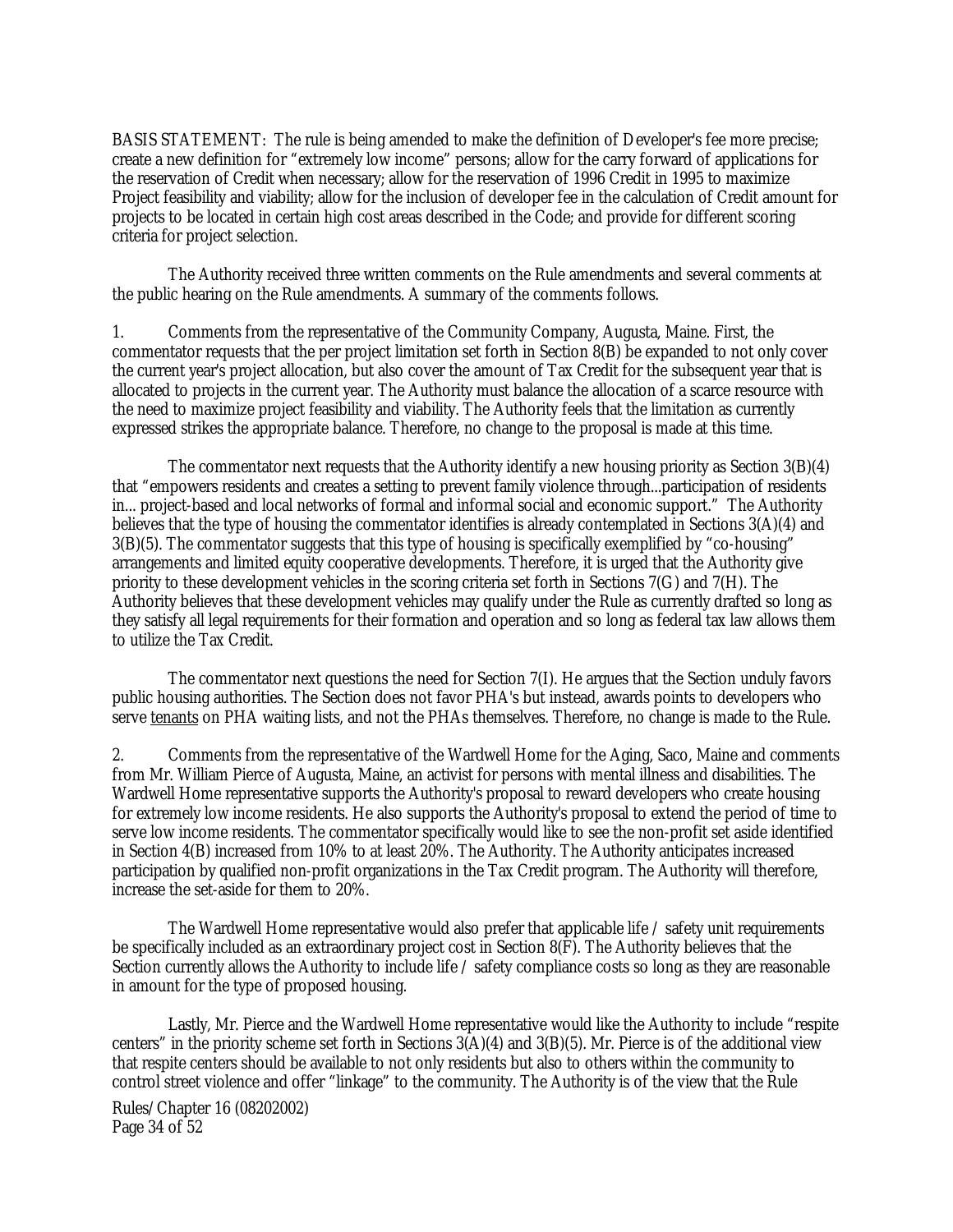allows almost any type of affordable housing development, including respite centers, if the organizational and operational requirements for the particular development vehicle are satisfied and so long as tax law authorizes the allocation of Credit for the intended purpose. Mr. Pierce's added concern is not intended to be addressed in the Rule.

3. Comments from the representative of the Housing Authority of the City of Westbrook, Westbrook, Maine. The commentator requests that the Authority defer a non-profit developer's payment of the Credit reservation fee so that 25% of the fee is payable at the time of Credit reservation and the balance is paid at the time of project loan closing. Federal tax law requires Credit applicants with projects placed in service in the current calendar year to access the current year's Credit. Tax Credits are allocated on a competitive basis. Given this, the applicant's payment of a non-refundable reservation fee is an incentive for the Credit applicant to move a project along so that Credit allocation takes place in the current calendar year.

The commentator next proposes a change in the proposed reservation cycles set forth in Section 5(D) to address year end workload problems at the Authority. The Authority agrees with the recommendation and therefore, changes the start date of the last reservation cycle from November 15 to October 1. No change is made to the 1995 reservation cycles.

Lastly, the commentator would like to see the 25% per project limitation set forth in Section 8(B) increased to 33% of the State ceiling. The Authority agrees with this recommendation since it optimizes the feasibility and viability for certain types of projects that, in the Authority's determination, attract a variety of funding sources, meet pressing housing priorities, and utilize a variety of affordable housing programs. 4. Comments from Mr. William Pierce. Mr. Pierce generally comments that he is entirely satisfied with the Rule as drafted. He inquires whether the Rule amendments impose minimum per unit size limitations. The Rule does not specify unit size limitations, but other building codes and requirements do. It should be noted that the Credit may only be used to develop Qualified Residential Rental Projects, which by federal tax law definition, must consist of complete living facilities inclusive of kitchen facilities and bathroom facilities.

STATUTORY AUTHORITY: 30-A MRSA §§ 4741(1) and 4741(14), Section 42 of the Code.

EFFECTIVE DATE: April 26, 1995

FISCAL IMPACT NOTE: The proposed amendments to the Rule will not impose any cost on municipalities or counties for implementation or compliance.

BASIS STATEMENT: The rule is being amended to eliminate the August funding cycle, to move the November funding cycle to October, to remove any limitation on the amount of the state ceiling eligible for reservation in any funding cycle, to delete the restriction that a single reservation cannot exceed 33% of the state ceiling and to delete or correct outdated language. A public hearing was held on March 19, 1996 at which no one attended. One written comment was received from Genie Nakell of York-Cumberland Housing Development Corporation advocating for the retention of a limitation on the portion of the annual ceiling which can be reserved in any given application cycle. The Authority continues to feel that placing an arbitrary limit on the amount of credits which can be reserved in any given cycle can unfairly delay quality projects while they wait for a subsequent cycle and possibly miss an entire construction season. Having the right to reserve the entire ceiling in any given cycle does not mean that is what will routinely occur. It simply provides reasonable discretion in prudently managing this scarce resource.

STATUTORY AUTHORITY: 30-A MRSA §§ 4741(1) and 4741(14), Section 42 of the Code.

EFFECTIVE DATE: April 24, 1996

Rules/Chapter 16 (08202002) Page 35 of 52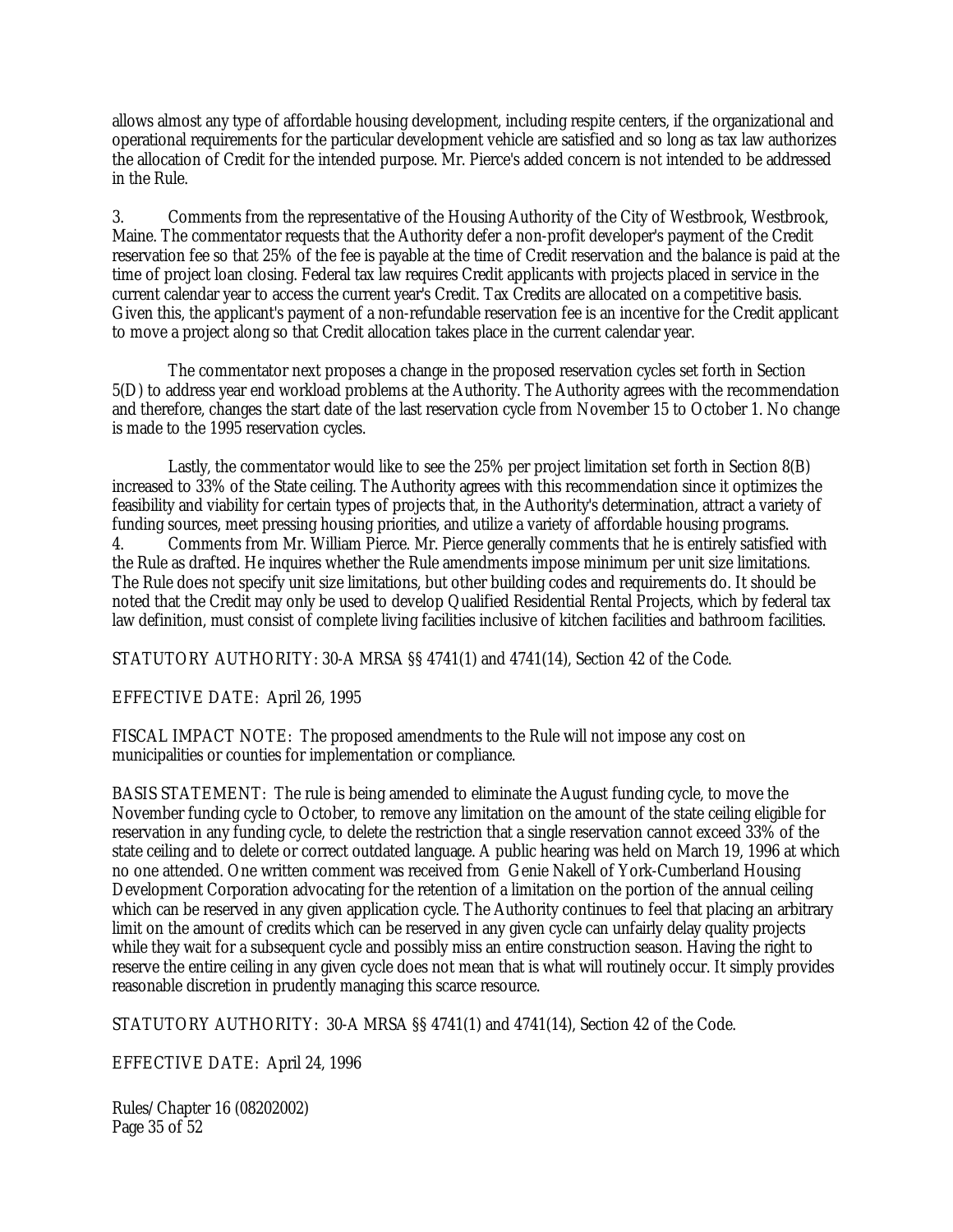BASIS STATEMENT: The rule is being amended to move the May funding cycle to June to make priorities and needs consistent with the Consolidated Plan, to simplify selection criteria language. A public hearing for comment on proposed amendments to the rule was held on December 17, 1996 at which four people attended. The Authority received two written comments on the Rule amendments and several comments at the public hearing. A summary of the comments and of the Authority's responses to these comments follows:

Section: 1 - A comment was made from Bill Shanahan of Realty Resources asking for a definition of a Binding Agreement. Response: A definition was included referencing a Section of the code.

Section: 3,A,B - A comment was made from Peter Roche, President of Maine Housing Investment Fund, suggesting we reconsider the need for continuing to distinguish between rehab and new construction in our assessment of housing priorities. Response: The Authority revisited the proposed language and found it consistent with the Consolidated Plan. Maine's housing stock is 7th oldest in the nation and it is more cost effective, in many cases to use subsidy for acquisition/rehab.

Section 5,D - A written comment was received from Bill Shanahan regarding the lateness of the information on the Rule and our funding programs. Response: The first round funding date was moved from Feb. 15 to Mar 1.

Section: 5, H - A comment was made at the public hearing from Marcia Brown of Liberty Group and written comment was received from Bill Shanahan of Realty Resources in regard to the change proposed for projects seeking tax exempt bond financing. They objected to the proposed language categorizing any project using tax exempt bond as federally assisted, and that more flexibility be granted in establishing a qualified basis and not preempting 9% credit. Response: The proposed amendments were deleted, with the intention that what is allowed under Section 42 will be our guide. Under Section 42 (i)2, the Code indicates that a project is treated as federally subsidized if the loan proceeds were used indirectly or directly with respect to the building, unless; a) the principal amount of the loan is deducted from the eligible basis, or b) in the case of a tax exempt obligation, the proceeds of the obligation is subtracted from the eligible basis.

Section: 6 C7 - Written comments were received from Bill Shanahan and Peter Roche, and a public hearing comment was made by Marcia Brown objecting to the specificity of an "experienced tax credit syndicator", and the requirement of "identifying all costs" at time of application. Response: Suggested language of an "Accredited investor" was defined and included. The requirement for "identifying all costs" was deleted in this section and added in the allocation section.

Section 6 C9 - Written comment was received from Bill Shanahan objecting to the requirement of providing a support letter at time of application from a community. Response: The language was changed to require a notification be sent to the community, a copy to be included in the application packet.

Section 7 A-J - Written comments were received from Bill Shanahan and Peter Roche and a public hearing comment was made by Marcia Brown requesting more definition to the Selection Criteria. Response: More definition was added.

Section 8 E - Written comment was received from Bill Shanahan and Peter Roche and a public hearing comment from Marcia Brown was made objecting to the restriction of the identity of interest between the Owner and Contractor, and the changing of the percentage of recognized general contractor costs. Response: The proposed language regarding the identify of interest was deleted. The percentage of recognized contractor costs remains unchanged.

Rules/Chapter 16 (08202002) Page 36 of 52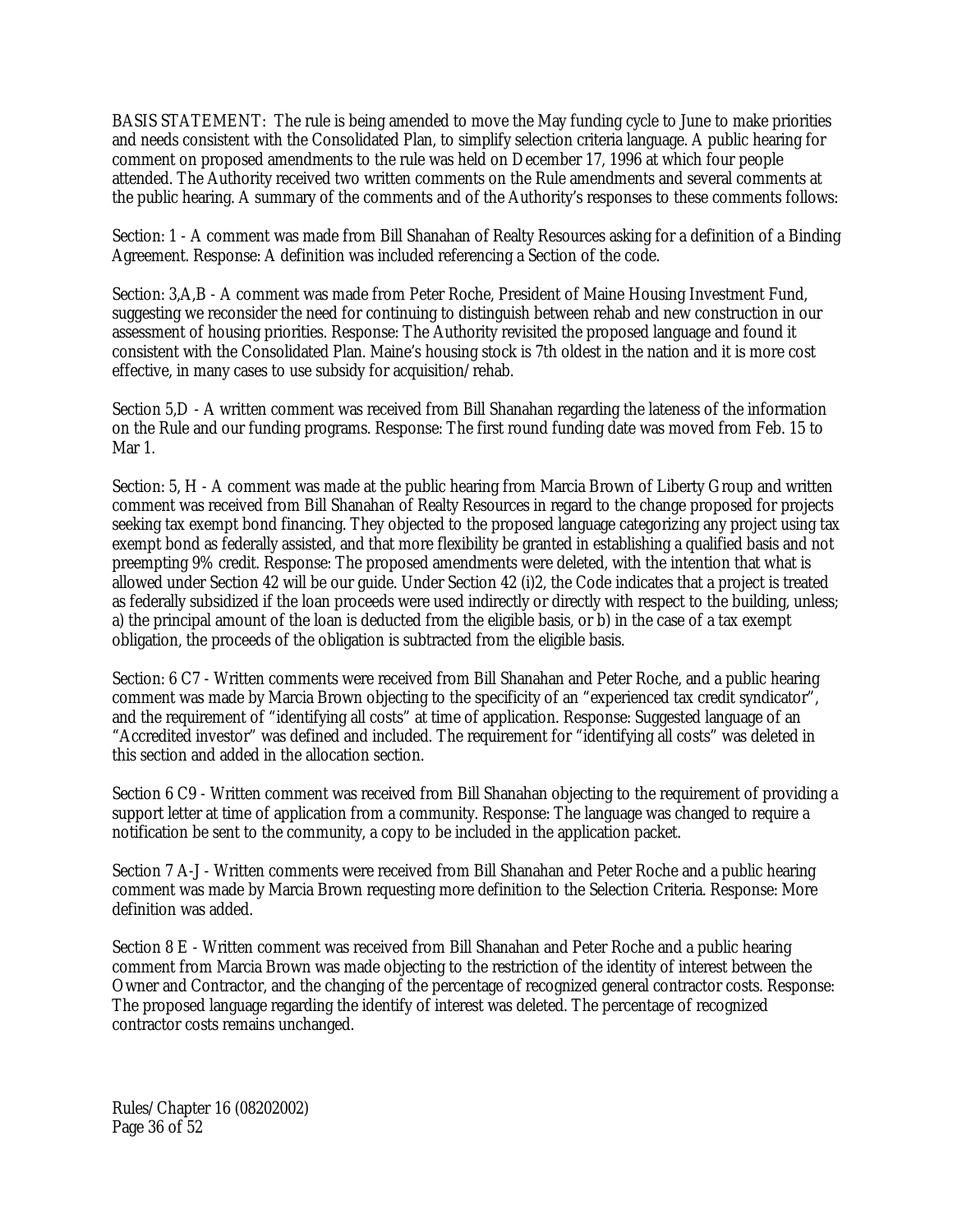Section 11 A,3 - Written comment was received from Bill Shanahan, and a public hearing comment was made by Marcia Brown objecting to the requirement of a recorded deed to meet the carryover requirement. Response: The proposed language was deleted and the requirements of Section 42 will be our guide.

Section 13,D - Written comment was received from Bill Shanahan and Peter Roche, along with public hearing comments from Marcia Brown objecting to the requirement of a monitoring fee. Response: Language was included that allows for the Authority to waive all or part of the fee in the event the partnership enters into a compliance monitoring agreement acceptable to the Authority.

STATUTORY AUTHORITY: 30-A MRSA §§4741(1) and 4741(14), Section 42 of the Code.

# EFFECTIVE DATE: February 16, 1997

BASIS STATEMENT: The rule is being revised to establish a set-aside for proposals with a commitment for funding from Rural Housing Services; to establish a set-aside for proposals with a service commitment from the Maine Department of Human Services' 1999 Assisted Living Funds; to establish the maximum amount of tax credit that may be allocated to a single project; to give priority to projects serving persons with special needs; to give priority to projects in higher need areas; to add to the reporting and inspection requirements; and to make clarifications, updates, and grammatical changes.

Matthew Smith of Community Concepts, Inc., opposed the awarding of points for neighborhood revitalization due to a concern that rural towns often do not have a town center and would, therefore be penalized by this criteria. Mayor Lee Young of the city of Auburn supported the awarding of these points for neighborhood revitalization. Under Section 7.E.3., rural projects may secure points by including "without limitation, plans to attract commercial development to the area, to increase employment opportunities for residents, to implement social services for residents, or to improve schools in the area" and would, therefore, not be penalized by this criterion.

Two comments, one from Matthew Smith of CCI and another from Joanne Troy of the Maine Housing Investment Fund, suggest that awarding points for physical plant amenities in Section 7.A.2. may penalize small rural projects due to a small project's inability to support these costs, particularly the cost of daycare facilities. A daycare facility is cited solely to provide an example of a physical plant amenity that is appropriate to a population. There is no requirement that a small scattered site project provide this amenity. Rather, sponsors are encouraged to look at amenities that are appropriate to their specific project. For the purpose of illustration, an amenity for a small, scattered site rural family project might be a computer room or play structures for children.

The Maine Housing Investment Fund ("MHIF") supports the points assigned to creating family projects with a minimum of 50% of the units as 3 bedroom apartments in Section 7.A.4. The MHIF suggests this could be further improved by setting an implicit ceiling on the number of family units being added to a community by a project. We agree. This concern is addressed through the creation of a maximum amount of tax credits that a single project may receive.

The Maine Housing Investment Fund supports the priority given to projects that benefit persons with special needs. The sponsor recommends that this criteria require that applicants demonstrate an identifiable source of funding for the provision of services appropriate to the particular special needs population. As a matter of practice, in the course of underwriting, we do require this source be identified. For the purpose of clarification, we added language under threshold requirements Section 6 C.6. to ensure projects can achieve feasibility.

Rules/Chapter 16 (08202002) Page 37 of 52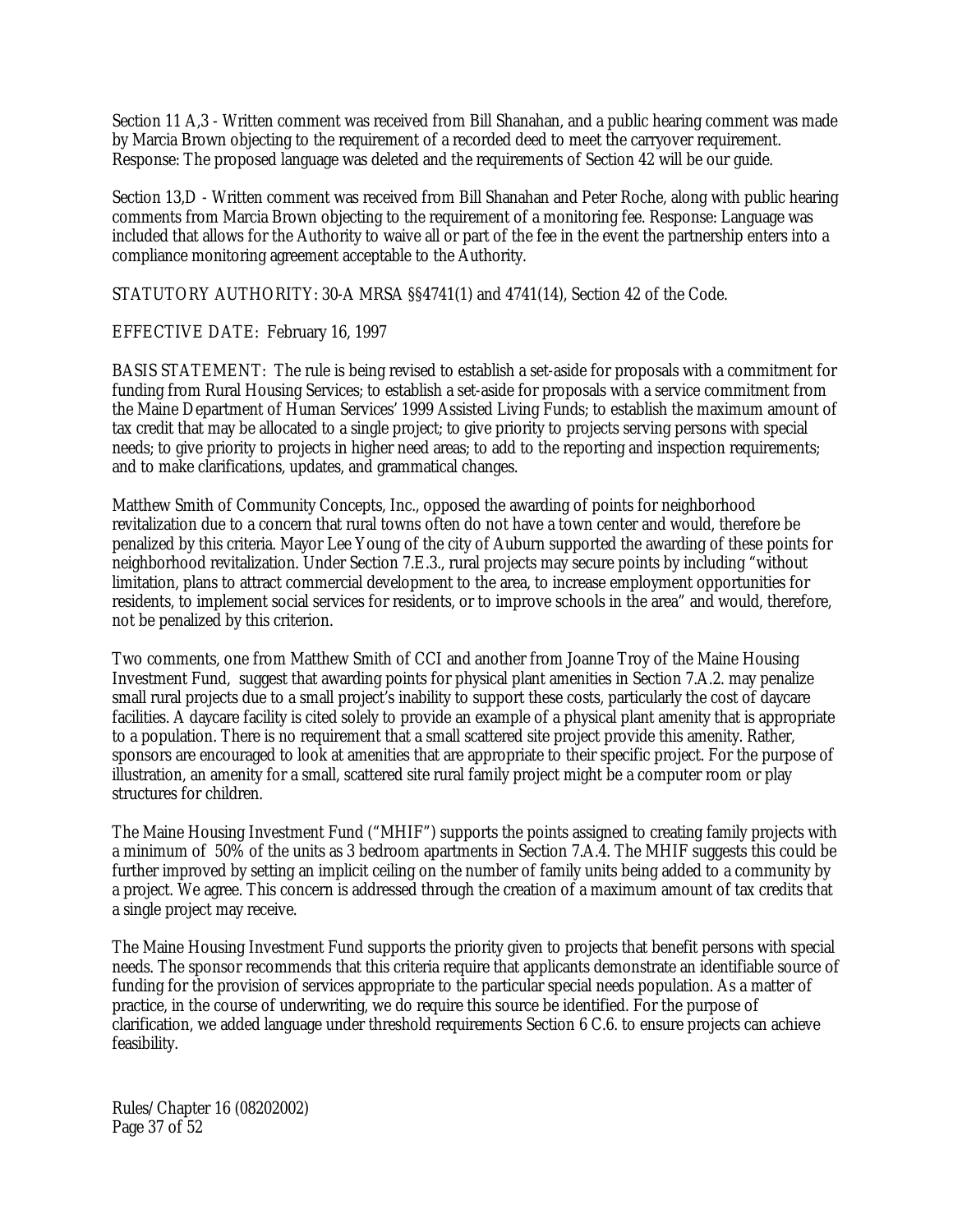Three comments were received on the issue of "maximum tax credit reservation." Matthew Smith of CCI recommended lowering the maximum to \$250,000; the MHIF recommended lowering the maximum to \$350,000; and the Sanford Housing Authority recommended going no lower than \$400,000. This is the first year that we have proposed a maximum tax credit reservation. A lower limit will encourage more projects of smaller scale. The establishment of a maximum tax credit reservation means the credit is likely to benefit more communities. Setting the cap too low, however, could make moderate sized family or Assisted Living projects infeasible, especially if interest rates increase. After reviewing these comments, given the desire to create more projects of smaller scale and the need to balance this with allowing good projects to remain feasible, we amended the plan to include a maximum tax credit reservation of \$400,000 in Section 4.E.

Two comments were submitted regarding nonprofit sponsorships of applications. The first comment, from Matthew Smith of CCI, states that the plan should give more weight to non-profit applications. The second comment, from the MHIF, suggests the plan should distinguish between different categories of nonprofit participation. The plan explicitly provides priority for nonprofits in two areas First, any applicant that has a tax exempt organization as part of its ownership receives points that a for-profit organization cannot receive. Second, under Section 4.B., 20% of the annual state ceiling is set aside for non-profits. Additionally, nonprofits historically are more likely to serve special needs populations, which is a priority within the plan that receives points. Skewing the plan unreasonably toward nonprofits could have an adverse impact on the low income citizens of the state. In the event for-profit entities discerned a bias toward non-profits with a resulting decrease in their probability of being funded, the number of applications would like decrease. Lower numbers of applications will result in diminished quality of projects selected. For this reason, there is not additional weighting toward non-profit applications. As for distinguishing between categories of non-profit participation, the authority looks to the controlling regulatory authority, the Internal Revenue Service, to provide guidance as to what constitutes bonafide participation by a non-profit organization.

Two comments, one from Matthew Smith of CCI and the other from the MHIF, support the priority for rehabilitation in Section 7.A.1. Matthew Smith of CCI made a comment that the Authority needs to recognize that some communities have limited housing stock suitable for multi-family development and that new construction can be a more effective alternative. The Authority recognizes that there are many needs. However, Maine has the fifth oldest housing stock in the country. Given this need, the priority for rehabilitation is warranted.

The MHIF proposed that rather than give points for tax credit training, we should eliminate the scoring criterion and instead require sponsors with successful applications either to demonstrate tax credit training or to complete a required training course. As this recommendation would allow us to accomplish the policy objective of improving the compliance skills of tax credit operators, the plan reflects this change in Section 9.H.

Two comments, from the MHIF and Matthew Smith of CCI, were received on the category of Lowest Intermediary Costs in Section 7.B., suggesting that the definition of total housing development costs exclude reserves, contingencies and developer fee loaned back. Excluding developer fees loaned back would be redundant to Part 2 of this criterion which already provides points for fee loaned back. Excluding contingencies from total costs would create incentives to shift the balance from hard costs to contingencies without changing total hard costs plus contingencies, thereby providing no public benefit nor mitigating credit risk. Exclusion of appropriate levels of reserves from total housing development costs, however, provides developers with the ability to fund reserves that improve credit quality without penalizing applicants in this competitive process. The Authority made this change.

We received comments from Gail Walker of the City of Auburn; Mayor Lee Young of the City of Auburn; Matthew Smith of CCI; Gregory Mitchell of the City of Lewiston; William Shanahan of Realty Resources, Joseph Cloutier of Realty Resources; and the Maine Housing Investment Fund responding to the Project

Rules/Chapter 16 (08202002) Page 38 of 52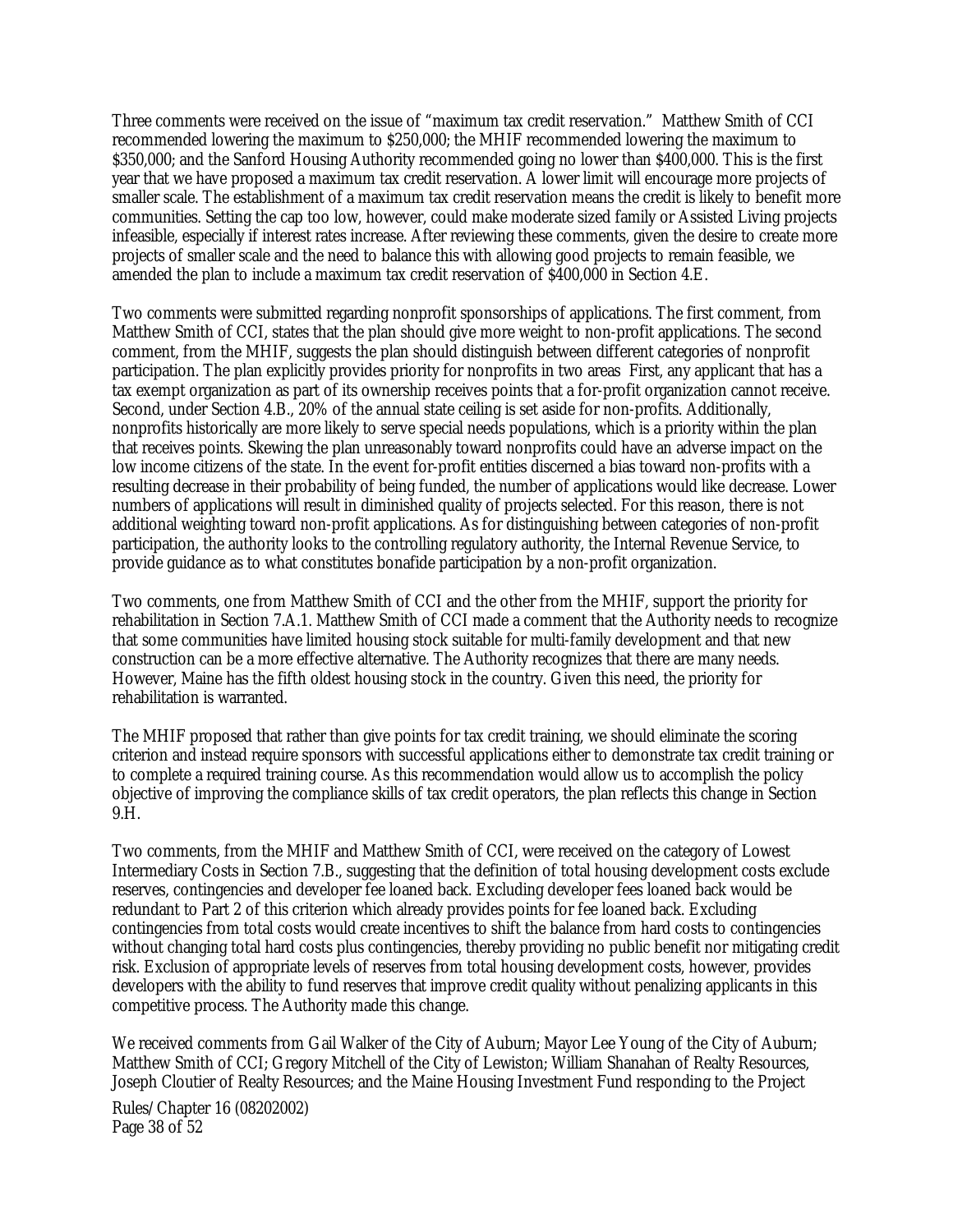Location criterion in Section 7.E. The comments suggest considering three options: elimination of the category, substitution of an independent market study to determine the level of need, or reduction of the relative weight of the category. Additionally, the City of Lewiston stated that cities may sometimes have more accurate and current data than we are able to access. Federal regulations require the inclusion of a provision that allows for prioritizing this resource to areas with housing needs. Good public policy and our obligation to comply with federal regulations suggest that targeting this resource to the areas of greatest need makes sense and that this category should not be eliminated. The intent of providing an index is to allow the public a single standard that it can look to for assessing the relative housing needs of communities. With this approach, developers can look at an individual community in the context of the entire State rather than rely solely upon an independent study that focuses on an individual market. We would encourage all applicants to obtain the best market data that they can, but suggest that the best method for ranking the relative housing needs of markets is to provide a single standard. That said, given the compelling argument demonstrated through comments that, at a minimum, the weighting of project location is too severe, we are making a reduction in the total points for this category. Finally, to ensure that our data is not inaccurate as was stated in the comment of Gregory Mitchell of the City of Lewiston, we added language that allows cities and towns to make available data that would be pertinent to housing needs.

A comment was received from Robert Taylor, Jr., of Crockett, Taylor & Company stating that assisted living projects with a creative approach to funding should be allowed to compete in all rounds. This same comment suggests confusion exists about which assisted living projects might be eligible for the "Assisted Living setaside." There is no prohibition against an assisted living project submitting an application in any round. Clarifying language has been added to Section 6D that applicants competing for the setaside will be ineligible unless they have received a commitment from DHS.

Two comments from Michael Eisensmith of the Sanford Housing Authority and the MHIF supported reducing the income targeting for Assisted Living Projects that use funding from the Department of Human Services in Section 4.D. Such an income targeting reduction requires a significant amount of subsidy that would be needed to subsidize rents. The Authority is not making this subsidy available. Applicants are not prohibited from securing additional non-Authority subsidy sources that may be used to buy down rents.

Three comments were received in support of the income targeting from Michael Eisensmith of the Sanford Housing Authority, Matthew Smith of CCI, and the MHIF. The Sanford Housing Authority offered that they like to serve people at 30% AMI, 40% AMI and 50% AMI. The comment from the MHIF also suggests allowing 40% AMI units be rented to tenants at 45% AMI. One of the principal benefits of the Low Income Housing Tax Credits is to provide subsidy that buys rents down for Maine's low income tenants. This plan eliminates the targeting of extremely low income persons, those at 30% AMI. This change is offset somewhat by allowing an increase in the number of units targeted to persons at 40% AMI in Section 7.D. Further increasing the eligible income allowed to occupy a unit would mean that these apartments would not benefit the intended beneficiaries, Maine's lowest income citizens.

Comments from Michael Eisensmith of the Sanford Housing Authority and Joanne Troy of the MHIF recommended that the extended low income use period be lengthened to either 99 years or perpetuity. This is the period for which the developer pledges irrevocable low income benefit. We amended the plan to extend this period to 90 years in Section 7.C.

STATUTORY AUTHORITY: 30-A MRSA §§4741(1) and 4741(14), Section 42 of the IRC

#### FISCAL IMPACT OF THE RULE:

The sale of the low income housing tax credits will raise approximately \$10 million, which must be used to develop apartments for low income people. The proposed amendments will not impose any costs on municipalities or counties for implementation or compliance.

Rules/Chapter 16 (08202002) Page 39 of 52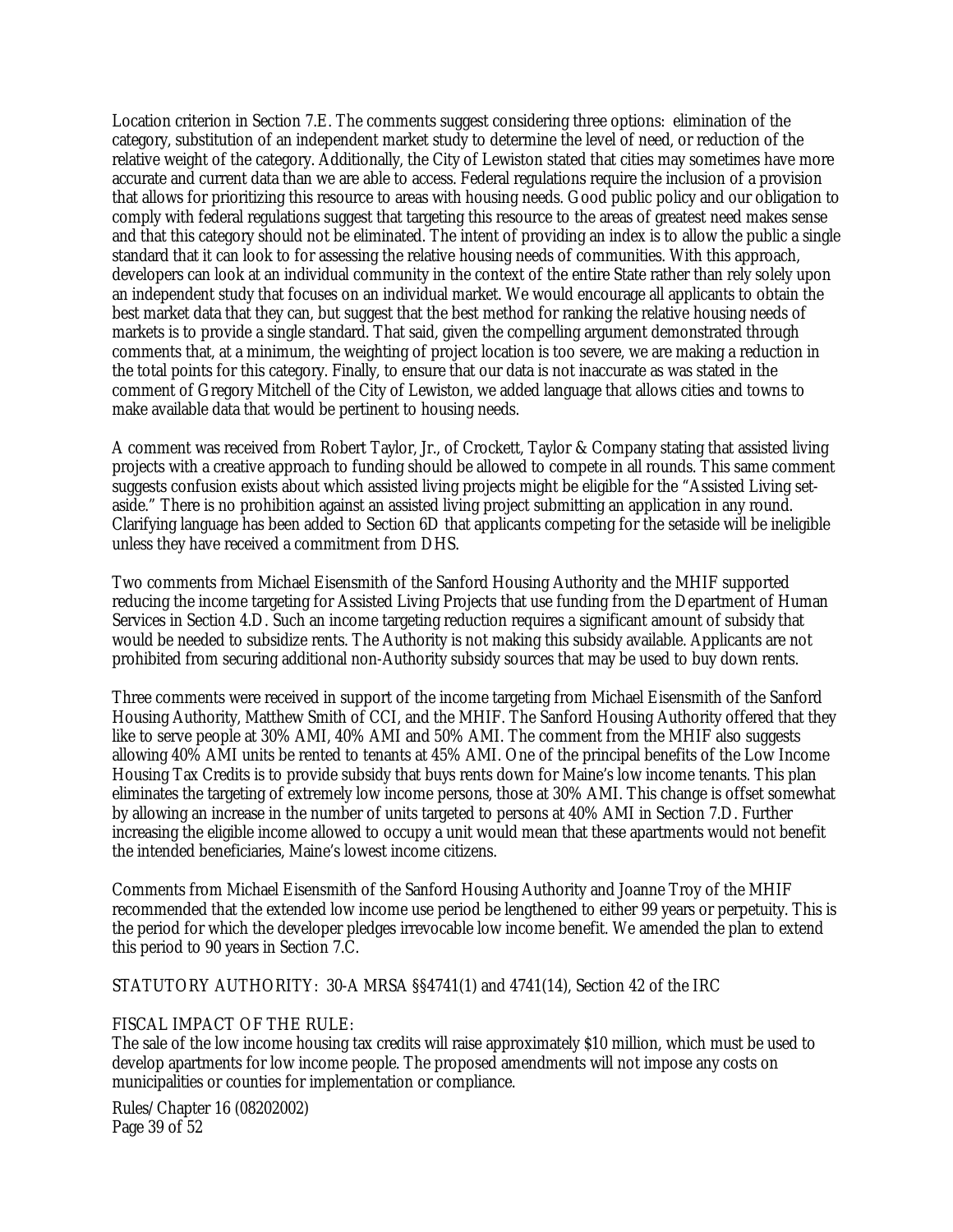#### EFFECTIVE DATE: January 12, 1999

BASIS STATEMENT: The rule is being revised to reduce the set-aside for Assisted Living from \$500,000 to \$300,000; to allow for re-allocation of set-asides if no qualified applications are received; to update the section of the rule concerning high, medium, and low need areas; and to make clarifications, updates and grammatical changes.

MSHA received no comments on the amendment.

STATUTORY AUTHORITY: 30-A MRSA §§4741(1) and 4741(14), Section 42 of the IRC

#### EFFECTIVE DATE: January 9, 2000

BASIS STATEMENT. The Rule is being amended as follows: to add single-room occupancy housing as a housing priority; to establish a set-aside for single-room occupancy housing; to clarify that extended low income housing commitments will obligate owners to comply with the commitments made by the owners in their tax credit applications for which they were awarded points in the selection process; to require tax credit projects to comply with the State's growth management law; to clarify that priority is given to projects that demonstrate a preference, rather than a set-aside, for persons with special needs; to clarify that priority is given to projects with 3-bedroom low income units; to establish leveraged funds as an independent scoring criteria separate from lowest intermediary costs and to give priority to below market financing commitments within the leveraged funds criteria; to establish a separate market need ranking for assisted living proposals; to establish minimum requirements for proposals to receive priority for nonprofit participation; to increase the tax credit monitoring fee; to make the reporting and inspection requirements consistent with recent changes to federal law; and to make updates, clarifications and grammatical changes.

A public hearing was held on November 21, 2000 to receive comments on the proposed changes to the Rule. Seven members of the public testified at the public hearing, six of which provided written copies of their testimony. The Authority also received four written comments on the Rule. A summary of the testimony and comments and the Authority's responses follow.

**Section 3.B.** Mark Adelson of the City of Portland ("City of Portland") suggested listing SRO Housing as a housing priority under the Rule.

Response: The Authority added SRO Housing as a housing priority under Section 3.B. of the Rule.

**Section 4.D.** The Authority received comments from Larry Gross of Southern Maine Area Agency on Aging ("SMAAA") and Dana Totman of York-Cumberland Housing Development Corporation ("YCHDC") supporting the set-aside for assisted living projects. William Caselden of Great Bridge Properties ("Great Bridge") suggested that the Authority should use the assisted living set-aside for senior housing if the Department of Human Services does not provide service funds for assisted living projects in 2001.

Response: If the assisted living set-aside is not used, in whole or in part, the unused tax credits will be made available for all housing priorities identified in the qualified allocation plan, which includes, but is not limited to, senior housing.

**Section 4.E.** The Authority received several comments concerning the SRO Housing set-aside. John Anton of the Maine Housing Investment Fund ("MHIF"), the City of Portland and YCHDC support the set-aside. The City of Portland suggested changing 4.E.6. to require a capital subsidy from any municipality, not just the City of Portland. YCHDC and MHIF suggested eliminating the capital subsidy requirement. John Gallagher

Rules/Chapter 16 (08202002) Page 40 of 52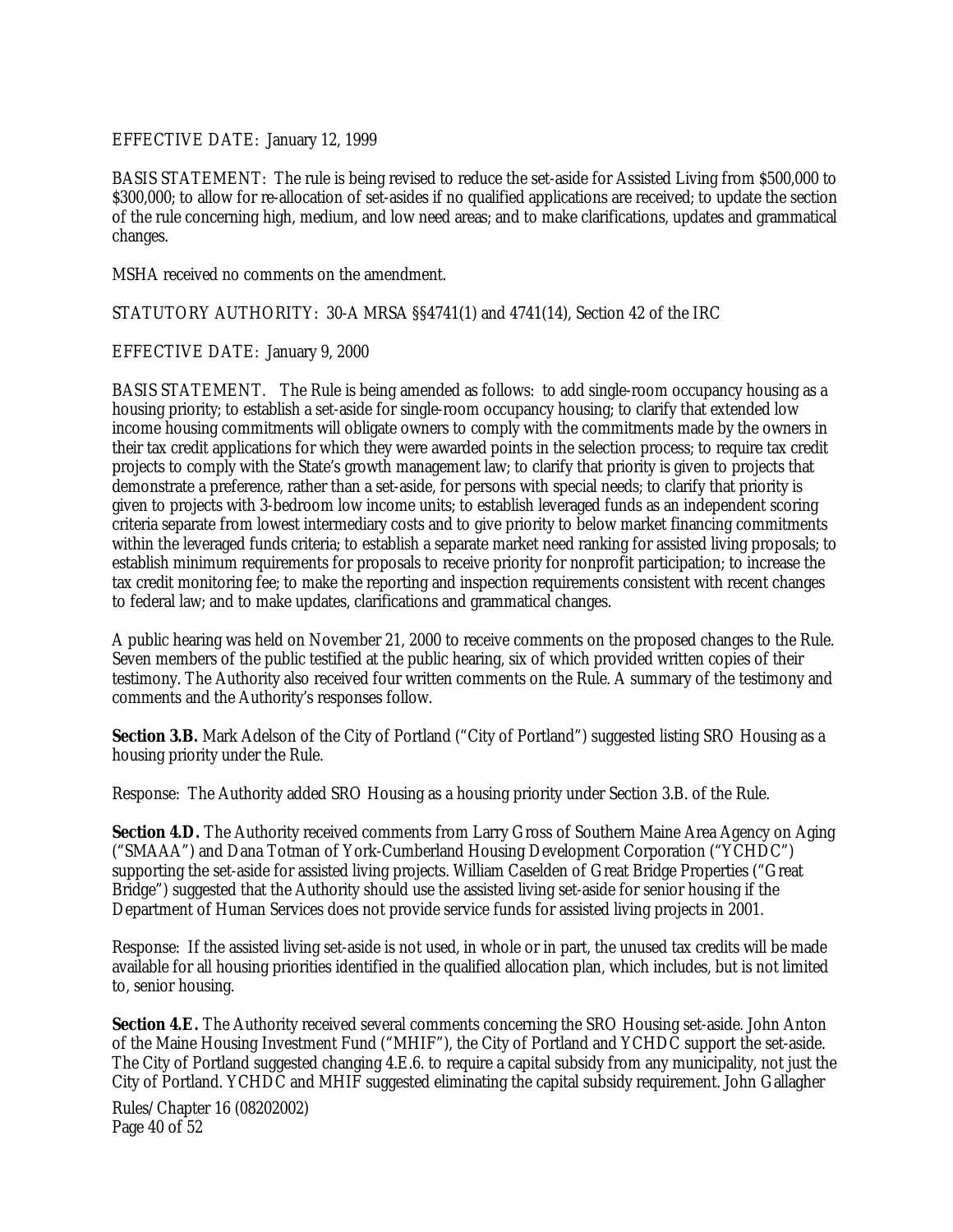of the Westbrook Housing Authority ("WHA") and SMAAA suggested that the development of SRO Housing be allowed in municipalities outside the City of Portland. YCHDC, MHIF and WHA also urged the Authority to secure service funds for SRO Housing. YCHDC suggested eliminating Section 4.E.4. of the Rule, which requires SRO Housing to be located in a QCT or DDA.

Response: The Authority eliminated section 4.E.6. of the Rule, which requires a capital subsidy from the City of Portland. We recognize the limitations of requiring 50% of a project to be in a QCT or DDA. However, in an effort to make efficient use of scarce subsidy, it is necessary to have the additional tax credits provided by a basis boost from locating the project in a QCT or DDA. The Authority does not have a resource for service subsidy for SRO Housing within its control. We have and will continue to discuss the need for service subsidy for SRO Housing with the Department of Human Services.

**Section 6.B.** Two comments were received concerning the requirement that recipients of tax credits enter into an extended low income housing commitment agreement. MHIF supports the changes made by the Authority to clarify that the extended low income housing commitment agreement will obligate a tax credit recipient to comply with the commitments made in its application for low-income housing tax credits. John Hodge of Brunswick Housing Authority ("BHA") suggested that applicants should receive a draft of the extended low-income housing commitment agreement prior to submitting an application for low-income housing tax credits.

Response: The Authority is happy to provide the form extended low-income housing commitment agreement to anyone upon request; however, the specific obligations of a recipient of tax credits under the extended low income housing commitment agreement will depend in large part on the commitments made in its application for low-income housing tax credits, e.g. the low-income targeting and extended use period.

**Section 6.C.3.** A comment was received from Great Bridge suggesting that the Authority should permit an applicant for low-income housing tax credits to form a limited partnership after the applicant is awarded tax credits to avoid the expense and time incurred by unsuccessful applicants in establishing limited partnerships.

Response: The current qualified allocation plan does not require applicants to form limited partnerships prior to submitting an application for low-income housing tax credits. The limited partnership must be established prior to a reservation of low-income housing tax credits.

**Section 7.A.1. and Section 7.B.** A comment was received from YCHDC suggesting that new construction projects, rather than projects involving rehabilitation, should receive priority under the Rule and, consistent with this proposed change in priority, the Lowest Intermediary Costs criteria should consider new construction costs only and not rehabilitation costs.

Response: The priority given to rehabilitation in the selection criteria is consistent with MSHA's consolidated plan. Maine has the seventh oldest housing stock in the nation and it is more cost effective, in many cases, to use subsidy for acquisition and rehabilitation than new construction.

**Section 7.A.2.** Three comments were received concerning the priority given to Projects that provide physical plant amenities. Matthew Smith of Community Concepts, Inc. ("CCI") urged the Authority to remove section 7.A.2. of the Rule because the selection criterion may penalize smaller, scattered site rural projects. MHIF recommended making physical plant amenities a threshold criterion based on the scale of the project. WHA commented that offering amenities in an application may lead to problems when finalizing the deal if not clearly articulated and funded at the time of application.

Rules/Chapter 16 (08202002) Page 41 of 52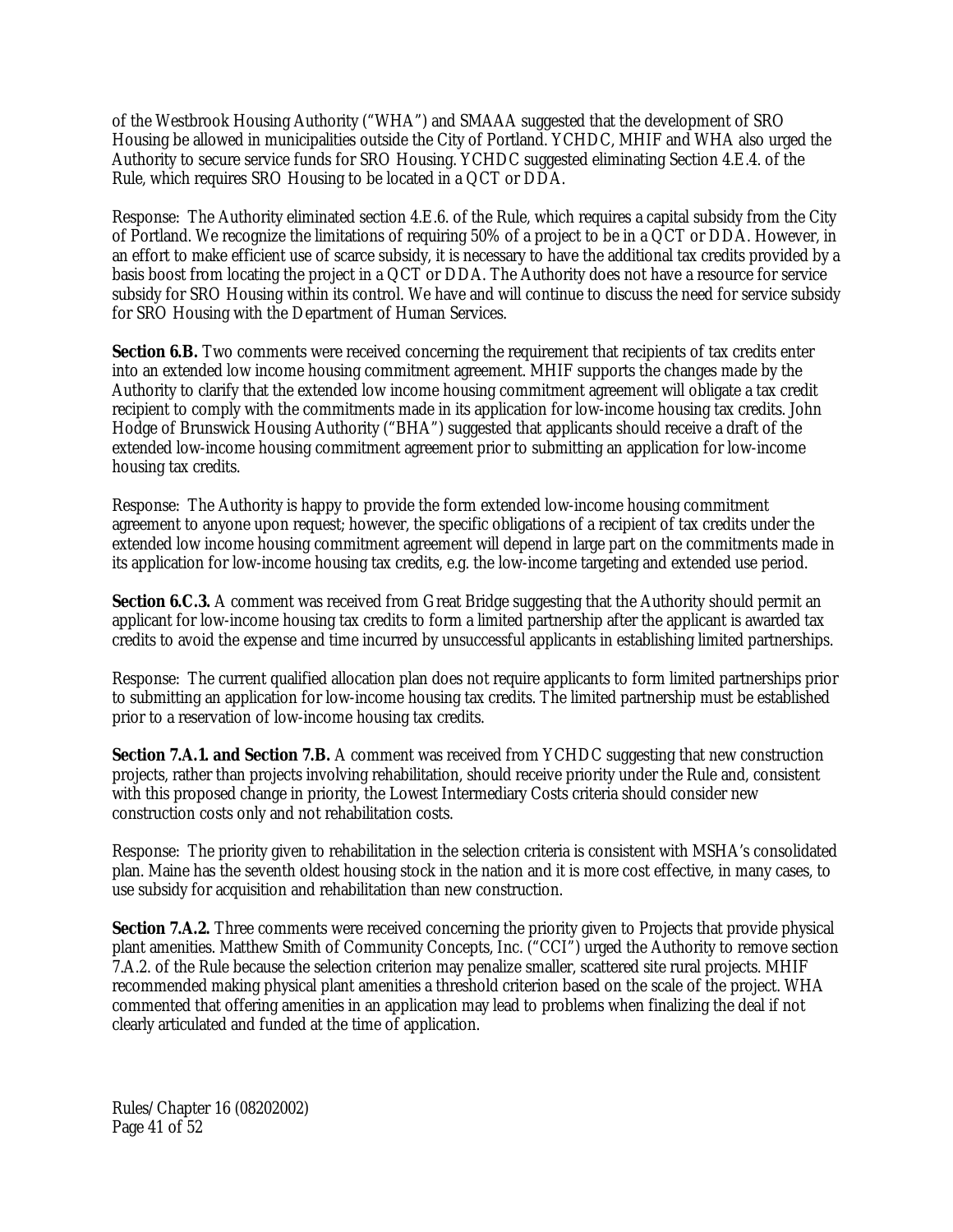Response: Sponsors are encouraged to offer physical plant amenities that are appropriate to a Project with regard to size, location and population. The Authority revised Section 7.A.2 of the Rule to describe the methodology applied when scoring applications based on this criterion.

**Section 7.A.3.** Two comments were received concerning the priority given to applications that set aside 20% of the units in Projects for persons with special needs. CCI and MHIF suggested that section 7.A.3. of the Rule be revised to provide a clear definition of what is meant by "reserve" and "set-aside". MHIF strongly encouraged a definition that reflects a marketing priority rather than an absolute restriction.

Response: We agree and have revised section 7.A.3 of the Rule to more accurately reflect our intention that applications are only required to provide a preference, rather than a set-aside, for persons with special needs.

**Section 7.A.4. and 7.E.** The City of Portland commented that the Rule does not allow mixed income family housing to be competitive.

Response: The Authority awards points for family housing under Sections 7.A.4. and does not require that any family project be 100% low-income. Family and mixed income projects have been successful in recent years, including 2000.

**Section 7.C.1.** A comment was received from Great Bridges that the Leveraged Funds selection criteria is unclear about how leveraged funds are compared among competing projects.

Response: The Authority compares Projects based on the total amount of leveraged funds committed to each Project. See changes to Section 7.C.1. of the Rule clarifying this issue.

**Section 7.C.2.** Three comments were received concerning the priority given to applications that contribute 50% or more of the developer fee to a Project. CCI recommended that the Authority eliminate the selection criteria under section 7.C.2. because it is counter productive to the goal of increasing capacity of nonprofit developers in the State. WHA commented that leaving most of the fee on the table with no expectation of being able to pay it back in the 10-year period required by the IRS causes problems for the developer. SMAAA supports encouraging the use of the developer fee as a source of funding for Projects.

Response: The Authority encourages leaving the developer fee in a deal in order to make more efficient use of the Authority's scarce subsidy resources. For example, the contribution of \$250,000 of a \$500,000 developer fee to a Project means the Authority will use \$250,000 less in subsidy to fund the Project. This practice allows the Authority to extend its subsidy and help more Maine citizens. The Authority is pursuing efforts to enhance nonprofit capacity with strategically invested resources in 2001.

**Section 7.D.** YCHDC recommended changing section 7.D. to give one point for each year beyond 30 years which would preserve the low income units for 45 years, noting that a 90-year commitment is costly to monitor and leads to the deterioration of the physical condition of Projects.

Response: The 90-year targeting assists future administrations in keeping the units available for low-income citizens of the State. The Authority understands that there may be demand to re-capitalize these deals in the future and has established preservation programs to address those demands.

**Section 7.E.** Seven comments were received concerning the low-income targeting. CCI and WHA support targeting the lowest income renters, but believe that a different methodology should be used. Tom MacDonald of Realty Resources ("Realty Resources"), YCHDC, MHIF and Ted Wilkinson of The Housing Partnership ("THP") commented that the low-income targeting is too restrictive and causes marketing difficulties, vacancies and operational deficiencies. YCHDC and WHA suggested allowing persons with

Rules/Chapter 16 (08202002) Page 42 of 52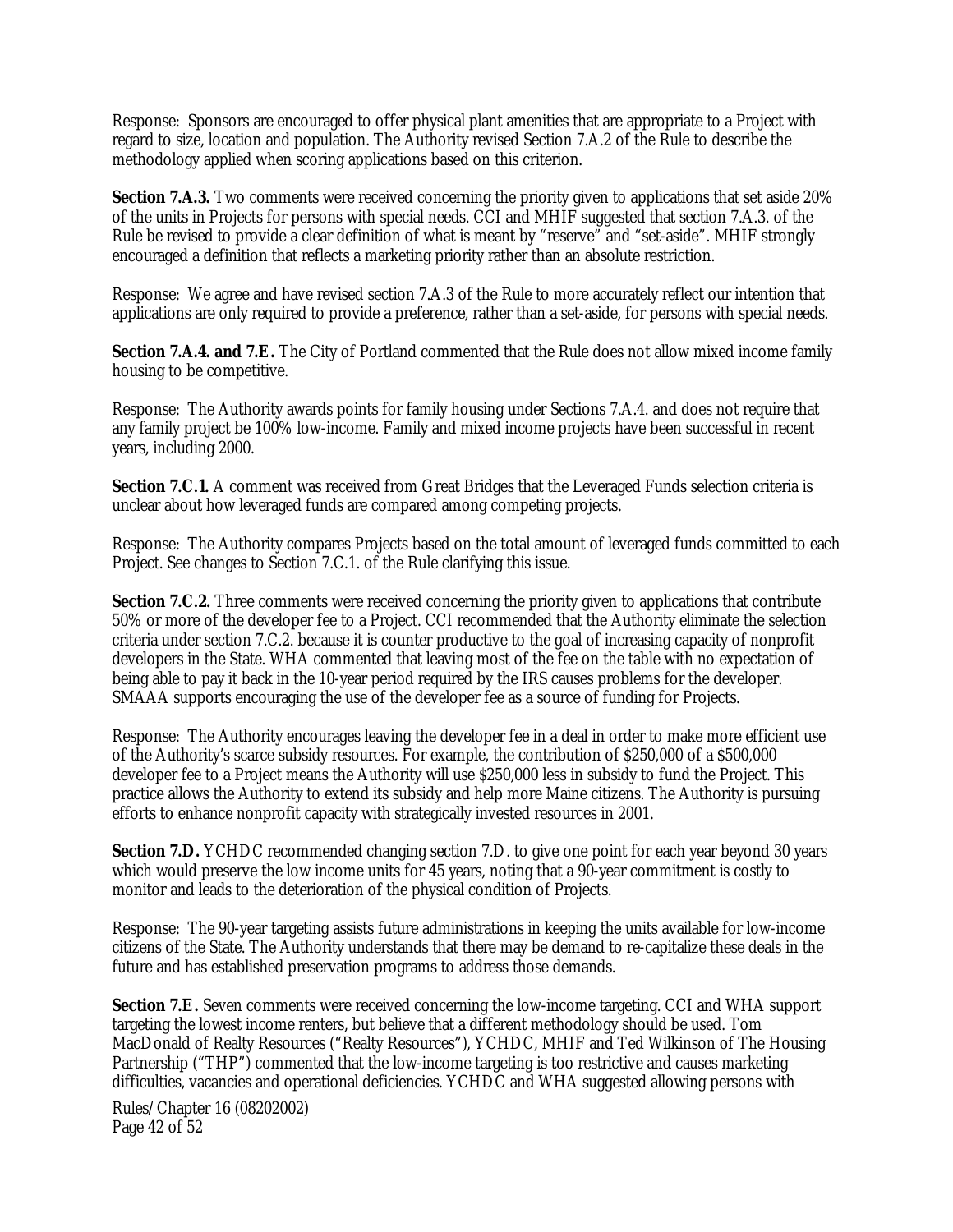incomes at or below 45% of area median income ("AMI") to rent 40% AMI units. BHA wants to be able to rent to any person with income at or below 50% AMI. YCHDC suggested changing the selection criteria to award 15 points to projects that target 100% of the units to persons at or below 60% of AMI and to award 30 points to projects that target 50% of the units to persons at or below 50% AMI and 50% of the units to persons at or below 60% of AMI. Realty Resources and CCI suggested a method of indexing or averaging to allow greater flexibility in the targeting. MHIF, CCI and THP suggested providing project-based rental subsidy for the 40% AMI and 50% AMI units.

Response: We reviewed occupancy and financial records of all low income housing tax credit projects placed in service since the Authority established the low-income targeting criteria in the Rule in 1996. The projects show an average vacancy rate of less than one percent as of September 30, 2000. Seven of the nine projects have been occupied for one full fiscal year. All but one are operating at a near breakeven cash position or better, and all but one have adequate reserves to cover any operating deficits. Based on the review, the Authority is not compelled to make any changes to the income targeting at this time. The Authority will convene a working group in 2001 to evaluate the effect of the income targeting on the operational viability of low income housing tax credit projects and indexing.

The Authority has not had the resources necessary to establish and maintain a State rental assistance program. The Section 8 Housing Choice Voucher Program provides rental assistance to over 3,300 households in areas not served by local housing authorities. Over 1,000 households are on the Authority's waiting list for vouchers. The primary purpose of the program is to allow people to choose where they want to live. Until recently in southern Maine, participants in the program have not experienced any difficulty locating units. So, there is no benefit to program participants to provide project-based rental assistance. In addition, federal regulations require any project-based rental assistance to be made available on a competitive basis. Limiting project-based rental assistance to certain projects would be difficult.

**Section 7.E.** The Authority received comments from Realty Resources concerning the inconsistency between MSHA's underwriting criteria for assisted living projects and the tiered income strata used by the Department of Human Services Bureau of Elderly and Adults Services ("BEAS") to determine funding for service providers at assisted living projects. The Authority requires 100% of the units in assisted living projects to occupied by individuals with income at 60% AMI. BEAS requires 10% of the units to be occupied by individuals with income at or below 30% AMI and 30% of the units be occupied by individuals at or below 40% AMI. According to Realty Resources, this inconsistency affects the financial viability of assisted living projects. Realty Resources urges MSHA to work closer with BEAS to keep assisted living projects viable.

Response: The issue is that assisted living projects receive a sufficient amount of subsidy to operate the projects and provide support services to the residents. The Authority is working with BEAS to address this issue. The Authority and BEAS have convened a working group to evaluate the operational viability of assisted living projects.

**Section 7.F.** Great Bridges commented that it is impossible to score 15 points under the Project Location selection criteria because projects cannot be awarded points for both senior housing and family housing.

Response: The Project Location selection criteria includes more than the need criteria set forth in Section 7.F. The selection criteria also includes 3 points for projects that are part of a neighborhood revitalization plan and 2 points for projects that demonstrate preferential treatment for persons on public housing and Section 8 waiting lists. The total number of points for which a project can possibly score under the Project Location criteria is 15 points. See changes to Section 7.F. of the Rule clarifying this issue.

**Section 7.F.1.** Three comments were received concerning the assisted living set-aside subsidized housing ranks. SMAAA supports the new assisted living housing ranks. YCHDC testified that the rankings are flawed

Rules/Chapter 16 (08202002) Page 43 of 52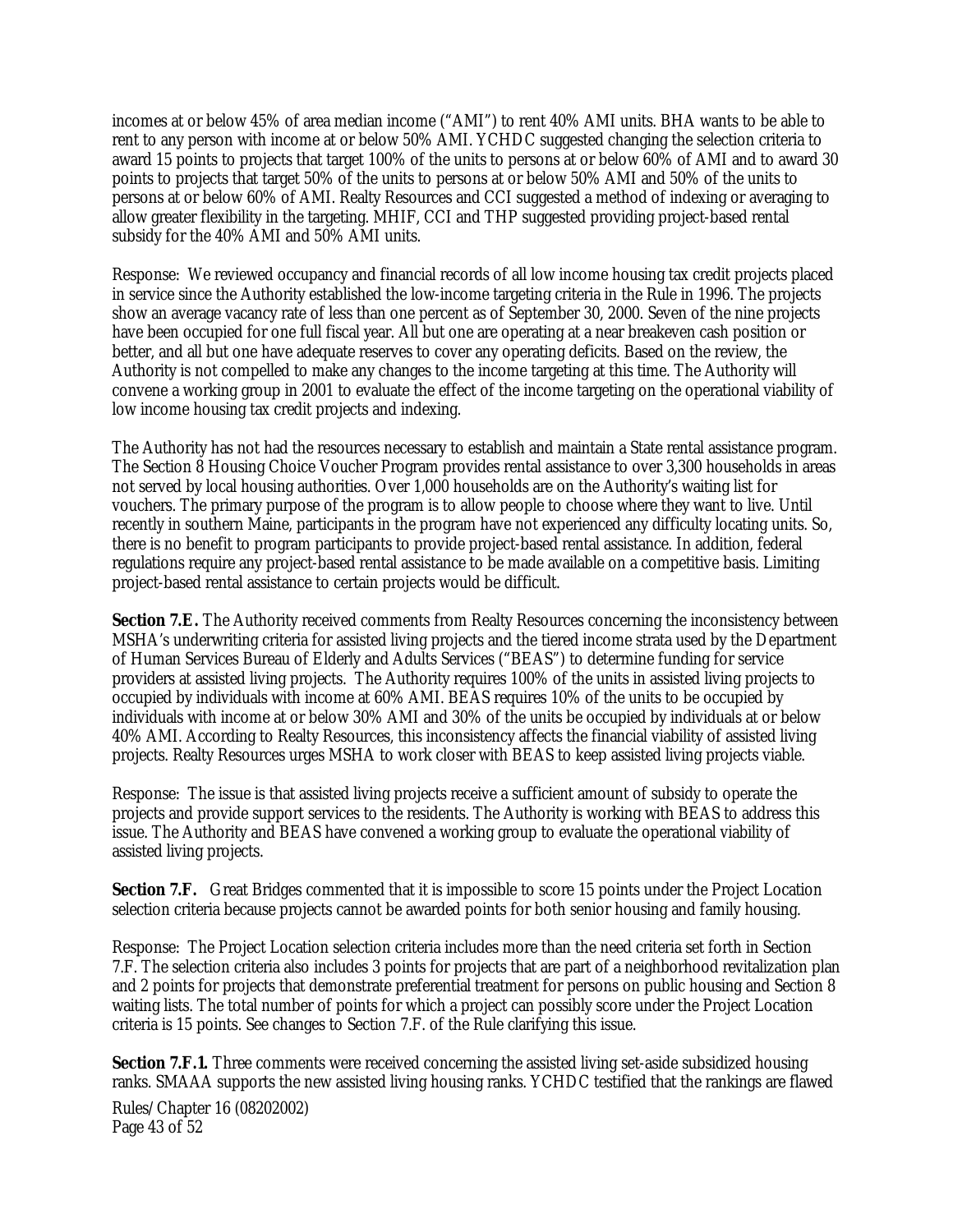and suggests that the Authority rely on the need for an assisted living project demonstrated in the tax credit application. BHA testified that the rankings should be based on the need for assisted living units only, not all subsidized units in hospital catchment areas, including without limitation, residential care units.

Response: The Authority and BEAS evaluated the need for assisted living, as defined in 22 M.R.S.A. Chapter 1165 and regulations promulgated pursuant thereto (which include residential care beds), in hospital catchment areas and ranked said areas based on this analysis.

**Section 7.F.1.** Comments were received from YCHDC, WHA and MHIF that the statewide subsidized housing ranks for senior and family housing are not accurate and should be based on absolute numbers rather than relative need among the areas. YCHDC suggested an alternative method for scoring senior and family housing need as follows. For senior housing, the Authority should award 10 points for areas that need greater than 1000 units, 5 points to areas that need between 500 and 1000 units and no points for areas that need less than 500 units. For family housing, the Authority should award 10 points for areas that need greater than 400 units, 5 points for areas that need between 200 and 400 units and no points for areas that need less than 200 units.

Response: The Authority does not use absolute numbers, because doing so would effectively limit the availability of the low-income housing tax credit program to Projects in the southern part of the State. The current statewide subsidized housing ranks for senior and family housing are based on census projections from 1997. In 2001, the Authority will reanalyze these rankings based on 2000 census projections and will consider using additional criteria, e.g. rents and economic development, to better reflect trends in housing need.

**Section 7.G.1.** Great Bridges suggested that the Authority expand the Sponsor Characteristics selection criteria to include an applicant's prior experience with developing tax credit projects in states other than the State of Maine.

Response: We agree. See changes to Section 7.G.1 of the Rule.

**Section 7.G.3.** The Authority received comments from CCI, SMAAA and MHIF supporting the Authority's clarification of the nonprofit participation scoring criteria. CCI suggested that the criteria should be a threshold application requirement for all nonprofits participating in the low income housing tax credit program. SMAAA suggested that the Authority give greater weight to the nonprofit participation criteria. MHIF recommended that Section 7.G.3.f. should be removed to avoid prescribing the parameters of joint ventures between for-profit and nonprofit entities. John Kaminski of Drummond, Woodsum & MacMahon suggested that wholly-owned subsidiaries of qualified nonprofit organizations should be deemed qualified nonprofit organizations in accordance with the Internal Revenue Code for purposes of the nonprofit participation selection criteria.

Response. The Authority eliminated the requirement that a nonprofit must own 50% of the general partner and receive 50% of the developer fee, but still require nonprofit ownership in the general partner(s) of a limited partnership owner and require the nonprofit to be a managing general partner. We agree with Mr. Kaminski's comment and added Section 7.G.3.g. to the Rule.

**Section 8.E.** Realty Resources recommended that the Authority increase the developer fee limit to 20% and eliminate the "extenuating situations" language.

Response: The Authority has adopted the recommended NCSHA standards.

Rules/Chapter 16 (08202002) Page 44 of 52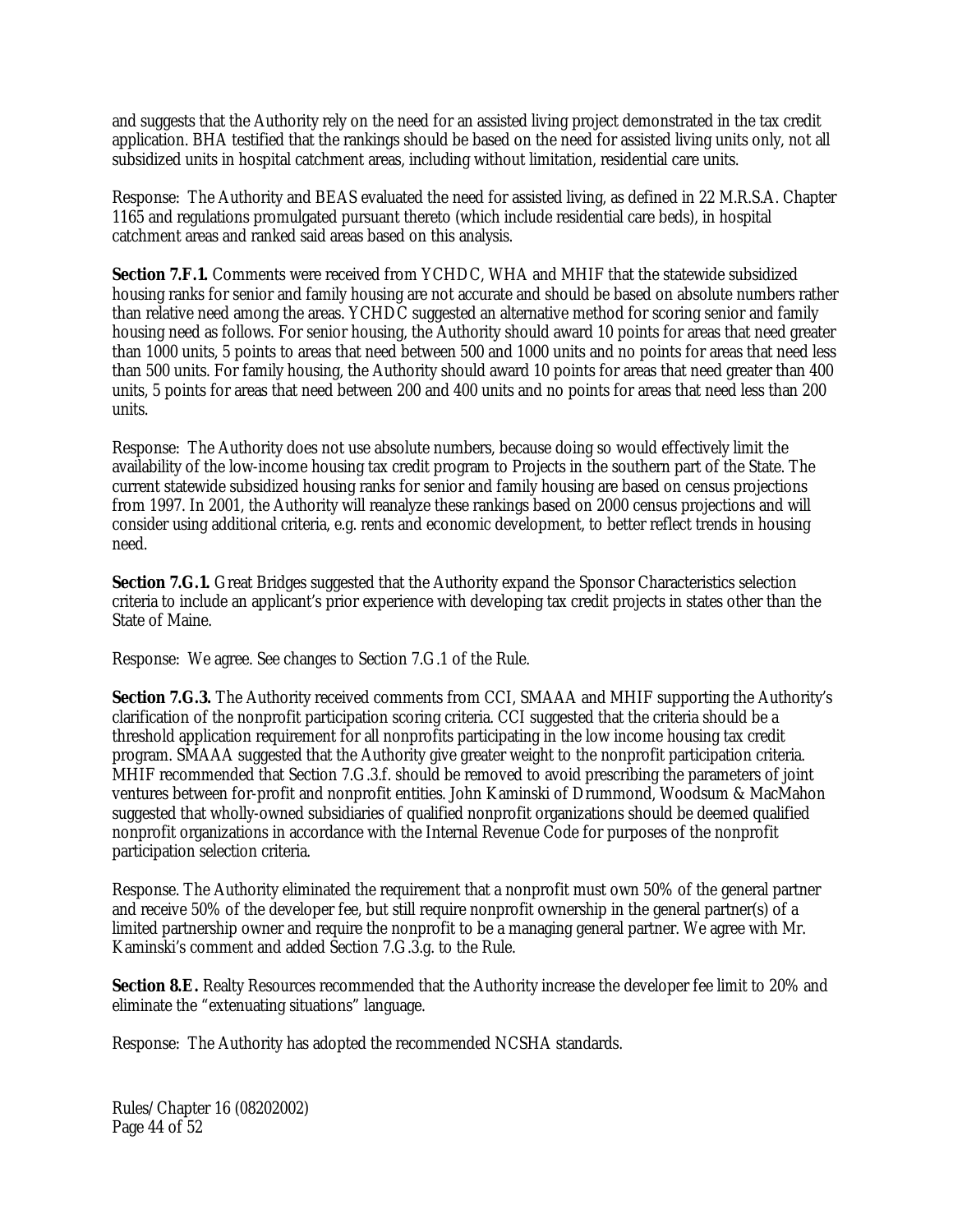**Tax credit monitoring fees.** Realty Resources and WHA recommended that tax credit monitoring fees should be a tax credit eligible expense.

Response: The Authority is exploring this recommendation and will consult with various tax credit professionals and representatives from other states to determine the most suitable course of action.

**Development of the Rule.** Two comments were received regarding the process for developing the Rule. CCI and MHIF suggested that the Authority should solicit input concerning the design of the Rule from the affordable housing development community earlier in the process. MHIF made two additional recommendations. First, the Authority should provide for longer timeframes between issuing drafts of the Rule and holding meetings to discuss the drafts. Second, the Authority should post all drafts and the final Rule, the tax credit application, the list of applicants and the list of tax credit recipients on the Authority's web site.

Response: The Authority appreciates the comments. We will hold a meeting next year before developing the Rule for 2002 to accept input from the affordable housing development community, service providers and low-income tenants and representatives. Also, we will explore adding the items MHIF suggested should be available on the Authority's web site.

STATUTORY AUTHORITY: 30-A MRSA §§4741(1) and 4741(14), Section 42 of the Code

#### FISCAL IMPACT OF THE RULE:

The sale of the low income housing tax credits will raise approximately \$10 million in equity, which will be used to develop housing for persons of low income. The proposed amendments will not impose any costs on municipalities or counties for implementation or compliance.

#### EFFECTIVE DATE: January 13, 2001

BASIS STATEMENT: The Authority is amending the Rule to comply with recent changes to Section 42 of the Internal Revenue Code, which became effective January 1, 2001, as follows: (i) to modify the formula for calculating the state housing credit ceiling under Section 42 of the Code; (ii) to add a comprehensive market study of the housing needs of low-income persons in the area to be served by a tax credit project to the threshold application requirements; (iii) to establish projects that provide for tenant ownership upon the expiration of the extended use period as a new selection criteria; (iv) to give preference to tax credit projects that contribute to a community revitalization plan and are located in a qualified census tract over such projects that are not located in a qualified census tract; and (v) to make updates, clarifications and grammatical changes.

A public hearing was held on March 27, 2001 to receive comments on the proposed changes to the Rule. Two members of the public testified at the public hearing. The Authority did not receive any written comments on the Rule. A summary of the testimony and the Authority's response follows.

John Gallagher of the Westbrook Housing Authority expressed concern with the process of adopting the changes to the Rule. He did not receive notice of the changes to the Rule until three days after the tax credit applications were due. He believes that the Authority should have discussed the proposed changes with the developer community to determine whether they were material before initiating the Rule. He testified that the developer community continues to view the tax credit allocation process as a closed process and encourages MSHA to hold open meetings with the developer community to discuss any future changes to the tax credit qualified allocation plan. Tom MacDonald of Realty Resources agreed with Mr. Gallagher and encourages MSHA to convene the tax credit working groups early in 2001 to involve the developer community in the development of the 2002 tax credit qualified allocation plan.

Rules/Chapter 16 (08202002) Page 45 of 52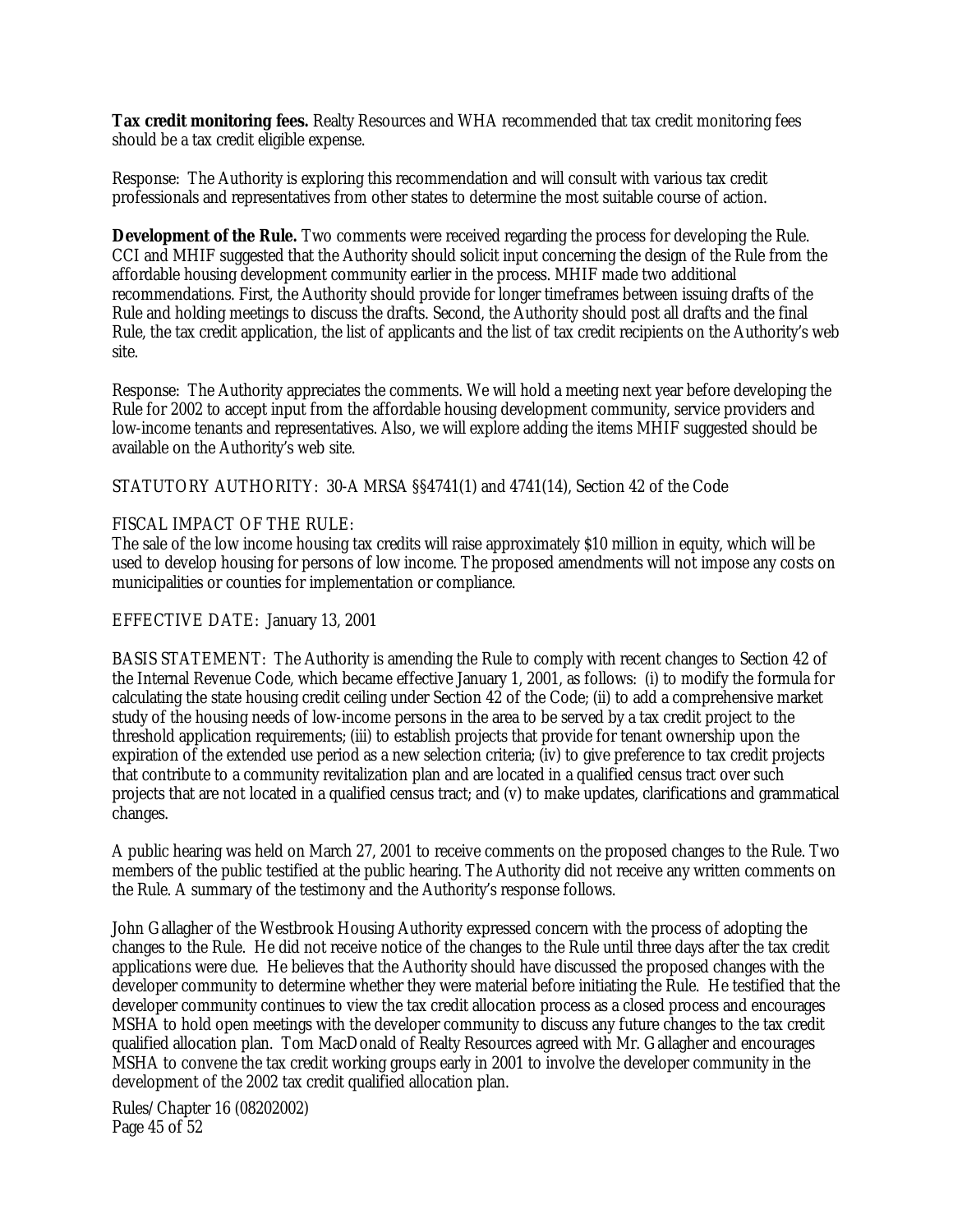Response: The Authority appreciates and understands the concerns of the persons who testified. Unfortunately, the timing of the federal law changes and the Authority's determining how to effect the changes in the Rule with no material affect on the allocation of 2001 tax credit did not allow for discussions with interested parties before initiating the Rule. The developer community was aware of the changes to federal law which became effective January 1, 2001 and the Authority notified the developer community that Authority would be amending the Rule in accordance with the federal law changes in the Rental Loan Program/Low Income Housing Tax Credit Program Guide. The changes did not have any material affect on the allocation of 2001 tax credit in the March round.

The Authority will be convening the working groups to discuss the tax credit qualified allocation plan in May, 2001 to receive input from all interested parties, including the developer community, on the development of the 2002 qualified allocation plan.

#### STATUTORY AUTHORITY: 30-A MRSA §§4741(1) and 4741(14), Section 42 of the Code

#### FISCAL IMPACT OF THE RULE:

The sale of the low income housing tax credits will raise approximately \$15 million in equity, which will be used to develop affordable housing for low-income persons. The proposed amendments will not impose any costs on municipalities or counties for implementation or compliance.

#### EFFECTIVE DATE: July 7, 2001

BASIS STATEMENT: The Rule is being amended as follows: to modify the housing priorities to target very low income persons; to establish a priority for projects located in rural areas of the State; to modify the formula for calculating the state housing credit under Section 42 of the Code; to eliminate the set-aside for projects financed by Rural Housing Services; to create a set-aside for projects located in rural areas of the State; to require applicants competing for set-asides to maximize points in the long-term affordability and low-income targeting scoring criteria; to remove the obligations of an applicant to provide physical plant amenities and services committed in the applicant's low income housing tax credit application from the extended low income housing commitment agreement and to require the applicant to execute a separate written agreement obligating the applicant to provide such physical plant amenities and services; to require applicants to pay the application fee for any application re-submitted or carried over from one credit year to the next credit year; to clarify the scoring criteria for physical plant amenities and related services and to exclude services paid by tenants from eligibility for points under this criteria; to eliminate the lowest intermediary costs scoring criteria; to make service funding commitments ineligible for points under the leveraged funds scoring criteria; to specify acceptable evidence of value of property donated or pledged to a project under the leveraged funds scoring criteria; to modify the affordability criteria to target very low income persons and to provide that projects applying for financing from Rural Housing Services will receive maximum points under this criteria for complying with the affordability requirements of the applicable Rural Housing Services program; to modify the market need criteria by establishing a very high need housing rank, updating the housing need ranks to reflect absolute need rather than relative need in the labor market areas, establishing separate housing need ranks for single-room occupancy projects, and identifying Native American tribal lands as very high need market areas; to specify the evidence required to qualify for points under the community revitalization scoring criteria; to revise the sponsor characteristics scoring criteria to award points to projects in which the general partner of the project owner has not been issued a Form 8823 pursuant to Section 42 of the Code in the past three years; to require an audit report on the schedule of projects costs instead of a cost certification upon project completion; to cap tax credit monitoring fees at \$25,000 per project; to give applicants who receive an allocation of credit in the second half of the tax credit year six months from the date of carryover allocation to provide evidence that the applicant's basis in a project will exceed ten percent of the applicant's reasonably expected basis in the project at the end of the

Rules/Chapter 16 (08202002) Page 46 of 52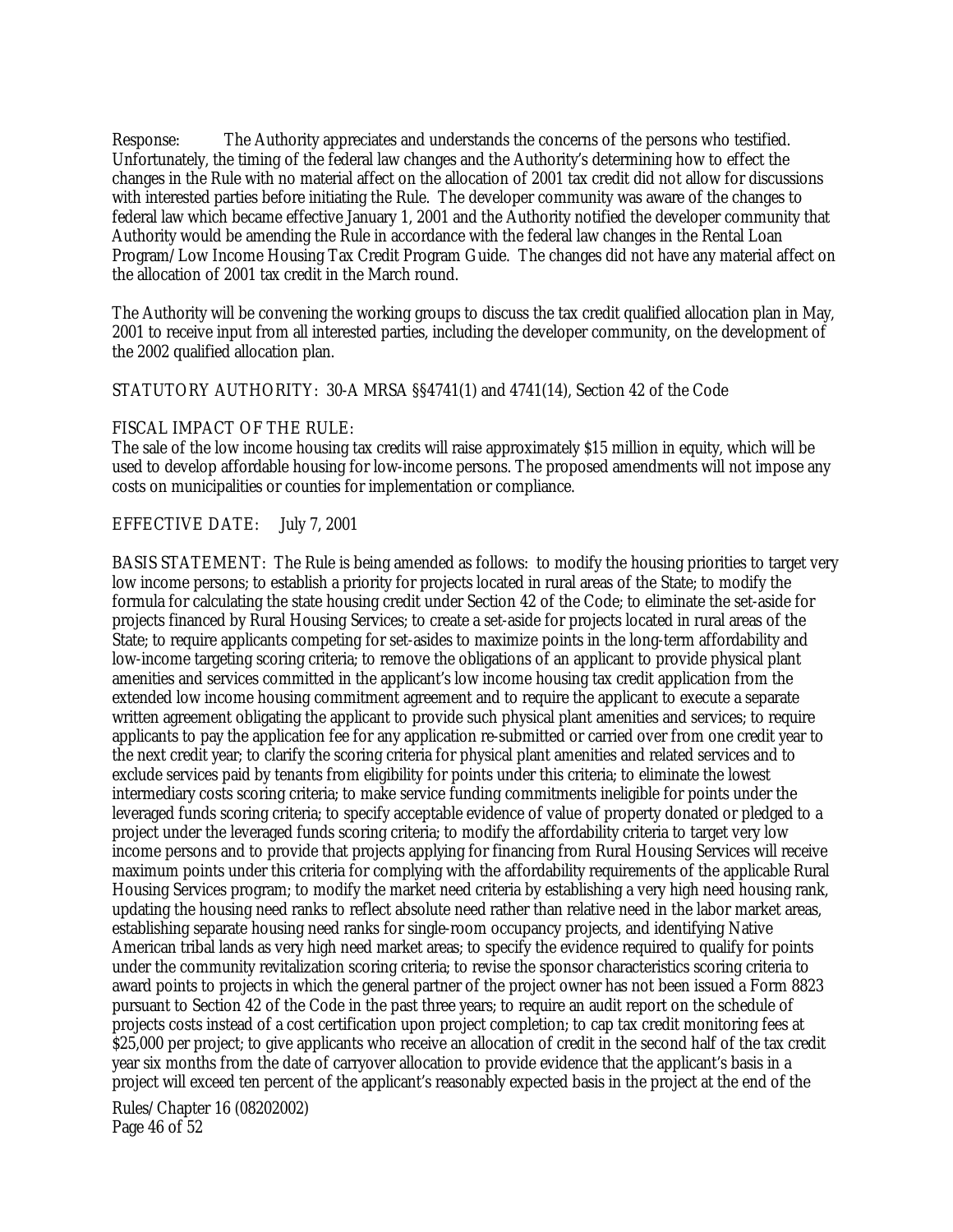second calendar year following the calendar year in which the carryover allocation is made pursuant to Section 42 of the Code (the so-called "10% test"); to make tax-exempt funding available to projects financed under the Rural Housing Services 515 Program to enable them to access 4% automatic low-income housing tax credits; and to make updates, clarifications and grammatical changes.

A public hearing was held on November 27, 2001 to receive comments on the proposed changes to the Rule. Six members of the public testified at the public hearing, one of which also provided written testimony. The comment period was held open until December 7, 2001. The Authority received four written comments on the Rule. A summary of the testimony and comments and the Authority's response follows.

**General**. John Anton of the Maine Housing Investment Fund ("MHIF") testified that the Authority should simplify the scoring criteria and the application process to address the rudimentary purpose of the low income housing tax credit program, which is to encourage the development of affordable rental housing. The Rule should not address other housing needs, i.e. supportive service housing, for which other programs are available.

Response: The selection criteria in the Rule is consistent with Section 42(m) of the Code and the Authority's housing priorities as set forth in the Authority's consolidated plan. Section 42(m) of the Code requires most of the selection criteria set forth in the Rule, i.e. housing for tenant populations with special needs. Below is the Authority's response to more specific MHIF comments on the assisted living set-aside in Section 4.D. of the Rule and the special needs housing selection criteria in Section 7.A.3. of the Rule.

**Section 4.C. and Section 7.D.3.** Mike Grondin of United States Department of Agriculture – Rural Development ("RD") expressed appreciation for the rural housing set-aside and the affordability selection criteria in Section 7.D.3., which awards the maximum points available under the criteria to projects that meet the affordability requirements of the RD programs. Federal funding is limited and projects in Maine were unlikely to receive RD funding without these provisions in the Rule.

Dana Totman of York Cumberland Housing Development Corporation ("YCHDC") suggested that the Authority should eliminate the rural housing set-aside. YCHDC believes that the tax credit is stretched thin in the State, a disproportionate number of tax credit projects are located in rural areas of the State and the greatest housing need is for new production of units in the southern part of the State.

Response: The housing market rankings in the project location selection criteria in Section 7.E.1. of the Rule, as modified this year, reflect a shift in need from the rural areas of the State to the larger metropolitan areas of the State, particularly the southern metropolitan areas. For example, the need rankings for family housing in Portland, Kittery/York and Biddeford changed to very high, whereas, the need rankings for family housing in Calais, Madawaska, Millinocket, Greenville and Patten/Island Falls changed from high to low.

**Section 4.D.** MHIF commented that the Authority should not use the low income housing tax credit, a scarce housing resource, to develop assisted living facilities. Additionally, MHIF is concerned that housing developers do not have the capacity to operate assisted living facilities.

YCHDC commented that the State is not likely to fund assisted living services, so the assisted living set-aside will not be used. YCHDC suggests applying the set-aside to congregate care facilities under the HUD 202 Supportive Housing for the Elderly Program or the Rural Development Section 515 Program rather than putting the unused set-aside in the general tax credit pool. YCHDC further suggests that the Authority consider creating a set-aside for congregate care facilities, because less service funding is required and tax credit investors are more comfortable with congregate care facilities being treated as a housing model rather than a medical model.

Rules/Chapter 16 (08202002) Page 47 of 52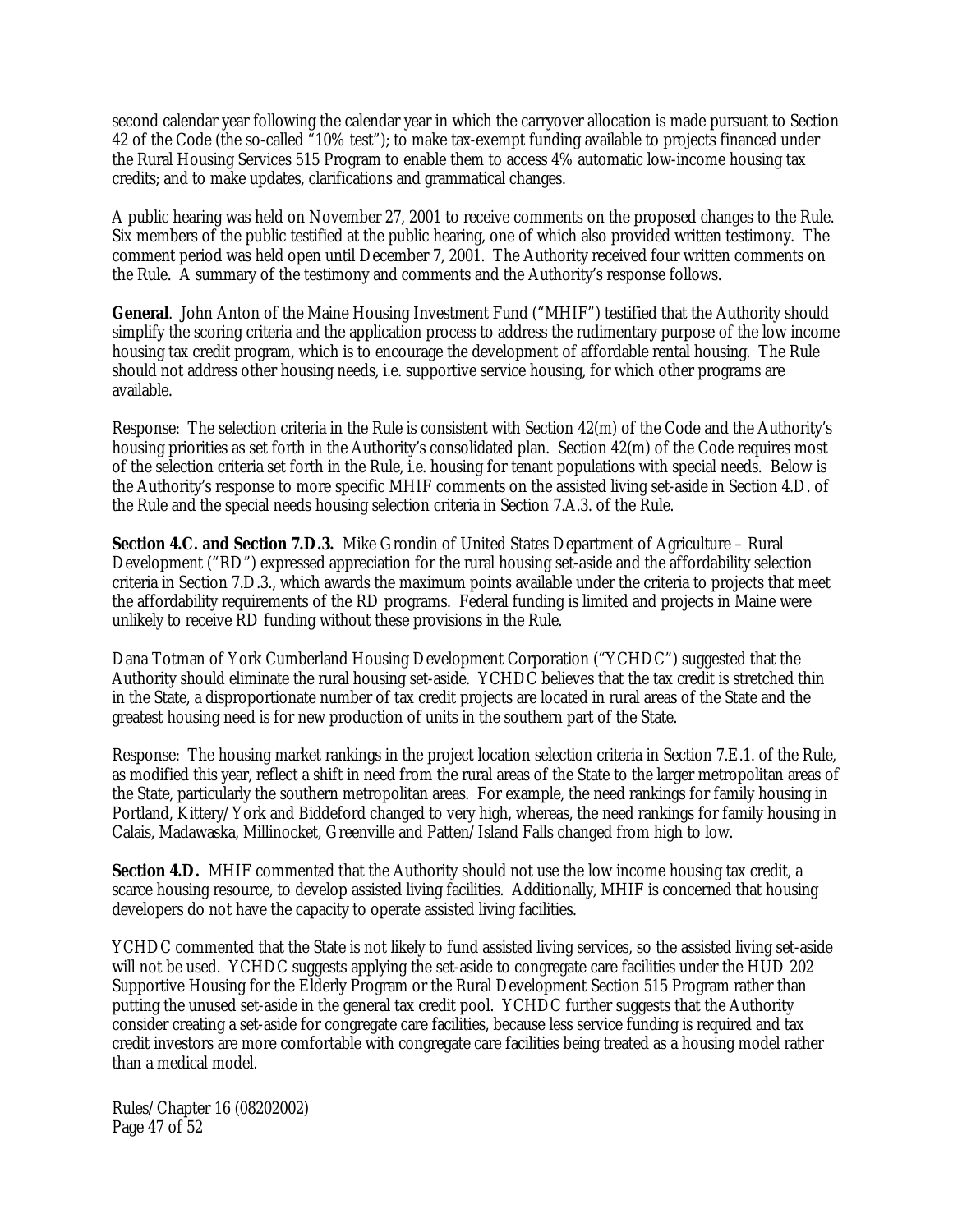Clayton Cleaves of the Pleasant Point Passamaquoddy Reservation Housing Authority ("PPPRA") suggests that the Authority should allow projects, which are eligible for federal funding for the same purpose as the assisted living service funds made available by the Maine Department of Human Resources, to compete for the assisted living set-aside in Section 4.D. of the Rule.

Response: Current Maine demographic trends indicate that persons aged 85 and above are one of the States' fastest growing age groups. This trend is expected to increase significantly during the next 35 years. Policy makers recognize that new cost-effective solutions need to be identified to serve the growing number of lowincome frail elders. In recognition, the Authority in conjunction with the State of Maine Bureau of Elder and Adult Services created an assisted living set-aside to respond to documented housing needs for housing and service programs for low-income frail elders.

The Authority agrees that assisted living projects are more complicated to develop and manage than independent apartment housing. However, 6 of the 7 tax credit assisted living projects have been constructed by developers who recognize the complexities of delivering assisted living services and have prudently contracted with experienced non-profit service providers to manage and deliver resident services. These projects while working on very limited operating budgets are successfully meeting the housing and assisted living service needs of their residents.

If the assisted living set-aside is not used, in whole or in part, the unused tax credits will be made available for all housing priorities identified in the Qualified Allocation Plan, which includes, but is not limited to, congregate care facilities. The Authority, working with HUD, has created a pool of subsidy for projects financed under the HUD 202 Supportive Housing for the Elderly Program. The Authority amended Sections 4.C. and 7.D.3. of the Rule in collaboration with RD to develop housing under the Rural Development Section 515 Program.

See revisions to Sections 4.D., 5.D. and 7.D.2 of the Rule to allow projects, which receive a commitment of federal assisted living service funds for a minimum of 15 years, to compete for the assisted living set-aside.

**Section 4.F.** YCHDC suggests that the Authority should increase the maximum credit restriction under Section 4.F. of the Rule to reflect the increased cost of housing development in the State and the increase in the State tax credit ceiling the Authority received this year.

Response: Traditionally, the Authority has received applications for more tax credit than is available for allocation. In order to meet the variety of housing needs around the State with this limited resource, the Authority established a cap to assure that several projects may be funded. In 2001, the Authority was able to create feasibility in 8 projects using a combination of tax credit equity, subsidy and debt with the existing \$400,000 cap in place.

**Section 6.B.** Sarah Tracy, as a member of the general public, commented that the Authority should not remove physical plant amenities and services pledged under the project characteristics selection criteria in Section 7.A.2. of the Rule from the extended use agreement. The extended use agreement is an effective enforcement tool against noncompliance with the commitments made by a developer in its tax credit application for which the developer was awarded points during the selection process.

Response: Through the publicly-noticed working group meetings on this Qualified Allocation Plan, the Authority heard from the developers and investors that the inclusion of services and amenities in the extended use agreement threatens a project's ability to receive equity from the investor community. In response, the Authority removed amenities and services from the extended use agreement, but requires developers to agree to provide services and amenities pursuant to a separate written agreement, which will be

Rules/Chapter 16 (08202002) Page 48 of 52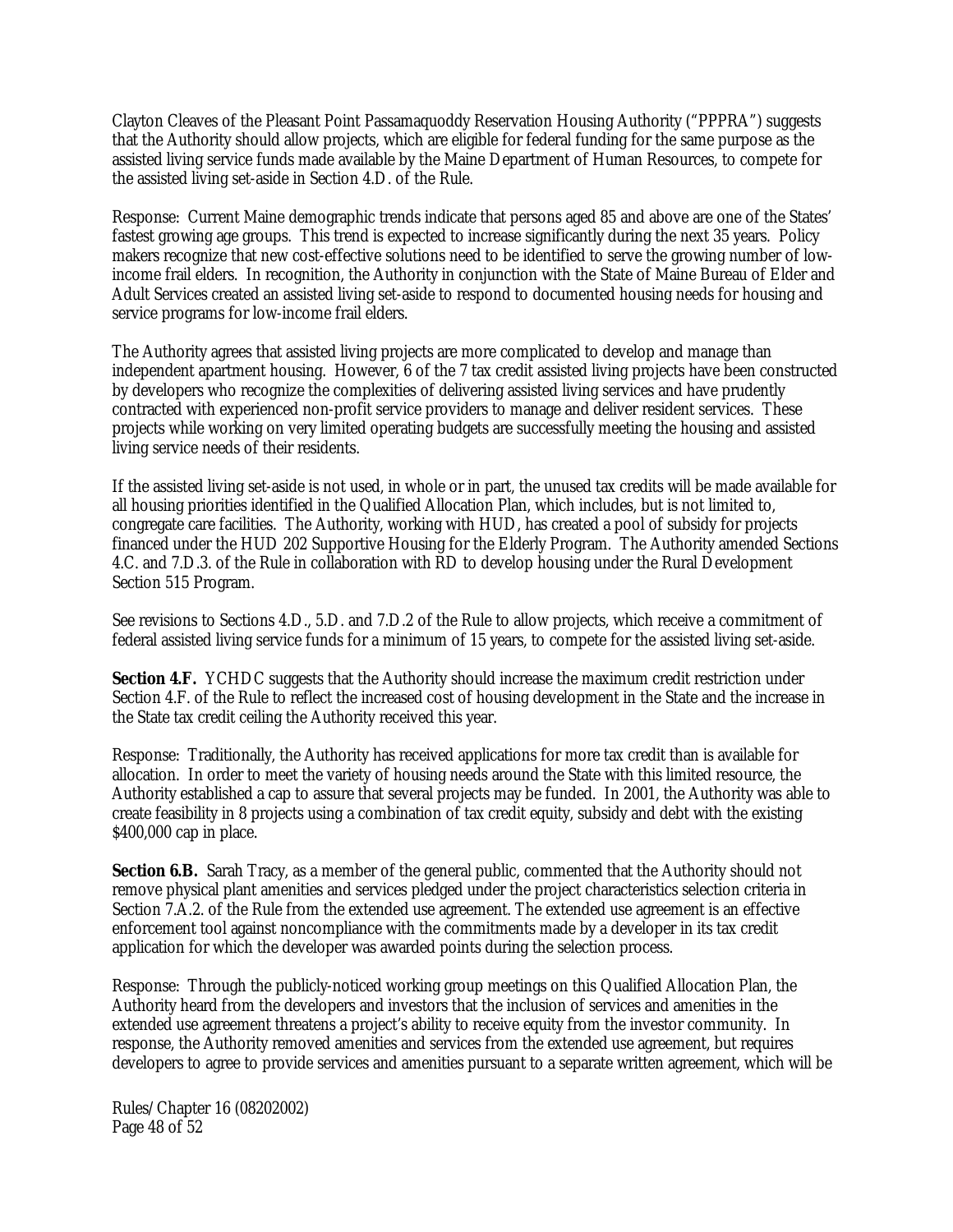recorded in the appropriate registry of deeds and be secured by a mortgage if the Authority provides debt or subsidy financing for the project.

**Section 6.C.** PPPRHA commented that projects located on tribal lands should not be required to comply with the requirements of 30-A M.R.S.A. § 4349-A pursuant to Section 6.C. of the Rule, because tribal lands are not subject to the State's comprehensive planning laws.

Response: Projects located on tribal lands are not subject to the requirements of Section 6.C. of the Rule, because, as PPPRHA pointed out, tribal lands are not subject to the State's comprehensive planning laws. Section 6.C. of the Rule is only applicable to projects that are subject to 30-A M.R.S.A. § 4349-A.

**Section 7.A.1.** The Authority received four comments concerning the selection criteria in Section 7.A.1., which gives priority to projects which involve the rehabilitation of existing housing. MHIF, John Gallagher of the Westbrook Housing Authority ("WHA") and Wendy Cherubini of the City of Portland ("Portland") suggested that the Authority should eliminate the scoring priority for rehabilitation of existing housing stock to create a level playing field for new construction and rehabilitation projects, because increasing the supply of rental housing, particularly in southern Maine, is a pressing housing need in the State. YCHDC suggested that the Authority should change the selection criteria to give priority to new construction projects.

Response: The Authority acknowledges the need for new rental housing in the State and, in response, has created programs to finance new construction of rental housing in Maine, e.g. the Maine State Housing Authority Rental Loan Program Workforce Housing RFP. The preservation of existing housing stock has historically and continues to be a housing priority at the Authority consistent with the Authority's consolidated plan. Maine has the seventh oldest housing stock in the nation and it is more cost effective, in many cases, to use subsidy for acquisition and rehabilitation of existing housing than new construction. In 2000 no tax credits were allocated to rehabilitation projects. In 2001 only \$801,452 of the total \$2,000,000 in tax credits available were allocated to rehabilitation projects.

**Section 7.A.2.** MHIF suggested that the Authority should eliminate the scoring priority for projects that offer physical plant amenities and services and should make physical plant amenities and services a threshold design criteria for large-scale projects.

Response: Developers are encouraged to offer physical plant amenities that are appropriate to a Project with regard to size, location and population.

**Section 7.A.3.** MHIF supports housing for persons with special needs, but expressed concern that the special needs housing selection criteria in Rule may not be the most appropriate vehicle.

Response: Section 42(m)(1) of the Code requires housing credit agencies to include selection criteria for special needs housing in Qualified Allocation Plans.

**Section 7.B.1.** Ms. Tracy suggested that the leveraged funds selection criteria in Section 7.B.1. of the Rule should include project-based subsidy.

Response: The leveraged funds selection criteria is designed to award developers who leverage below market capital funds or capital equity, not operating subsidy, e.g. service funds and rental subsidy. See further clarification to Section 7.B.1. of the Rule.

**Section 7.B.2.** Laurence Gross of Southern Maine Agency on Aging ("SMAA"), MHIF, WHA and YCHDC encouraged the Authority to give incentives to nonprofits to develop affordable housing. MHIF and WHA suggested that the Authority should eliminate the developer fee selection criteria under section 7.B.2. of the

Rules/Chapter 16 (08202002) Page 49 of 52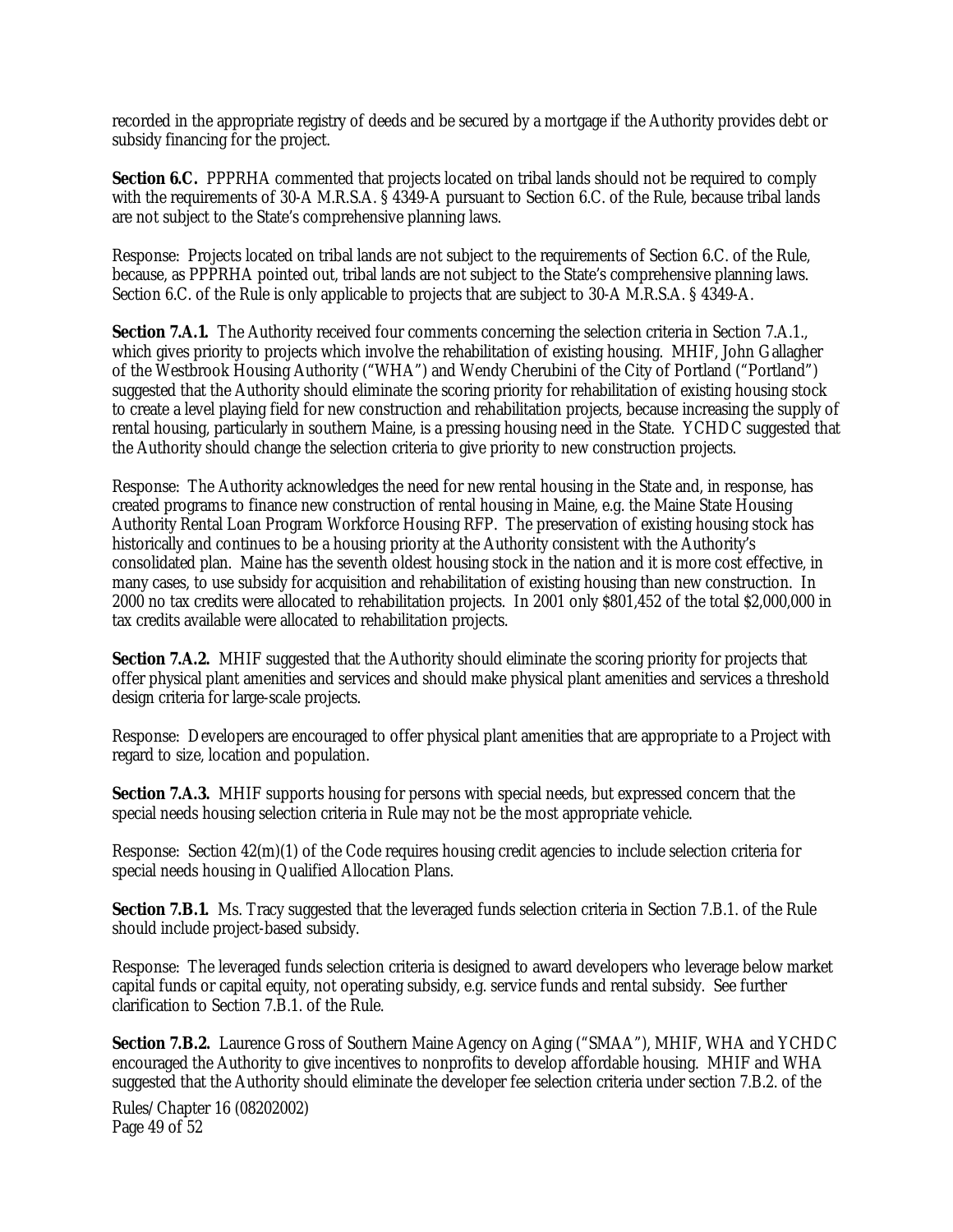Rule to increase nonprofit capacity. YCHDC suggested that MSHA should award maximum points under the developer fee selection criteria to nonprofits who pledge greater than 25% of the developer fee to a project.

Response: The Authority encourages leaving a majority of the developer fee in a deal in order to make more efficient use of the Authority's scarce subsidy resources. For example, the contribution of \$251,000 of a \$500,000 developer fee to a Project means the Authority will use \$251,000 less in subsidy to fund the Project. This practice allows the Authority to extend its subsidy and help more Maine citizens.

The Authority continues to pursue initiatives to enhance nonprofit capacity in the State. For example, the citizens of the State recently approved the issuance of a \$12,000,000 general obligation bond. A portion of the proceeds of the bonds will be used to improve nonprofit capacity to develop affordable housing in the State.

**Section 7.D.** MHIF supports the changes that the Authority made to the affordability selection criteria set forth in Section 7.D.1. of the Rule.

Ms. Tracy commented that the percentage of units in assisted living facilities that must have rents set at 60% of area median income to receive the maximum points under the affordability selection criteria in Section 7.D.2. is unclear. Ms. Tracy further commented that developers, who pledge deeper income targeting than the targeting required to receive the maximum amount of points under the affordability selection criteria in Section 7.D., should receive additional points.

Response: See revisions to Section 7.D.2. which clarify that all units in assisted living facilities must be rentrestricted.

The Authority encourages developers to offer deeper income targeting than is required under the affordability selection criteria. Nevertheless, the income targeting set forth in the selection criteria is based upon the information that the Authority received in the working group meetings regarding this Qualified Allocation Plan and is consistent with the affordability requirements under the Federal Home Loan Bank of Boston Affordable Housing Program.

**Section 7.E.** MHIF and YCHDC support the Authority's assessment of need, particularly its recognition of absolute need, in the project location selection criteria in Section 7.E. of the Rule. MHIF and YCHDC encourage the Authority to further refine the needs assessment based on the 2000 census data.

Response: The 2000 census data was not available when the needs assessment, which supports the project location selection criteria for family and elderly housing, was conducted. The project location criteria is based on data from Claritas' projection of census data. The Authority intends to use the 2000 census data to update the selection criteria in the 2003 Qualified Allocation Plan.

**Section 7.F.** MHIF commented that the total maximum points that may be awarded under the sponsor characteristics selection criteria in Section 7.F. of the Rule should be 10 points.

Response: See a revision to Section 7.F. of the Rule which increases the maximum points that may be awarded under this Section from 8 points to 10 points.

**Section 7.F.3.** SMAA urged the Authority to distinguish between mission-driven nonprofits and nonprofit vehicles.

Rules/Chapter 16 (08202002) Page 50 of 52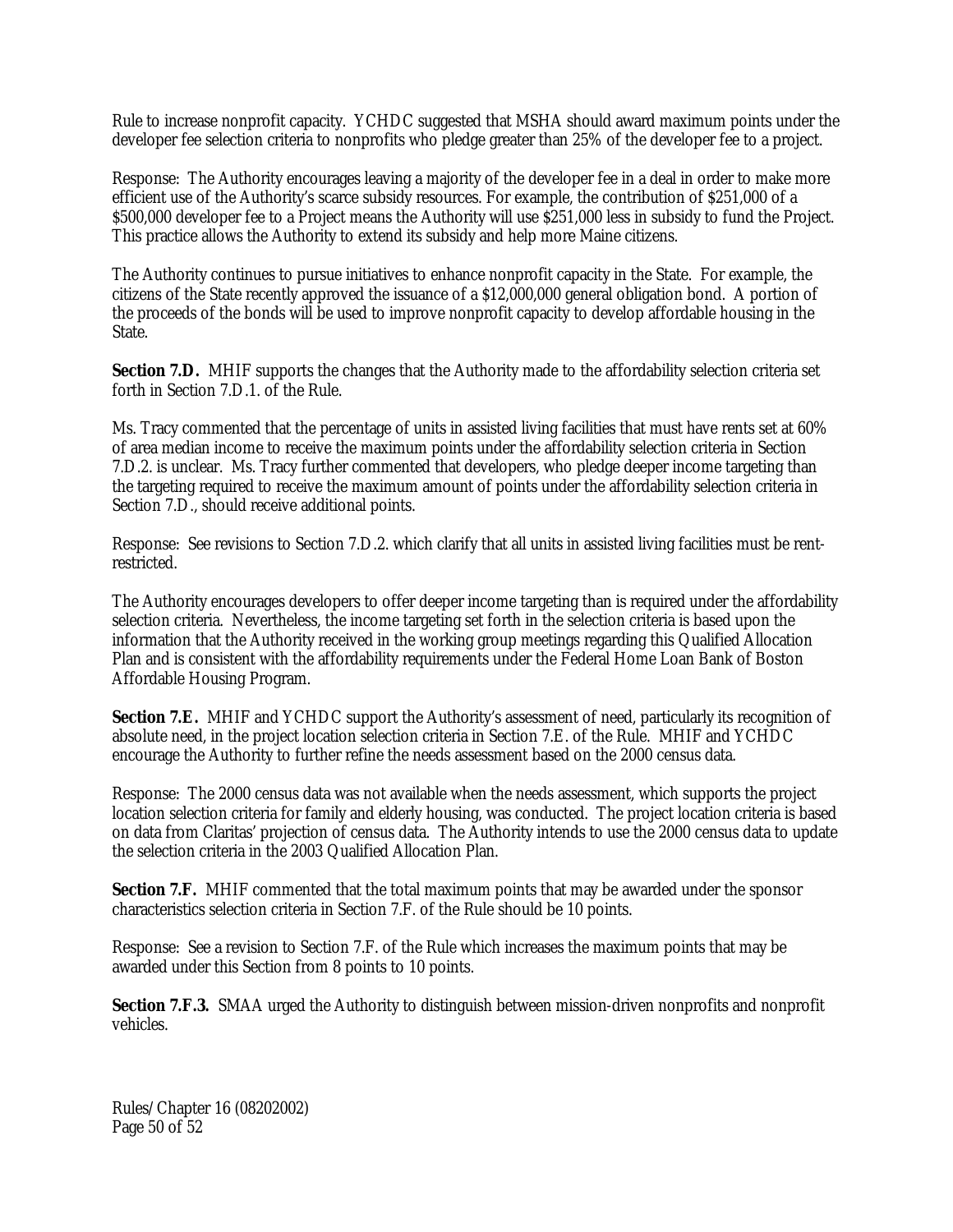PPPRHA commented that tribal housing entities should be eligible for the points awarded under Section 7.E. of the sponsor characteristics selection criteria, because tribal housing entities serve the same role on tribal lands as qualified nonprofit corporations do in other rural areas of the State.

Response: The sponsor characteristics selection criteria in Section 7.F.3. of the Rule awards points to projects in which a nonprofit is a managing general partner of the owner of the project to prevent projects with token nonprofit involvement from receiving points.

A tribal housing authority may establish a qualified nonprofit corporation, as defined in Section 42(h)(5)(C) of the Code. The developer of a project located on tribal land that utilizes nonprofit participation in the project as contemplated in Section 7.E. of the Rule would be eligible for the points under that section.

**Process for developing the Rule.** MHIF, WHA, Portland, RD, YCHDC and Tom MacDonald of MacDonald & Associates expressed appreciation for the Authority's inclusive process for developing the Rule. MHIF suggested that the Authority should continue to solicit input concerning the design of the qualified allocation plan from the affordable housing development community earlier in the process, have continuous dialogue with the development community about the qualified allocation plan and share drafts of the qualified allocation plan as it is being developed, and provide for longer timeframes between issuing drafts of the Rule and holding meetings to discuss the drafts.

Response: The Authority appreciates the comments. Although not as involved as this year's process, the Authority will hold meetings next year before developing the qualified allocation plan for 2003 to accept input from the affordable housing development community, service providers and low-income tenants and representatives.

STATUTORY AUTHORITY: 30-A MRSA §§4741(1) and 4741(14) and Section 42 of the Code

FISCAL IMPACT: The sale of low-income housing tax credits will generate approximately \$17,000,000 in equity, which will be used to develop affordable housing for low-income persons. The proposed amendments will not impose any costs on municipalities or counties for implementation or compliance.

EFFECTIVE DATE: January 20, 2002

BASIS STATEMENT: The Rule is being amended as follows: (i) To modify the formula for calculating the State Ceiling to include an inflation adjustment factor pursuant to the Code; (ii) to revise the SRO set-aside threshold criteria to eliminate the Project size limitation and the requirement that 50% of the units in the project be located in a Qualified Census Tract or Difficult to Developer Area; (iii) to provide that successful applicants who are awarded tax credit under the SRO set-aside will be eligible for project-based Section 8 rental subsidy if the Authority makes the resource available; (iv) to increase the maximum credit restriction; (v) to eliminate the February and October tax credit reservation cycles; (vi) to open the March tax credit reservation cycle to applications for the SRO set-aside; (vii) to allow applicants with a Binding Agreement (as defined in the Rule) who experience development cost increases resulting in an insubstantial increase in tax credits to request additional tax credit without applying in subsequent funding rounds; (viii) to require submission of the housing needs market study prior to an allocation of tax credits rather than at the time of application; (ix) to clarify that below market funding commitments must include certain financing terms (i.e. interest rate, amortization period, loan term and any security required) to be awarded points under the leveraged funds selection criteria; (x) to clarify that the value of donated property, of which only a portion will be used for the Project, will be prorated based on the square footage of the property attributed to the Project; (xi) to reduce the percentage of the developer fee, which an applicant must pledge as a source of funds for the construction of the Project, to be awarded points under the leveraged funds selection criteria; (xii) to update

Rules/Chapter 16 (08202002) Page 51 of 52